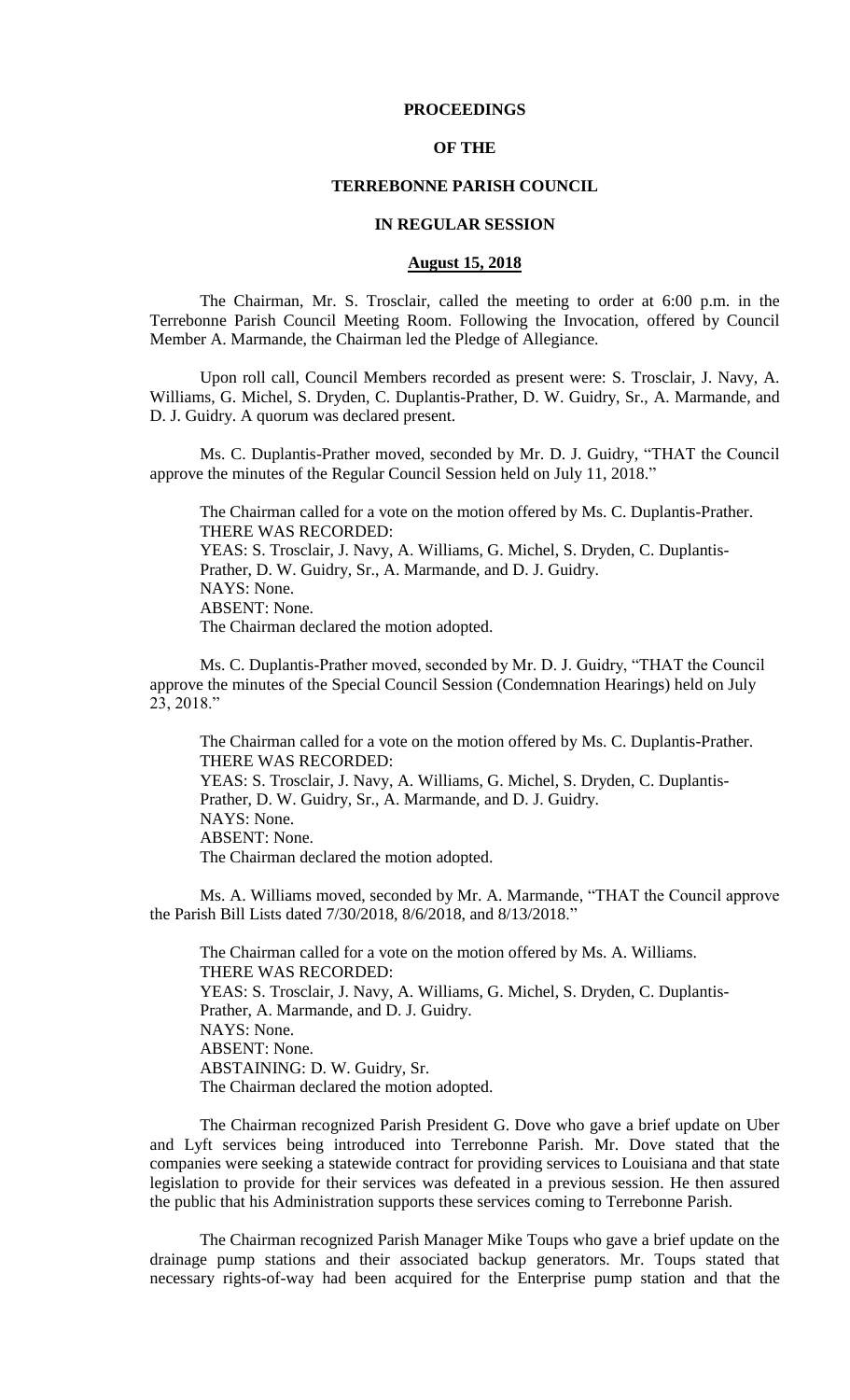remaining backup generators needed to provide for all of the drainage pump stations in the Parish had been purchased.

The Chairman recognized Parish President G. Dove who asked the Council consider ratifying his appointment of Mr. Roddy Lerille as the Parks and Recreation Department Head.

The Chairman recognized Mr. Roddy Lerille, Houma resident, who gave a brief personal history and shared some of his ideas for instating and enforcing new policies and procedures for improved safety and administration for Terrebonne Parish Recreation.

Several Council Members thanked Mr. Lerille for his readiness to serve as Parks and Recreation Department Head then offered some suggestions for new programming and administrative guidelines for the Recreation Department as a whole.

Mr. G. Michel moved, seconded by Mr. D. J. Guidry, "THAT the Council accept the recommendation of Mr. Roddy Lerille as the Parks and Recreation Department Head from Parish President G. Dove and that the appointment be held over until August 29, 2018 in conformance with the requirements of the Parish Code."

The Chairman called for a vote on the motion offered by Mr. G. Michel. THERE WAS RECORDED: YEAS: S. Trosclair, J. Navy, A. Williams, G. Michel, S. Dryden, C. Duplantis-Prather, D. W. Guidry, Sr., A. Marmande, and D. J. Guidry. NAYS: None. ABSENT: None. The Chairman declared the motion adopted.

Council Member J. Navy led a discussion regarding a crisis revolving around opioid medications in Terrebonne Parish. He suggested that the Parish move to take the necessary actions in order to prepare for the growing opioid crisis and stated that there were many difficulties being experienced in attempting to improve treatment options and response protocols in the Parish.

The Chairman recognized Mr. Tim Butler, Houma resident, who gave a brief history regarding his work as an addiction counselor and shared his concerns on recent reports of overdose victims in Terrebonne Parish. He suggested that a coalition focused on treatment options could be created and that hospitals, law enforcement, and other associated agencies could coordinate through the coalition to better face the growing opioid crisis at a local level. He then suggested that Council support for the coalition could provide greater fidelity to the coalition and encourage other agencies to participate.

Council Member G. Michel stated that some opioid medications are being distributed for legitimate reasons which should be kept in mind and shared some concerns regarding changes in policy for those people with legitimate reasons for taking opioid medications.

Upon Council Member D. W. Guidry, Sr.'s request, Mr. Butler explained that the Council could assist with the establishment of the coalition by contacting and collecting those local agencies and individuals together that are associated with opioid treatments and law enforcement responses.

Council Member C. Duplantis-Prather suggested that more detox facilities and more psychological treatment facilities were needed locally to better address the opioid crisis and that state assistance could be sought to provide for those facilities and other measures. She then suggested that fines could be increased for charges involving opioid medications and other changes could be made for the reporting and supporting those abusing or recovering from addiction to opioid medications.

Council Member D. J. Guidry suggested that more rehabilitation facilities were needed to properly treat and assist those abusing or addicted to opioid medications over a longer period of time.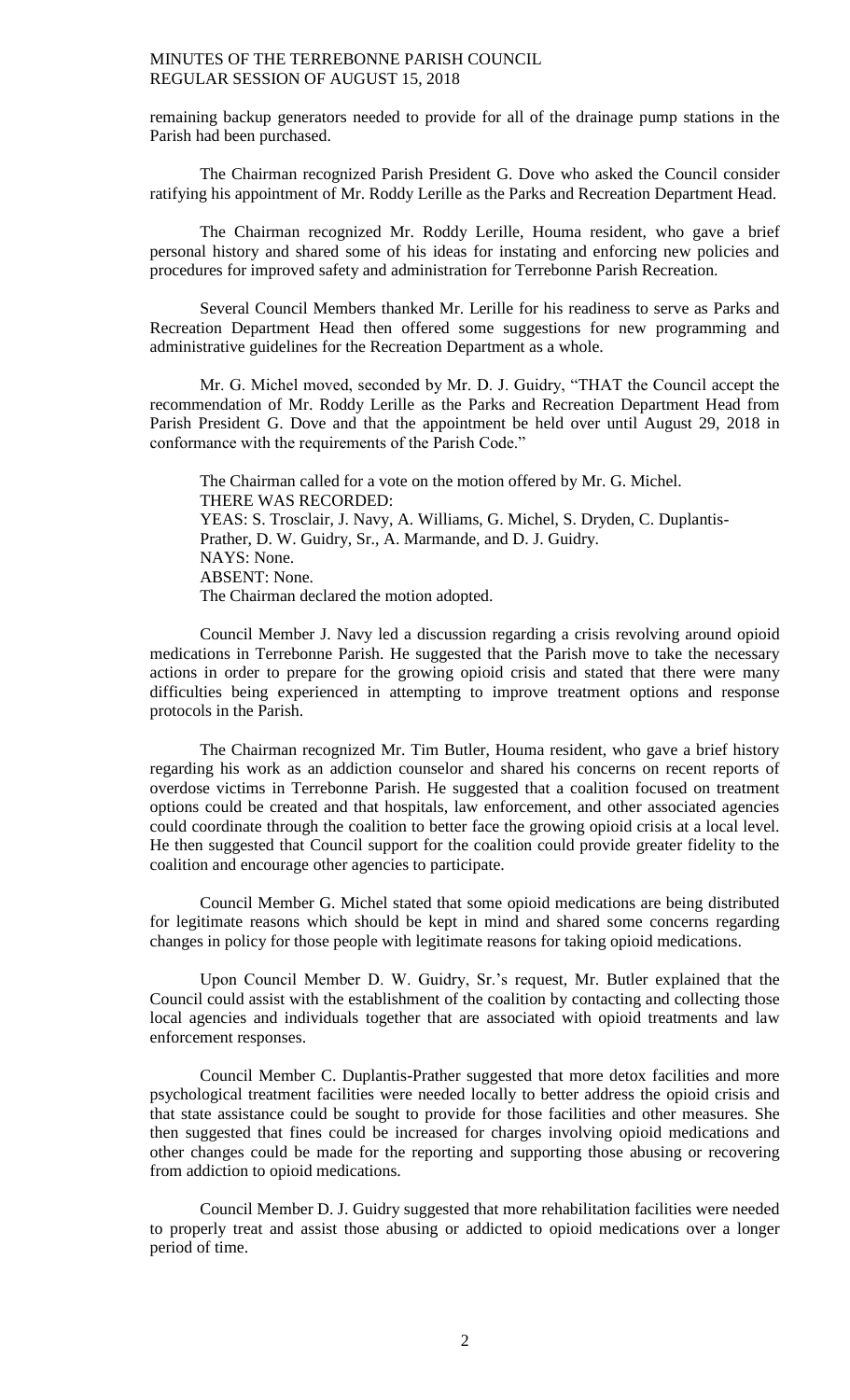Council Member D. J. Guidry moved, seconded by Mr. G. Michel, "THAT, the Council dedicate to drug abuse treatment any monies received as a result of a judgment rendered regarding Terrebonne Parish's ongoing litigation against a number of drug companies." (\*MOTION AMENDED AFTER DISCUSSION)

Upon Council Member J. Navy's request, the Chairman recognized HPD Chief Dana Coleman, HPD Narcotics Commander Jeffery Lirette, and HPD Agent Corey Duplantis, who shared their experiences parish-wide in policing opioid medications and the hazards to personal safety they have encountered in particular when administering emergency medications to substance abusers found in a state of overdose.

The Chairman stated that the emergency medications used by law enforcement officers to assist those overdosed abusers were originally meant to protect the law enforcement officers themselves should they come in contact with illegal drugs in the course of their duties. He then shared his concerns for those substance abusers who are repeatedly being administered the emergency medications without being able to seek greater assistance.

Council Member D. W. Guidry, Sr. suggested that the motion be amended so that any monies received could be dedicated to drug abuse prevention programs alongside drug abuse treatment programs as originally intended.

Council Member G. Michel suggested that the motion be amended to include "if any judgment does not dictate otherwise" should there be specific conditions given by the presiding judge once a judgment had been rendered that could conflict with Council's intention for dedication.

Council Member J. Navy suggested that a coalition still be established to bring together the associated agencies and that a sub-committee be created in order to facilitate the coalition efforts and provide direct Council support.

**\***Mr. D. J. Guidry offered the following amended motion, seconded by Mr. J. Navy, "THAT the Council dedicate to drug abuse treatment and prevention any monies received as a result of a judgment rendered regarding Terrebonne Parish's ongoing litigation against a number of drug companies and that a sub-committee be created to assist in the creation of a coalition for combating the opioid epidemic in Terrebonne Parish."

**\***The Chairman called for a vote on the motion offered by Mr. D. J. Guidry. THERE WAS RECORDED: YEAS: S. Trosclair, J. Navy, A. Williams, G. Michel, S. Dryden, C. Duplantis-Prather, D. W. Guidry, Sr., A. Marmande, and D. J. Guidry. NAYS: None. ABSENT: None. The Chairman declared the motion adopted.

Mr. D. J. Guidry moved, seconded by Ms. A. Williams, "THAT it now being 6:30 p.m., the Council open public hearings."

The Chairman called for a vote on the motion offered by Mr. D. J. Guidry. THERE WAS RECORDED: YEAS: S. Trosclair, J. Navy, A. Williams, G. Michel, S. Dryden, C. Duplantis-Prather, D. W. Guidry, Sr., A. Marmande, and D. J. Guidry. NAYS: None. ABSENT: None. The Chairman declared the motion adopted.

The Chairman recognized the public for comments on the following:

A. An ordinance that will authorize the acquisition of property, sites and/or servitudes required to perform work necessary to re-establish and enhance the natural flow of drainage of lands in and around the area of Rouen Street in Chauvin, LA, authorize the Parish President to execute any and all documents necessary to acquire sites, properties, and servitudes; and to authorize the Parish Legal Staff to commence expropriation proceedings in the event the sites,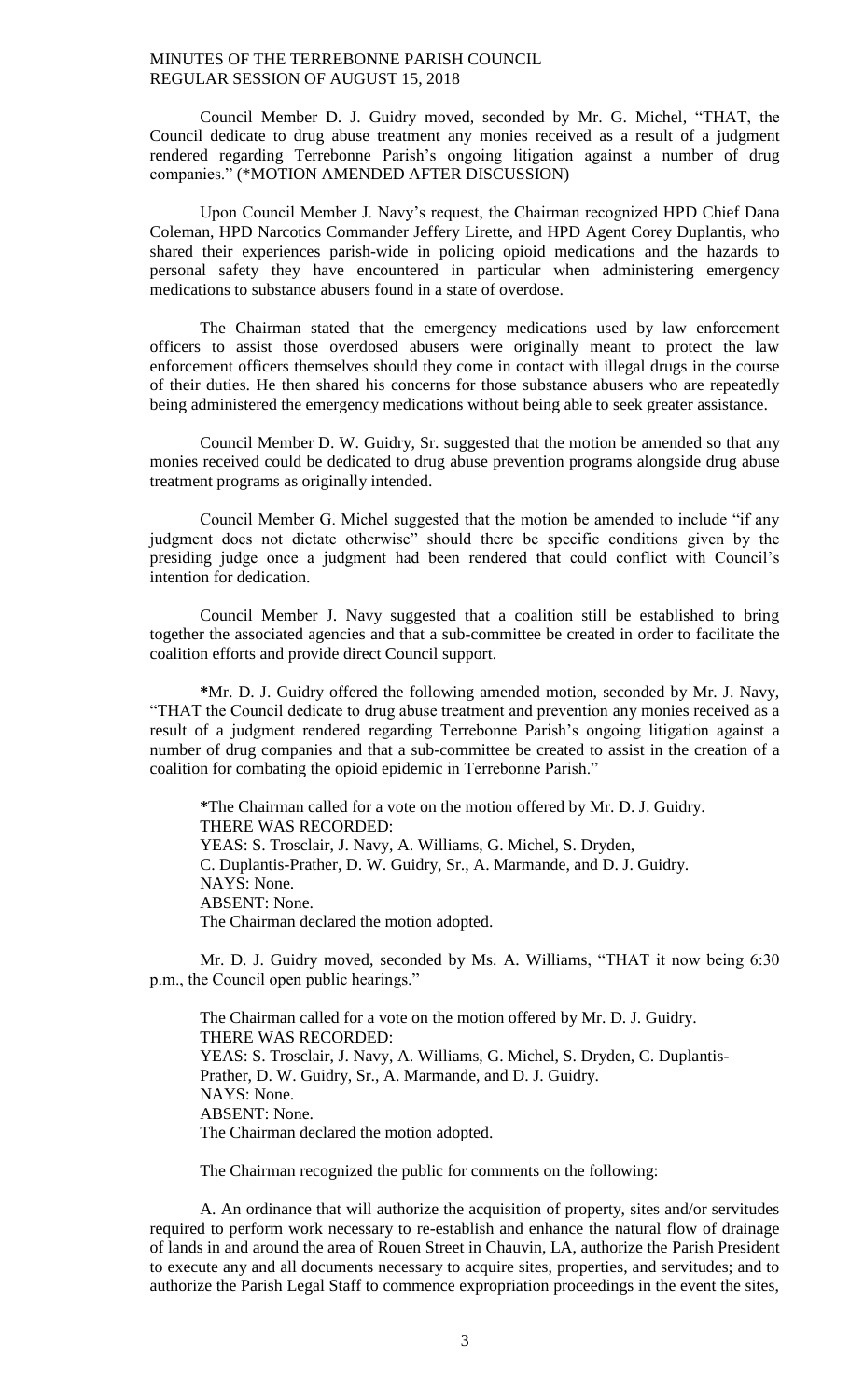property and/or servitudes cannot be obtained conventionally; to declare that the taking, if required, is necessary and useful for the benefit of the public; and to provide for other matters relative thereto.

There were no comments from the public on the proposed ordinance.

Mr. D. J. Guidry moved, seconded by Ms. C. Duplantis-Prather, "THAT the Council close the aforementioned public hearing."

The Chairman called for a vote on the motion offered by Mr. D. J. Guidry. THERE WAS RECORDED: YEAS: S. Trosclair, J. Navy, A. Williams, G. Michel, S. Dryden, C. Duplantis-Prather, D. W. Guidry, Sr., A. Marmande, and D. J. Guidry. NAYS: None. ABSENT: None. The Chairman declared the motion adopted.

OFFERED BY: MR. D. J. GUIDRY SECONDED BY: MR. G. MICHEL

# **ORDINANCE NO. 8992**

AN ORDINANCE TO AUTHORIZE THE ACQUISITION OF PROPERTY, SITES AND/OR SERVITUDES REQUIRED TO PERFORM WORK NECESSARY TO REESTABLISH AND ENHANCE THE NATURAL FLOW OF DRAINAGE OF LANDS IN AND AROUND THE AREA OF ROUEN STREET IN CHAUVIN, LOUISIANA; AUTHORIZE THE PARISH PRESIDENT TO EXECUTE ANY AND ALL DOCUMENTS NECESSARY TO ACQUIRE SITES, PROPERTY AND/OR SERVITUDES FOR THE SAID PURPOSES; TO AUTHORIZE THE PARISH LEGAL STAFF TO COMMENCE EXPROPRIATION PROCEEDINGS IN THE EVENT THE SITES, PROPERTY AND/OR SERVITUDES CANNOT BE OBTAINED CONVENTIONALLY; TO DECLARE THAT THE TAKING, IF REQUIRED, IS NECESSARY AND USEFUL FOR THE BENEFIT OF THE PUBLIC; AND TO PROVIDE FOR OTHER MATTERS RELATIVE THERETO.

### **SECTION I**

**BE IT ORDAINED** by the Terrebonne Parish Council, in due, regular and legal sessions convened, that the Parish Administration is hereby authorized to acquire any and all property in full ownership and/or servitudes that are required to facilitate construction and maintenance of drainage works necessary to alleviate flooding in and around the area of Rouen Street in Chauvin, Louisiana; that the Parish President is hereby authorized and empowered for and on behalf of the Terrebonne Parish Consolidated Government to execute documents necessary to acquire the sites, property in full ownership and/or servitudes for the above stated purpose for consideration he deems just and reasonable, not to exceed the fair market value, and that the Parish Legal Department is hereby authorized at the direction of the Parish Administration, to institute expropriation pursuant to LA R.S. 19:271 et seq., and/or any other legal proceedings necessary to acquire the necessary sites, property in full ownership and/or servitudes that are necessary and useful for the herein described purposes.

# **SECTION II**

## **ROUEN STREET DRAINAGE CHAUVIN, LOUISIANA, PARISH OF TERREBONNE**

The work for this Project consists of obtaining a thirty-five (35') wide servitude for drainage and maintenance, commencing from a point near the southwestern corner of Rouen Street in Chauvin, Louisiana, through and ending at the northern bank of the Ward Seven Drainage Canal, which encompasses an already-established natural drainage ditch, and then improving and maintaining the existing drainage ditch within that servitude with variable elevations not exceeding a five and one-half (5.5') foot center-line depth, and not exceeding twenty (20') feet in width from top bank to top bank. The Project includes the clearing of vegetation and trees necessary to perform the work and maintain the drainage ditch.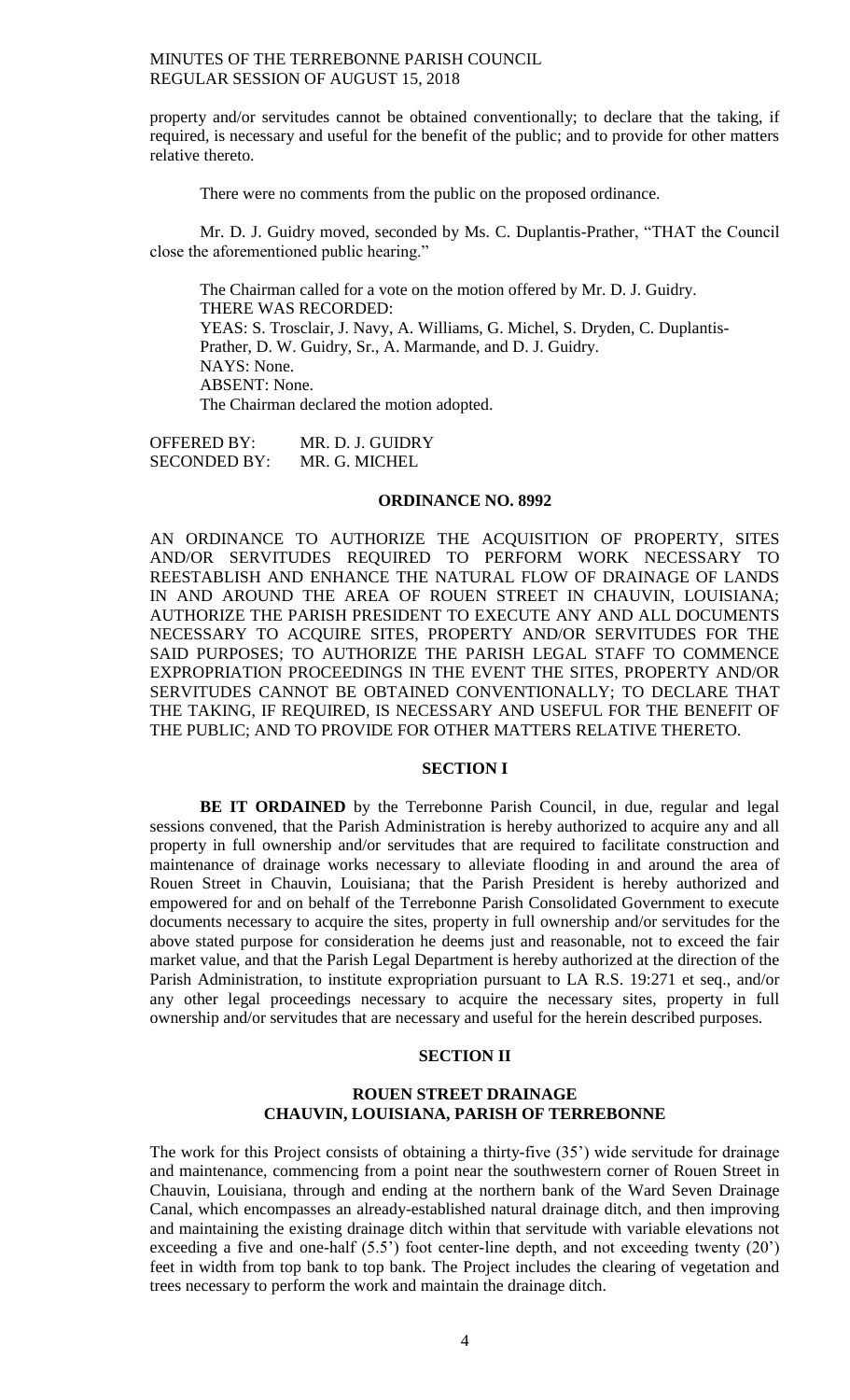The work on the Project will be conducive to the public interest, convenience and safety and will enable Terrebonne Parish Consolidated Government (TPCG) to properly fulfill the functions imposed upon it by law.

### **SECTION III**

If any word, clause, phrase, section or other portion of this ordinance shall be declared null, void, invalid, illegal, or unconstitutional, the remaining words, clauses, phrases, sections and other portions of this ordinance shall remain in full force and effect, the provisions of this ordinance hereby being declared to be severable.

# **SECTION IV**

This ordinance shall become effective upon approval by the Parish President or as otherwise provided in Section 2-13(b) of the Home Rule Charter for a Consolidated Government for Terrebonne Parish, whichever occurs sooner.

This ordinance, having been introduced and laid on the table for at least two weeks, was voted upon as follows:

THERE WAS RECORDED: YEAS: S. Trosclair, J. Navy, A. Williams, G. Michel, S. Dryden, C. Duplantis-Prather, D.W. Guidry, Sr., A. Marmande and D.J. Guidry. NAYS: None. NOT VOTING: None. ABSTAINING: None. ABSENT: None. The Chairman declared the ordinance adopted on this, the 15th day of August 2018.

The Chairman recognized the public for comments on the following:

B. An ordinance that will re-name "Hult Drive" to "Gold Drive," incorporating same into the 911 Emergency Response System, and authorizing the installation of street signs.

There were no comments from the public on the proposed ordinance.

Mr. D. J. Guidry moved, seconded by Mr. G. Michel, "THAT the Council close the aforementioned public hearing."

The Chairman called for a vote on the motion offered by Mr. D. J. Guidry. THERE WAS RECORDED: YEAS: S. Trosclair, J. Navy, A. Williams, G. Michel, S. Dryden, C. Duplantis-Prather, D. W. Guidry, Sr., A. Marmande, and D. J. Guidry. NAYS: None. ABSENT: None. The Chairman declared the motion adopted.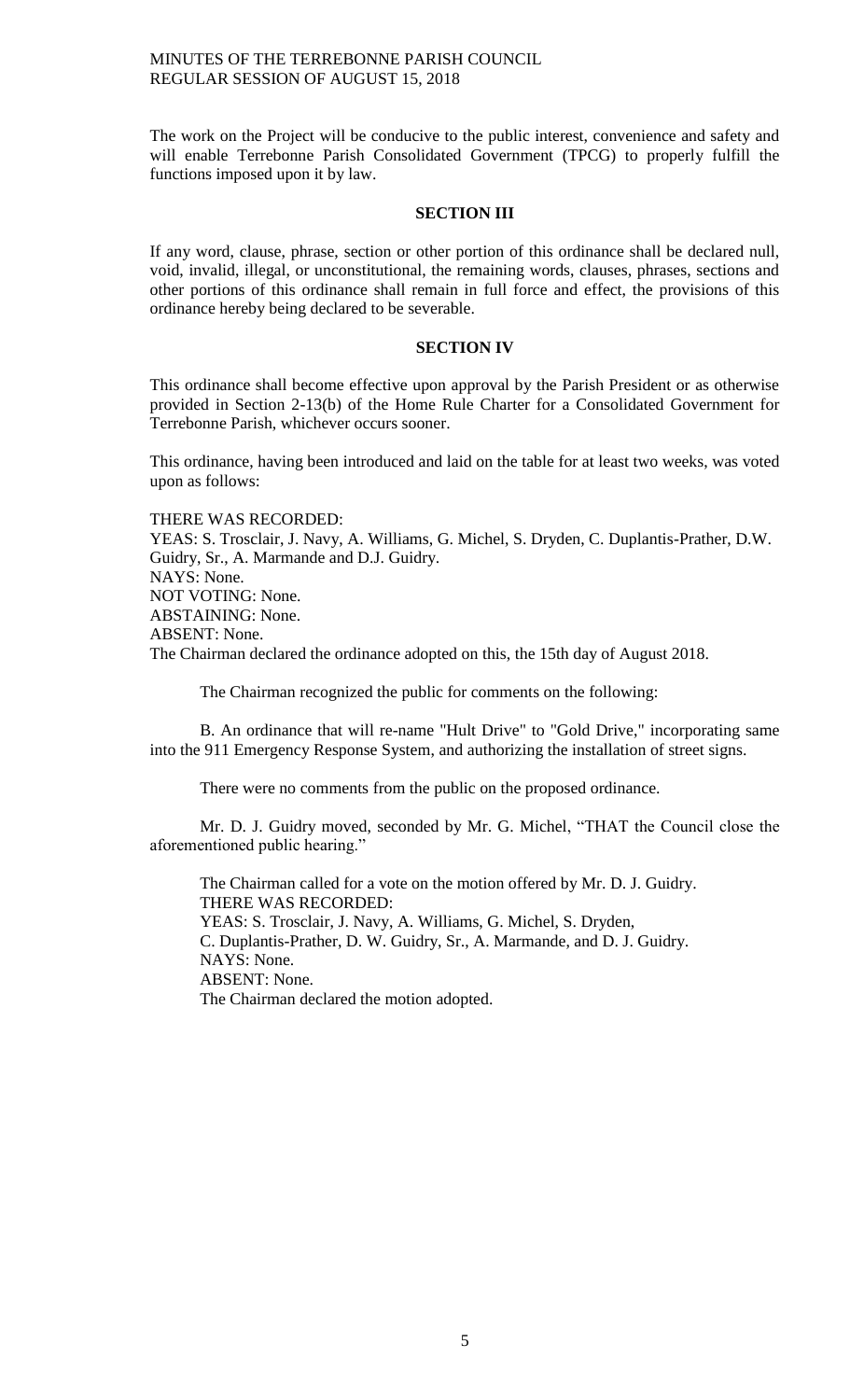OFFERED BY: MR. D. J. GUIDRY SECONDED BY: MR. G. MICHEL

# **ORDINANCE NO. 8993**

AN ORDINANCE RENAMING "HULT DRIVE" TO "GOLD DRIVE", A PUBLIC PARISH MAINTAINED STREET, AND INCORPORATING SAME INTO THE ENHANCED 911 EMERGENCY RESPONSE SYSTEM FOR THE PURPOSE OF PROVIDING A BETTER MEANS OF LOCATING ADDRESSES; TO SET FORTH AN EFFECTIVE DATE FOR THE INCORPORATION OF STREET NAME, TO INFORM THE PROPER AGENCIES OF THE STREET NAME, AND TO AUTHORIZE THE INSTALLATION OF STREET SIGNS; AND TO ADDRESS OTHER MATTERS RELATIVE THERETO.

### **SECTION I**

**BE IT ORDAINED** by the Terrebonne Parish Council, on behalf of the Terrebonne Parish Consolidated Government, that the public Parish maintained street located as follows, and shown on the vicinity plats attached hereto and made part hereof is renamed:

1. "Hult Drive" in Houma be renamed to "Gold Drive", Council District 8

**BE IT FURTHER ORDAINED** that effective on the *19th* day of *September* 2018 the aforementioned street shall be incorporated into the Enhanced 911 Emergency Response System; and,

**BE IT FURTHER ORDAINED** that a copy of this ordinance be submitted to the Terrebonne Parish Communications District Board, the local U.S. Postal Services, and the fire districts, Acadian Ambulance Service, the Terrebonne Parish Sheriff's Office, and any other appropriate agency; and,

**BE IT FURTHER ORDAINED** that the Parish forces be directed to install the proper street signs on the appropriate streets, and that any other actions relative thereto be addressed.

### **SECTION II**

If any section, part, paragraph, sentence, or clause of this ordinance should be declared invalid or unenforceable, such invalidity or defect shall not affect the remaining sections, paragraphs, parts, sentences or clauses hereof and, to this end, the several provisions hereof are hereby declared to be severable.

This ordinance, having been introduced and laid on the table for at least two weeks, was voted upon as follows:

### THERE WAS RECORDED:

YEAS: S. Trosclair, J. Navy, A. Williams, G. Michel, S. Dryden, C. Duplantis-Prather, D.W. Guidry, Sr., A. Marmande and D.J. Guidry. NAYS: None. NOT VOTING: None. ABSTAINING: None. ABSENT: None. The Chairman declared the ordinance adopted on this, the 15th day of August 2018.

The Chairman recognized the public for comments on the following:

C. An ordinance to authorize the acquisition of property, sites and/or servitudes required in connection with and/or for Forced Drainage Project 1-1A (Statewide Flood Control); authorize the Parish President to execute any and all documents necessary to acquire sites, property, and/or servitudes for the said purposes; and to provide for other matters relative thereto.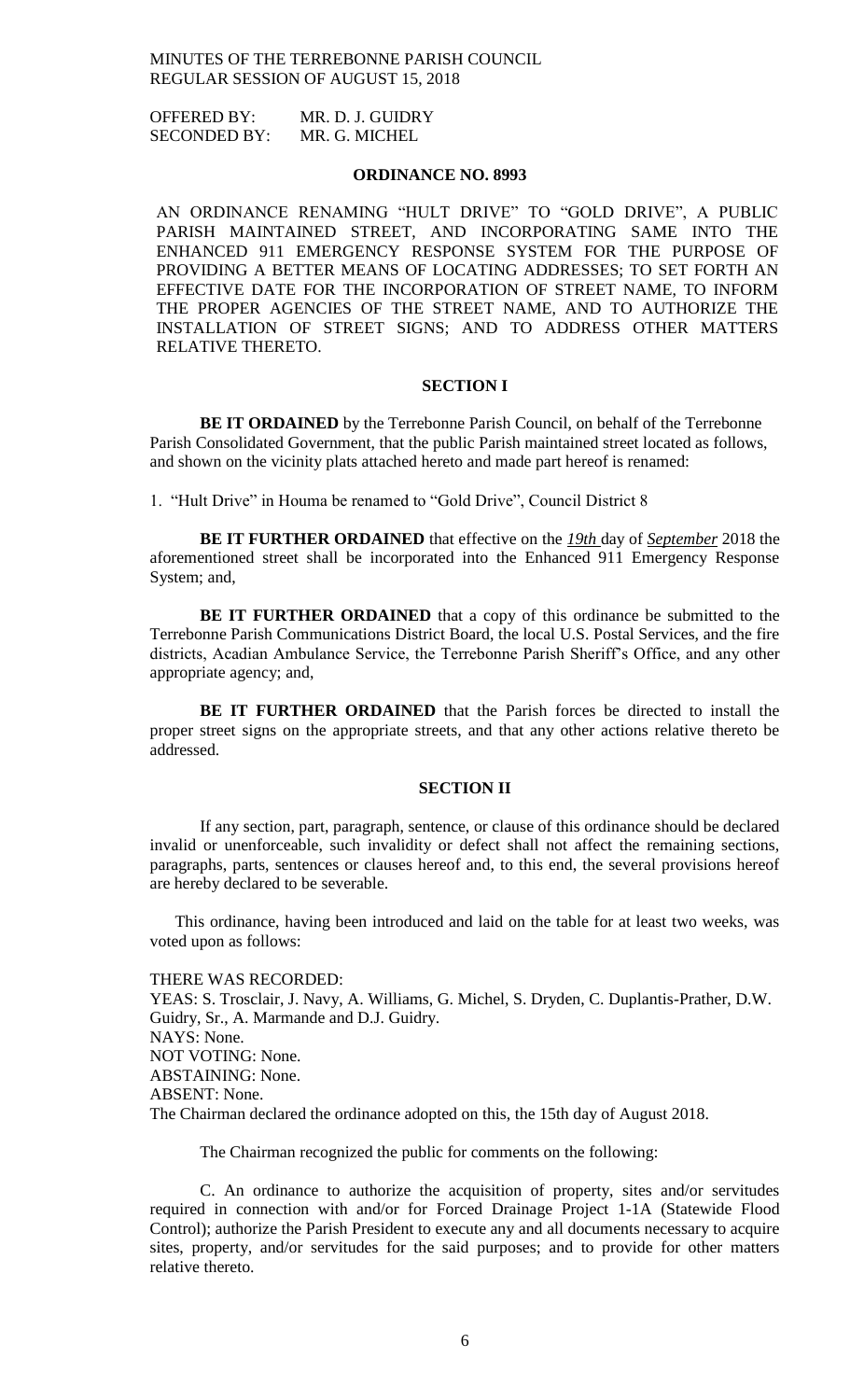There were no comments from the public on the proposed ordinance.

Ms. A. Williams moved, seconded by Mr. D. W. Guidry, Sr., "THAT the Council close the aforementioned public hearing."

The Chairman called for a vote on the motion offered by Ms. A. Williams. THERE WAS RECORDED: YEAS: S. Trosclair, J. Navy, A. Williams, G. Michel, S. Dryden, C. Duplantis-Prather, D. W. Guidry, Sr., A. Marmande, and D. J. Guidry. NAYS: None. ABSENT: None. The Chairman declared the motion adopted.

OFFERED BY: MS. A. WILLIAMS SECONDED BY: MR. D. W. GUIDRY, SR.

### **ORDINANCE NO. 8994**

AN ORDINANCE TO AUTHORIZE THE ACQUISITION OF PROPERTY, SITES AND/OR SERVITUDES REQUIRED IN CONNECTION WITH AND/OR FOR FORCED DRAINAGE PROJECT 1 -1A (STATEWIDE FLOOD CONTROL); AUTHORIZE THE PARISH PRESIDENT TO EXECUTE ANY AND ALL DOCUMENTS NECESSARY TO ACQUIRE SITES, PROPERTY AND/OR SERVITUDES FOR THE SAID PURPOSES; AND TOPROVIDE FOR OTHER MATTERS RELATIVE THERETO.

### **SECTION I**

**BE IT ORDAINED** by the Terrebonne Parish Council, in due, regular and legal sessions convened, that the Parish Administration is hereby authorized to acquire by donation and to pay all of the costs associated with the acquisition any and all property in full ownership and/or servitudes that are required to facilitate drainage and/or construction and/or maintenance of the Forced Drainage Project 1-lA (Statewide Flood Control); that the Parish President, Gordon E. Dove, is hereby authorized and empowered for and on behalf of the Terrebonne Parish Consolidated Government to execute documents necessary to acquire by donation and to pay all of the costs associated with the acquisition the sites, property in full ownership and/or servitudes for the above stated purpose.

## **SECTIONII**

## FORCED DRAINAGE PROJECT 1-lA PARISH OF TERREBONNE

This portion of the project generally facilitates drainage in connection with Forced Drainage Project 1-1A (Statewide Flood Control), and includes an area located between Bayou Terrebonne and LA Hwy. 311 from the vicinity of Savanne Road and heading in a northerly direction there from, and includes but is not limited to property located in Township 16 South, Range 16 Est., including Sections and/or portions of Sections 61, 62, 63, 64, 66, 67, 68 and 69 and Township 16 South, Range 17 East, including Sections and/or portions of Sections 83 and 90. By adding this drainage area, it will provide flood relief under peak storm conditions and manage water levels in the area.

The acquisition of this land and/or servitudes will be conducive to the public interest, convenience and safety and will enable Terrebonne Parish Consolidated Government (TPCG) to properly fulfill the functions imposed upon it by law.

# **SECTION III**

If any word, clause, phrase, section or other portion of this ordinance shall be declared null, void, invalid, illegal, or unconstitutional, the remaining words, clauses, phrases, sections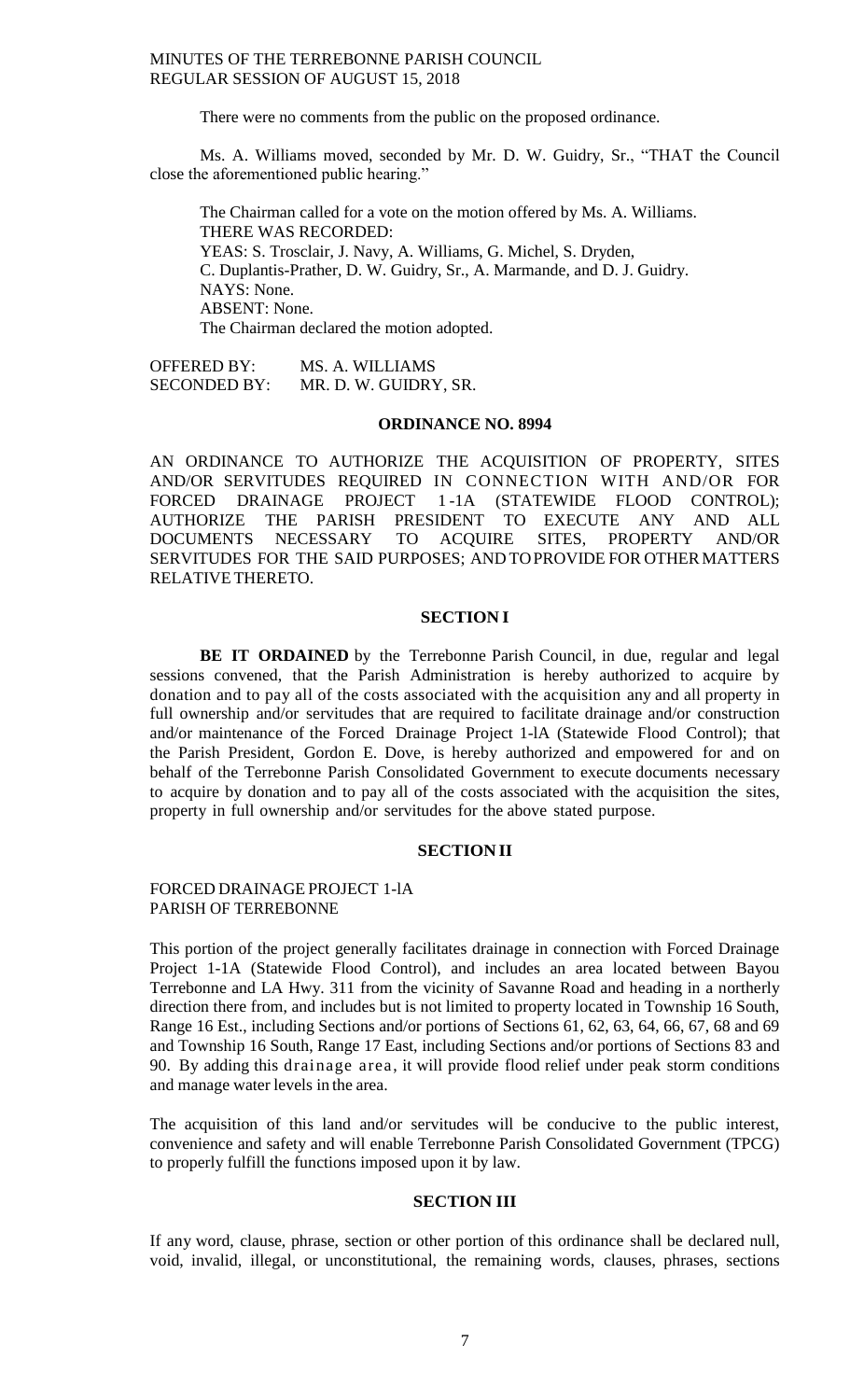and other portions of this ordinance shall remain in full force and effect, the provisions of this ordinance hereby being declared to be severable.

### **SECTION IV**

This ordinance shall become effective upon approval by the Parish President or as otherwise provided in Section 2-13(b) of the Home Rule Charter for a Consolidated Government for Terrebonne Parish, whichever occurs sooner.

This ordinance, having been introduced and laid on the table for at least two weeks, as voted upon as follows:

THERE WAS RECORDED: YEAS: S. Trosclair, J. Navy, A. Williams, G. Michel, S. Dryden, C. Duplantis-Prather, D.W. Guidry, Sr., A. Marmande and D.J. Guidry. NAYS: None. NOT VOTING: None. ABSTAINING: None. ABSENT: None.

The Chairman declared the ordinance adopted on this, the 15th day of August 2018.

The Chairman recognized the public for comments on the following:

D. An ordinance to amend the 2018 Adopted Operating Budget, Budgeted Positions, and the 5-Year Capital Outlay Budget of the Terrebonne Parish Consolidated Government for the following items and to provide for related matters:

- I. Louisiana Highway Safety Commission Grant Award, \$92,377
- II. Houma Downtown Development, \$186,909
- III. General Fund- Downtown Development, \$4,797
- IV. Bayou Black Pump Station, \$75,100
- V. Marshal-Delete Budgeted Positions, -0-
- VI. Hollywood Road Extension, \$100,000
- VII. LA. 24 Sidewalk Project, \$50,000
- VIII. West Park Sidewalk Project, \$50,000

There were no comments from the public on the proposed ordinance.

Ms. A. Williams moved, seconded by Mr. G. Michel, "THAT the Council close the aforementioned public hearing."

The Chairman called for a vote on the motion offered by Ms. A. Williams. THERE WAS RECORDED: YEAS: S. Trosclair, J. Navy, A. Williams, G. Michel, S. Dryden, C. Duplantis-Prather, D. W. Guidry, Sr., A. Marmande, and D. J. Guidry. NAYS: None. ABSENT: None. The Chairman declared the motion adopted.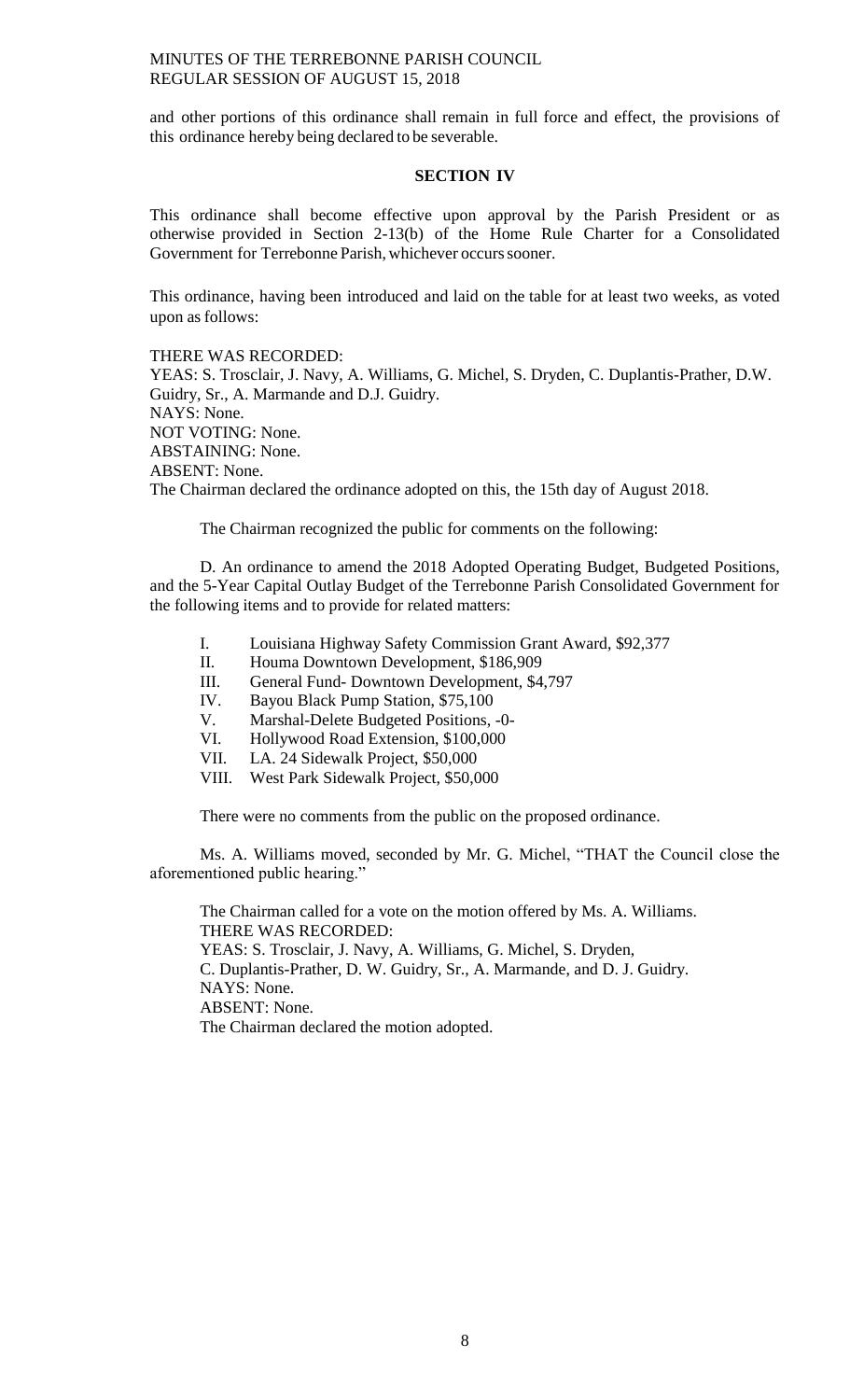OFFERED BY: MS. A. WILLIAMS SECONDED BY: MR. G. MICHEL

### **ORDINANCE NO. 8995**

AN ORDINANCE TO AMEND THE 2018 ADOPTED OPERATING BUDGET, BUDGETED POSITIONS AND THE 5-YEAR CAPITAL OUTLAY BUDGET OF THE TERREBONNE PARISH CONSOLIDATED GOVERNMENT FOR THE FOLLOWING ITEMS AND TO PROVIDE FOR RELATED MATTERS.

- **I.** Louisiana Highway Safety Commission Grant Award, \$92,377
- **II.** Houma Downtown Development, \$186,909
- **III.** General Fund- Downtown Development, \$4,797
- **IV.** Bayou Black Pump Station, \$75,100
- **V.** Marshal-Delete Budgeted Positions, -0-
- **VI.** Hollywood Road Extension, \$100,000
- **VII.** LA. 24 Sidewalk Project, \$50,000
- **VIII.** West Park Sidewalk Project, \$50,000

## **SECTION I**

**WHEREAS**, the Houma Police Department of the Terrebonne Parish Consolidated Government has been approved to implement an application for a grant from the Louisiana Highway Safety Commission (LHSC) for the Federal Fiscal Year 2017/2018 LHSC Grant in the amount of Ninety Two Thousand Three Hundred and Seventy Seven dollars (\$92,377) for the Terrebonne Parish Consolidated Government, and

**WHEREAS**, the Federal Fiscal Year 2017/2018 LHS will provide grant funding to improve the effectiveness and safety of our Police Officers by providing them with overtime to address highway safety issues.

**NOW, THEREFORE BE IT ORDAINED**, that the Terrebonne Parish Council, on behalf of the Terrebonne Parish Consolidated Government, that the 2018 Adopted Operating Budget be amended for the grant from the Louisiana Highway Safety Commission. (Attachment A)

### **SECTION II**

**WHEREAS**, the Downtown Development Board has received State Revenue Sharing from Hotel/Motel Tax in the amount of \$186,909, for the 2018 year, and

**WHEREAS**, the Hotel/Motel Tax has been allocated by the Downtown Development Board for beautification and operations of the Folklife Cultural Museum and to help maintain the existing buildings, parks and the Court Square in the Historic District, as well as advertising to market Houma's Historic District attractions.

**NOW, THEREFORE BE IT FURTHER ORDAINED**, by the Terrebonne Parish Council, on behalf of the Terrebonne Parish Consolidated Government that the 2018 Adopted Budget be amended to adjust various Downtown Development Corporation Accounts. (Attachment B)

### **SECTION III**

**WHEREAS**, the Houma Downtown Development Corporation receives auto rental tax revenues, and

**WHEREAS**, the revenues of \$4,797 will be used for the Bike Rack Project in downtown Houma.

**NOW, THEREFORE BE IT FURTHER ORDAINED**, by the Terrebonne Parish Council, on behalf of the Terrebonne Parish Consolidated Government, that the 2018 Adopted Operating Budget be amended for the Bike Rack Project. (Attachment C)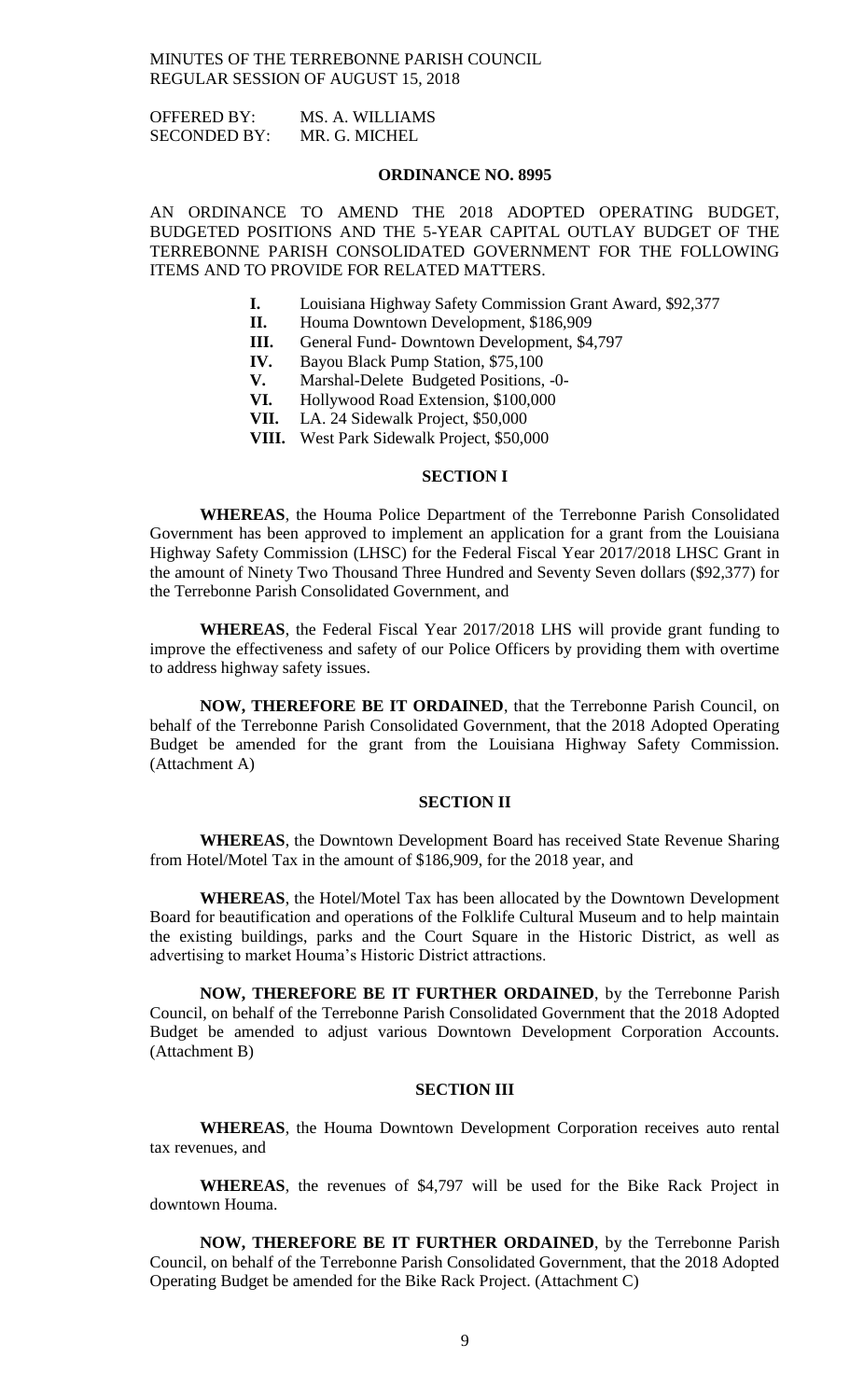### **SECTION IV**

### **WHEREAS**, funding is needed for the Bayou Black Pump Station, and

**WHEREAS**, the funding source is from the excess mineral royalties collected in General Fund for \$75,100.

**NOW, THEREFORE BE IT FURTHER ORDAINED**, by the Terrebonne Parish Council, on behalf of the Terrebonne Parish Consolidated Government, that the 2018 Adopted Operating Budget and 5-Year Capital Outlay Budget be amended to recognize the funding of the Bayou Black Pump Station Project. (Attachment D)

### **SECTION V**

**WHEREAS**, the City Marshal's Administration is requesting to amend the Budgeted Positions by deleting two Deputies, and

**WHEREAS**, the financial impact is net zero.

**NOW, THEREFORE BE IT FURTHER ORDAINED**, by the Terrebonne Parish Council, on behalf of the Terrebonne Parish Consolidated Government, that the 2018 Adopted Budget be amended for the budgeted positions for the Marshal's Office. (Attachment E)

### **SECTION VI**

**WHEREAS**, funding is needed for the Hollywood Road Extension for new turn lanes, and

**WHEREAS**, the funding source is from the completed project Kings Bayou Bridge account for \$100,000.

**NOW, THEREFORE BE IT FURTHER ORDAINED**, by the Terrebonne Parish Council, on behalf of the Terrebonne Parish Consolidated Government, that the 2018 Adopted Operating Budget and 5-Year Capital Outlay Budget be amended to recognize the funding for the Hollywood Road Extension. (Attachment F)

## **SECTION VII**

**WHEREAS**, funding is needed for the LA 24 Sidewalk Project for Terrebonne Parish Consolidated Government match, and

**WHEREAS**, the funding source is from the completed project Kings Bayou Bridge account for \$50,000.

**NOW, THEREFORE BE IT FURTHER ORDAINED**, by the Terrebonne Parish Council, on behalf of the Terrebonne Parish Consolidated Government, that the 2018 Adopted Operating Budget and 5-Year Capital Outlay Budget be amended to recognize the funding for the LA 24 Sidewalk Project. (Attachment G)

## **SECTION VIII**

**WHEREAS**, funding is needed for the West Park Sidewalk Project for Terrebonne Parish Consolidated Government match, and

**WHEREAS**, the funding source is from the completed project Kings Bayou Bridge account for \$50,000.

**NOW, THEREFORE BE IT FURTHER ORDAINED**, by the Terrebonne Parish Council, on behalf of the Terrebonne Parish Consolidated Government, that the 2018 Adopted Operating Budget and 5-Year Capital Outlay Budget be amended to recognize the funding for the West Park Sidewalk Project. (Attachment H)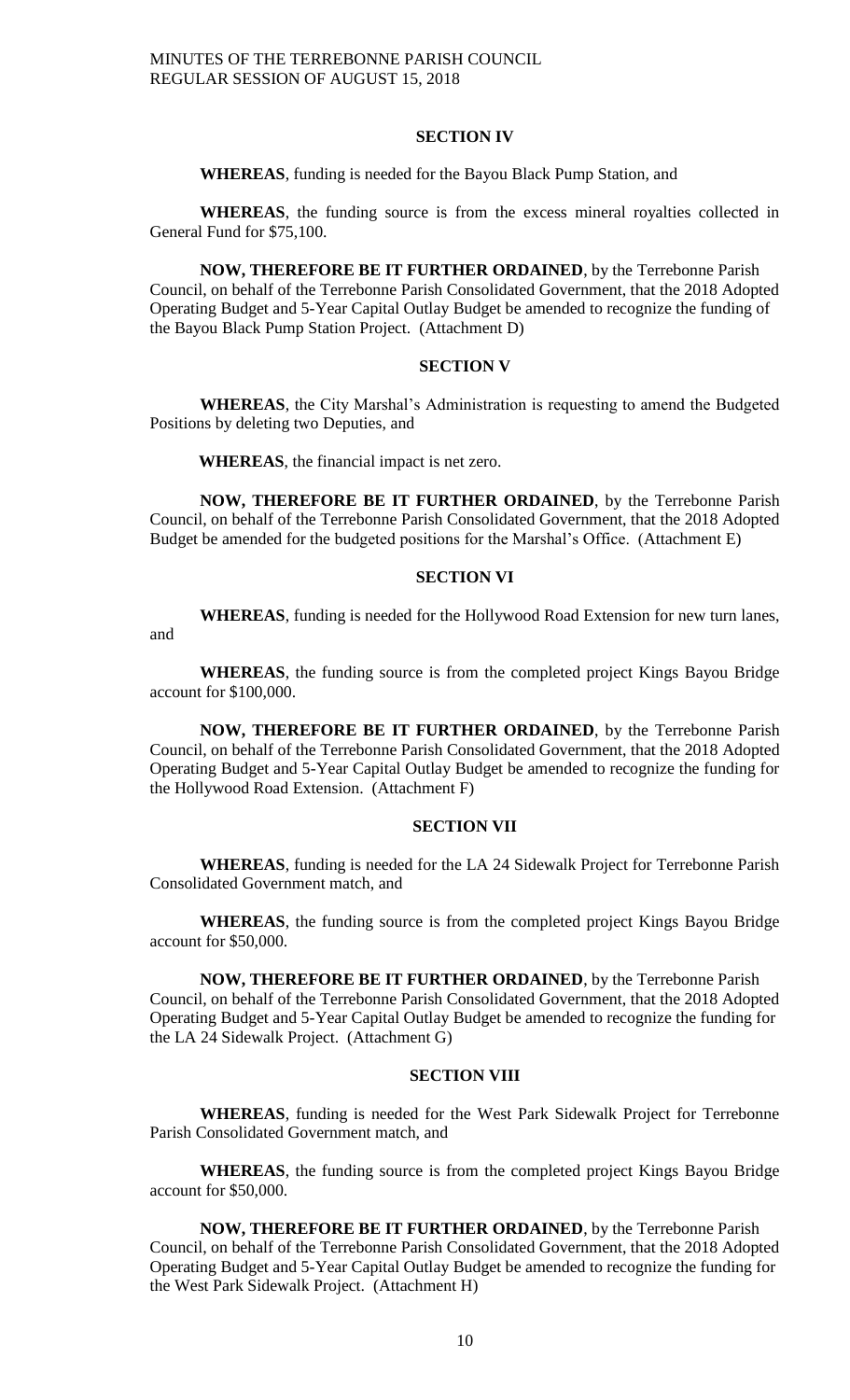## **SECTION IX**

If any word, clause, phrase, section or other portion of this ordinance shall be declared null, void, invalid, illegal, or unconstitutional, the remaining words, clauses, phrases, sections and other portions of this ordinance shall remain in full force and effect, the provisions of this ordinance hereby being declared to be severable.

### **SECTION X**

This ordinance shall become effective upon approval by the Parish President or as otherwise provided in Section 2-13(b) of the Home Rule Charter for a Consolidated Government for Terrebonne Parish, whichever occurs sooner.

This ordinance, having been introduced and laid on the table for at least two weeks, was voted upon as follows:

THERE WAS RECORDED:

YEAS: S. Trosclair, J. Navy, A. Williams, G. Michel, S. Dryden, C. Duplantis-Prather, D.W. Guidry, Sr., A. Marmande and D.J. Guidry. NAYS: None. NOT VOTING: None. ABSTAINING: None. ABSENT: None. The Chairman declared the ordinance adopted on this, the 15th day of August 2018.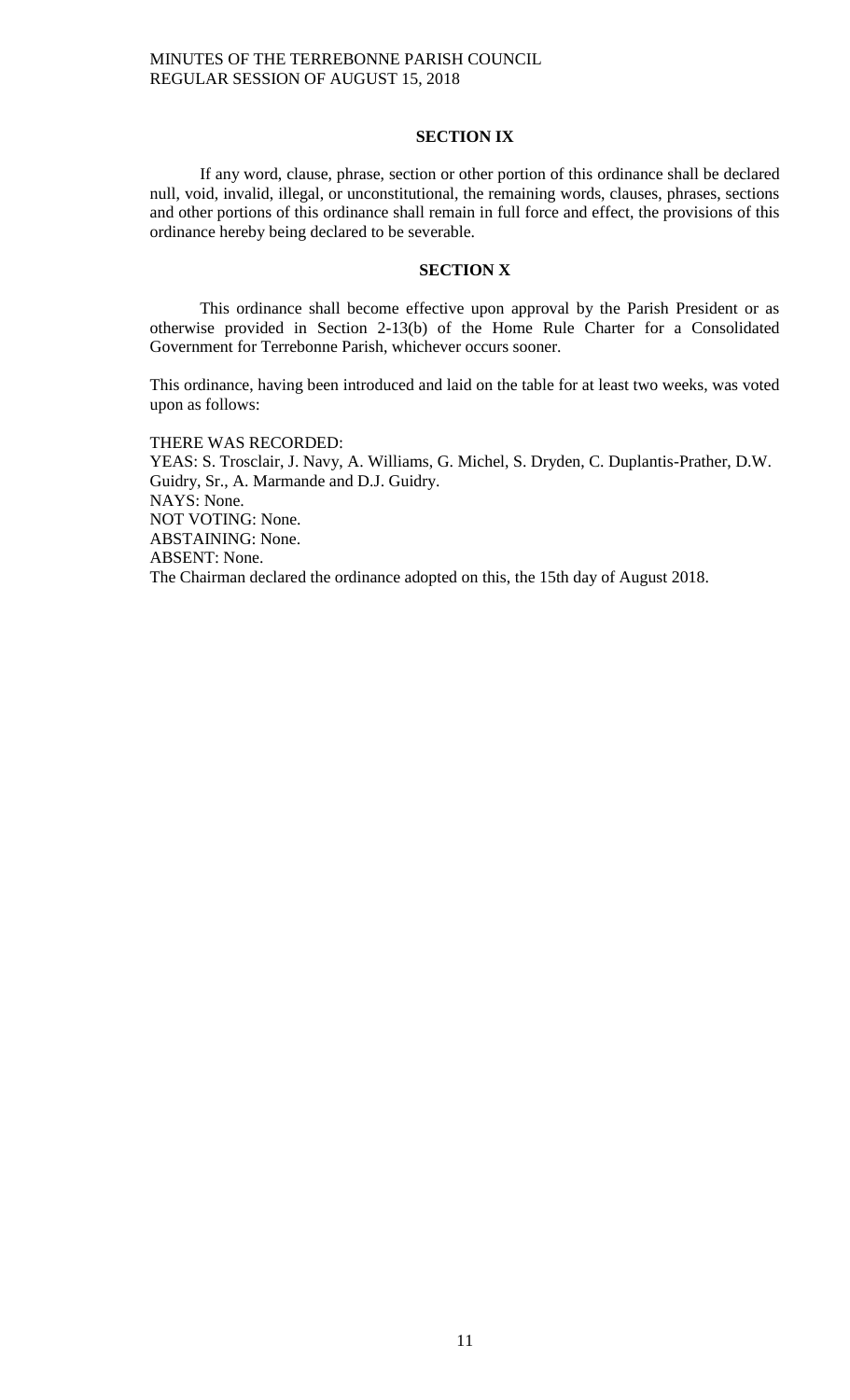# **ATTACHMENT A - La. Highway Safety Commission Grant**

|                         |                | 2018          |           |
|-------------------------|----------------|---------------|-----------|
|                         | <b>Adopted</b> | <b>Change</b> | Amended   |
| LHSC Year Long Program  | -              | (92, 377)     | (92, 377) |
| Overtime                |                | 92,377        | 92,377    |
| LHSC Year Long          | ۰              | (92, 377)     | (92, 377) |
| Fund Balance (increase) | n/a            | 92,377        | n/a       |

# **ATTACHMENT B - Houma Downtown Development**

|                                    | 2018           |               |           |  |  |
|------------------------------------|----------------|---------------|-----------|--|--|
|                                    | <b>Adopted</b> | <b>Change</b> | Amended   |  |  |
| State-Hotel/Motel Tax Share        |                | (186,909)     | (186,909) |  |  |
| <b>DDC/Folk Operating Supplies</b> | 5,361          | 72,000        | 77,361    |  |  |
| <b>DDC/Folk Contract Services</b>  | 25,661         | 15,000        | 40,661    |  |  |
| <b>DDC/Folk Advertising</b>        | 16,012         | 15,000        | 31,012    |  |  |
| <b>DDC/Folk Special Events</b>     | 17,112         | 77,409        | 94,521    |  |  |
| DDC/Folk Travel & Training         | 3,686          | 2,500         | 6,186     |  |  |
| <b>DDC/Folk Repair Account</b>     | 25,352         | 5,000         | 30,352    |  |  |

# **ATTACHMENT C - Houma Downtown Development**

|                               | 2018                     |               |         |  |  |
|-------------------------------|--------------------------|---------------|---------|--|--|
|                               | <b>Adopted</b>           | <b>Change</b> | Amended |  |  |
| HDDC St La Auto Rental Income | $\overline{\phantom{a}}$ | (1,107)       | (1,107) |  |  |
| <b>HDDC Bike Racks</b>        | $\overline{\phantom{a}}$ | 4.797         | 4.797   |  |  |
| Fund Balance (decrease)       | n/a                      | (3,690)       | n/a     |  |  |

# **ATTACHMENT D - Bayou Black Pump Station**

|               |                                   |        |                |          | 2018          |            |            |
|---------------|-----------------------------------|--------|----------------|----------|---------------|------------|------------|
|               |                                   |        | <b>Adopted</b> |          | <b>Change</b> | Amended    |            |
|               | <b>Bayou Black Pump Station</b>   |        | 11,551,901     |          | 75,100        |            | 11,627,001 |
|               | <b>Transfer from General Fund</b> |        |                | (75,100) |               | (75,100)   |            |
|               | Transfer to P/W Drainage Constr   |        |                |          | 75,100        |            | 75,100     |
|               | Fund Balance (decrease)           |        |                |          | (75,100)      | n/a        |            |
|               | <b>ATTACHMENT E - Marshal's</b>   |        |                |          |               |            |            |
| <b>Office</b> |                                   |        |                |          |               |            |            |
|               |                                   |        | 2018           |          |               |            |            |
|               | Adopted                           | Change | Amended        | Level    | <b>MIN</b>    | <b>MID</b> | <b>MAX</b> |
|               |                                   |        |                |          |               |            |            |
| Deputy        | 12                                | -2     | 10             | n/a      | n/a           | n/a        | n/a        |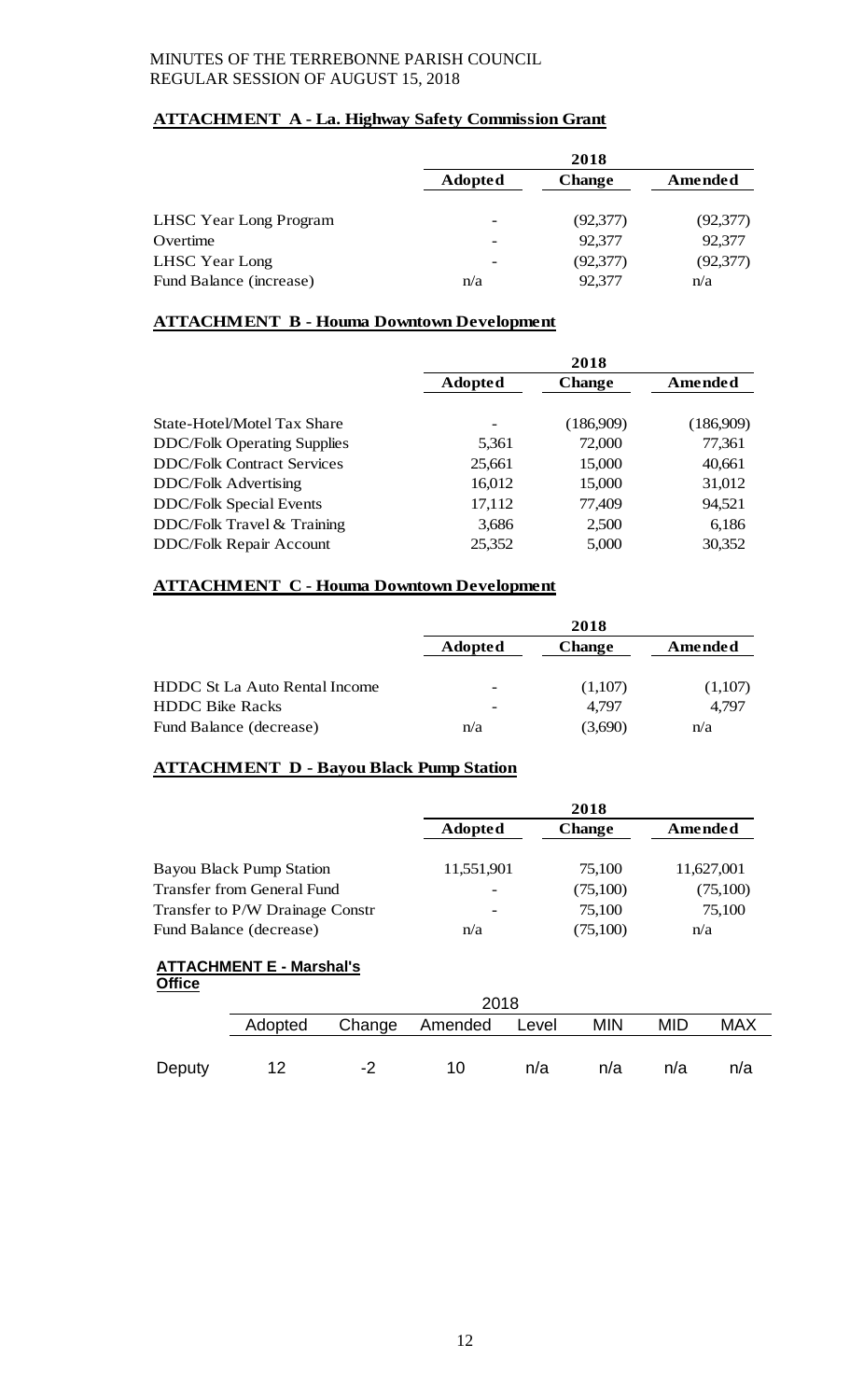# **ATTACHMENT F - Hollywood Road Extension**

|                                |           | 2018          |           |
|--------------------------------|-----------|---------------|-----------|
|                                | Adopted   | <b>Change</b> | Amended   |
|                                |           |               |           |
| Hollywood Road Ext             | 3,323,859 | 100,000       | 3,423,859 |
| Kings Bayou Bridge Replacement | 226,397   | (100,000)     | 126,397   |

# **ATTACHMENT G - La. 24 Sidewalk Project**

|                                             | 2018           |          |          |  |  |
|---------------------------------------------|----------------|----------|----------|--|--|
|                                             | <b>Adopted</b> | Amended  |          |  |  |
|                                             |                |          |          |  |  |
| La 24 Sidewalks                             | 261,984        | 50,000   | 311,984  |  |  |
| <b>Transfer from Road Construction Fund</b> | -              | (50,000) | (50,000) |  |  |
| <b>Transfer to Capital Projects Control</b> |                | 50,000   | 50,000   |  |  |
| Kings Bayou Bridge Replacement              | 126,397        | (50,000) | 76,397   |  |  |

# **ATTACHMENT H - West Park Sidewalk Project**

|                                             | 2018                            |          |           |  |  |
|---------------------------------------------|---------------------------------|----------|-----------|--|--|
|                                             | <b>Adopted</b><br><b>Change</b> |          | Amended   |  |  |
|                                             |                                 |          |           |  |  |
| West Park Sidewalk                          | 640,022                         | 50,000   | 690,022   |  |  |
| <b>Transfer from Road Construction Fund</b> | (50,000)                        | (50,000) | (100,000) |  |  |
| <b>Transfer to Capital Projects Control</b> | 50,000                          | 50,000   | 100,000   |  |  |
| Kings Bayou Bridge Replacement              | 76,397                          | (50,000) | 26,397    |  |  |

The Chairman recognized the public for comments on the following:

E. An ordinance that will establish a "3-Way Stop" at the intersection of Sugar Plum Street and Sugar Brook Street. (Continued from 7/25/18)

There were no comments from the public on the proposed ordinance.

Mr. G. Michel moved, seconded by Mr. S. Dryden, "THAT the Council continue the aforementioned public hearing for two weeks." *(\*MOTION VOTED ON AFTER DISCUSSION)*

The Chairman recognized Planning and Zoning Director Christopher Pulaski who stated that an MPO Traffic Study had been requested and was currently underway for the area in question and that the results of the study would likely be compiled and completed by the next Council Meeting.

\*The Chairman called for a vote on the motion offered by Mr. G. Michel. THERE WAS RECORDED: YEAS: S. Trosclair, J. Navy, A. Williams, G. Michel, S. Dryden, C. Duplantis-Prather, D. W. Guidry, Sr., A. Marmande, and D. J. Guidry. NAYS: None. ABSENT: None. The Chairman declared the motion adopted.

The Chairman recognized the public for comments on the following:

F. An ordinance that will establish a "3-Way Stop" at the intersection of Sugar Brook Street and Sugar Land Street. (Continued from 7/25/18)

There were no comments from the public on the proposed ordinance.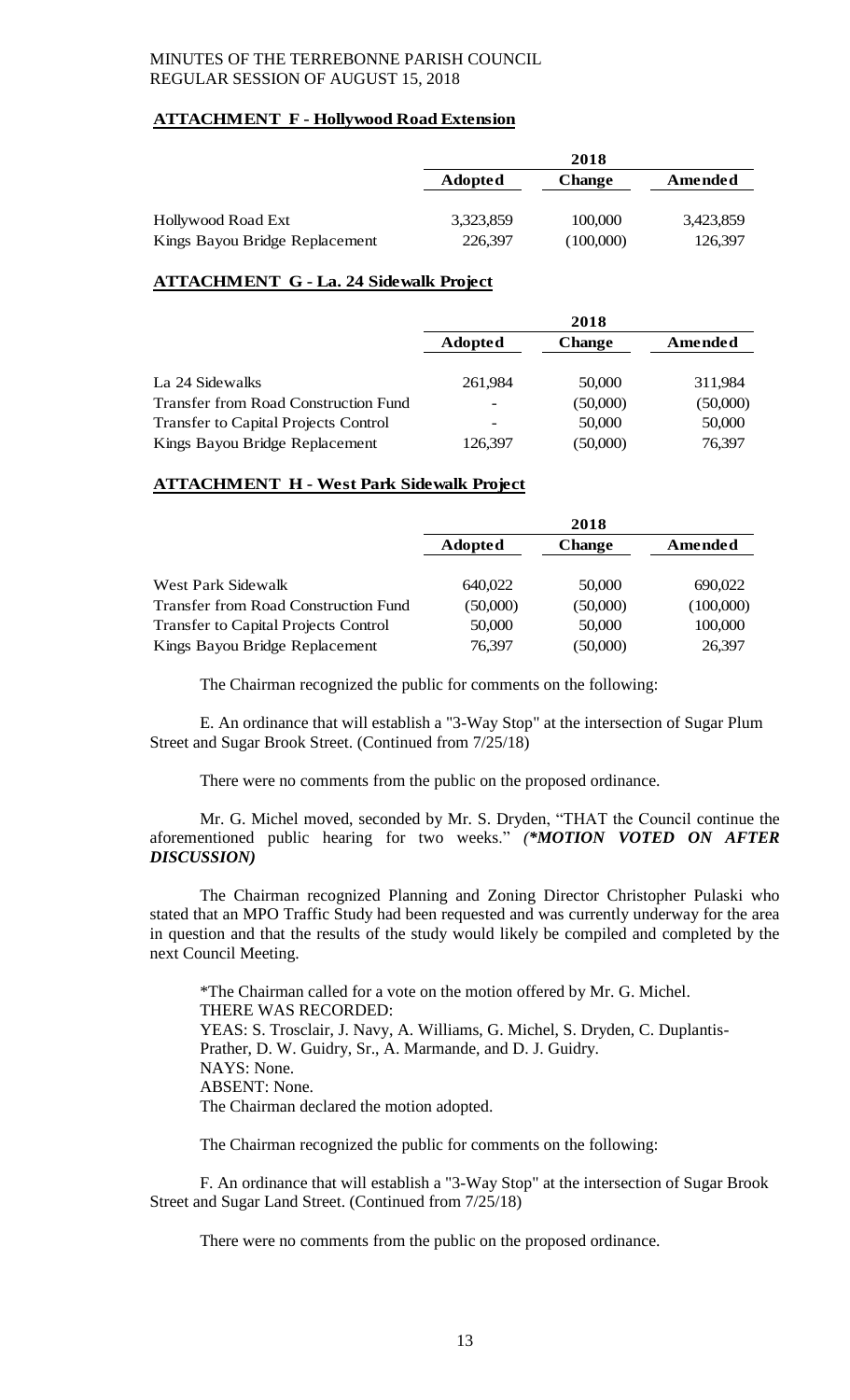Mr. G. Michel moved, seconded by Mr. S. Dryden, "THAT the Council continue the aforementioned public hearing for two weeks."

The Chairman called for a vote on the motion offered by Mr. G. Michel. THERE WAS RECORDED: YEAS: S. Trosclair, J. Navy, A. Williams, G. Michel, S. Dryden, C. Duplantis-Prather, D. W. Guidry, Sr., A. Marmande, and D. J. Guidry. NAYS: None. ABSENT: None. The Chairman declared the motion adopted.

The Chairman recognized the public for comments on the following:

G. An ordinance that will establish a "3-Way Stop" at the intersection of Sugar Hill Street and Sugar Plum Street. (Continued from 7/25/18)

There were no comments from the public on the proposed ordinance.

Mr. G. Michel moved, seconded by Mr. S. Dryden, "THAT the Council continue the aforementioned public hearing for two weeks."

The Chairman called for a vote on the motion offered by Mr. G. Michel. THERE WAS RECORDED: YEAS: S. Trosclair, J. Navy, A. Williams, G. Michel, S. Dryden, C. Duplantis-Prather, D. W. Guidry, Sr., A. Marmande, and D. J. Guidry. NAYS: None. ABSENT: None. The Chairman declared the motion adopted.

The Chairman recognized the public for comments on the following:

H. An ordinance that will establish a "3-Way Stop" at the intersection of Sugar Hill Street and Sugar Land Street. (Continued from 7/25/18)

There were no comments from the public on the proposed ordinance.

Mr. G. Michel moved, seconded by Mr. S. Dryden, "THAT the Council continue the aforementioned public hearing for two weeks."

The Chairman called for a vote on the motion offered by Mr. G. Michel. THERE WAS RECORDED: YEAS: S. Trosclair, J. Navy, A. Williams, G. Michel, S. Dryden, C. Duplantis-Prather, D. W. Guidry, Sr., A. Marmande, and D. J. Guidry. NAYS: None. ABSENT: None. The Chairman declared the motion adopted.

Mr. G. Michel moved, seconded by Mr. S. Dryden, "THAT the Council return to the regular order of business."

The Chairman called for a vote on the motion offered by Mr. G. Michel. THERE WAS RECORDED: YEAS: S. Trosclair, J. Navy, A. Williams, G. Michel, S. Dryden, C. Duplantis-Prather, D. W. Guidry, Sr., A. Marmande, and D. J. Guidry. NAYS: None. ABSENT: None. The Chairman declared the motion adopted.

Council Member J. Navy read aloud a commendation recognizing Houma Police Department Officer Corey Duplantis for his being selected as "Police Officer of the Year" for 2018.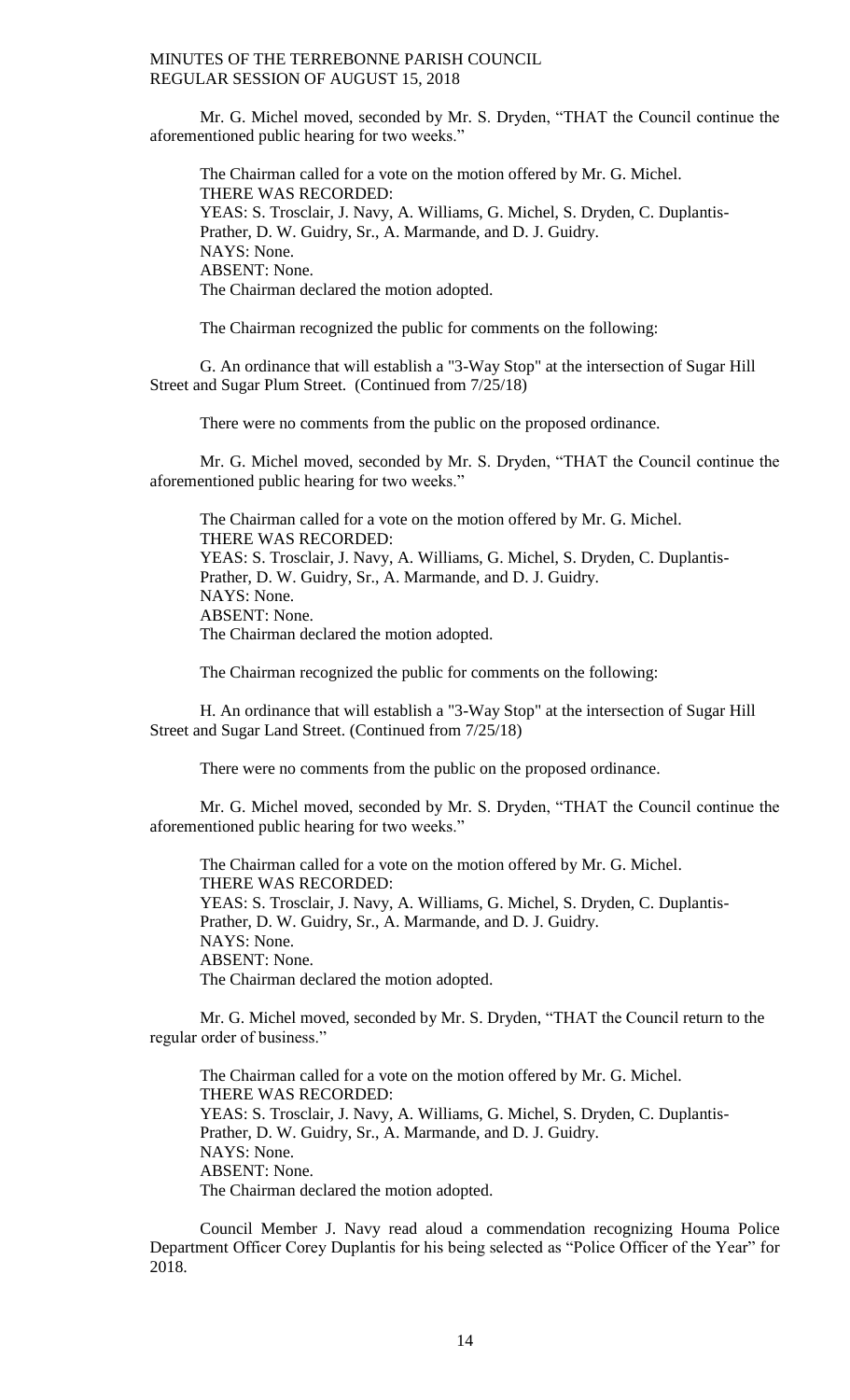The Chairman recognized HPD Officer Corey Duplantis who gave thanks to the many individuals, groups, and agencies with whom he has worked diligently to combat illegal drug use and sales. He then shared a personal experience regarding a drug abuse victim and offered some suggestions for stricter regulations and harsher sentencing regarding illegal drugs in the Parish. He then shared his and the Houma Police Department's resolve for zero tolerance for illegal narcotics distribution in the community. He then asked that his godmother Renee Dryden in attendance be recognized for her forming the Seeking Action and Raising Awareness and Hope (S.A.R.A.H.) program and invited the public to attend a candlelight vigil on September 1, 2018 in remembrance of those who died of drug overdoses.

Several Council Members and Parish President G. Dove congratulated Officer Duplantis on the award and commended him on his commitment to protecting the people of the community and on his commitment to his families, both personal and professional and thanked him for his service to the community.

The Chairman recognized Parish President G. Dove who read aloud a commendation recognizing Chief Financial Officer Kandace Mauldin and congratulating her on being recently elected as 2018-2019 Chair of the Society of Louisiana Certified Public Accountants.

Mr. D. J. Guidry moved, seconded by Mr. J. Navy, "THAT the Council deviate from the regular order of business to discuss Agenda Item 2. D.-Recognizing and commending the Terrebonne Parish 4-H Members who placed in the summer 4-H events."

The Chairman called for a vote on the motion offered by Mr. D. J. Guidry. THERE WAS RECORDED: YEAS: S. Trosclair, J. Navy, A. Williams, G. Michel, S. Dryden, C. Duplantis-Prather, D. W. Guidry, Sr., A. Marmande, and D. J. Guidry. NAYS: None. ABSENT: None. The Chairman declared the motion adopted.

Council Member D. J. Guidry read aloud a commendation recognizing the Terrebonne Parish 4-H Members who participated in the summer 4-H events. The competitors were recorded as follows: Sarah Green, Katie Charpentier, Ian Tulak, Evan Ledet, Bella Daigle, Destin Hurst, Juliette Smith, Katelyn Charpentier, Hailey Doiron, Kailey Doiron, Anissa Holekamp, Chase Adams, Rory Bergeron, Jason Danos, Claire Use, Ashley Green, Layla Pellegrin, Elizabeth Gilmore, Taylor Theriot and Madison Hess.

The Chairman recognized Ms. Cherie Roger, Terrebonne 4-H Youth Development Agent, who recognized those competitors in attendance who achieved blue ribbon standings in their respective categories at both state and regional 4-H competitions.

The Chairman recognized Ms. Beryl Amedee, Louisiana District 51 State Representative, who gave an after Legislative session report and updates on possible impacts on Terrebonne Parish. She gave a review of the four legislative sessions held and of the state's budget for a number of special projects. She then reviewed a number of special bills passed in the year regarding anti-hazing measures, facility dogs for underage or disabled court witnesses, fantasy sports, and senior citizens, as well as several constitutional amendments.

Several Council Members thanked Ms. Amedee for the legislative report and for her ongoing support for matters in Terrebonne Parish then shared some suggestions for other opportunities where her assistance could be utilized in providing for some of the needs of Terrebonne Parish.

The Chairman recognized Mr. Ben Meyers, Houma resident, who shared his concerns regarding burnt street lights in downtown Houma as safety issues and then suggested that the Parish could consider staggering employee work hours to have staff available to identify light outages after regular business hours.

Several Council Members thanked Mr. Meyers for sharing his concerns and then suggested additional measures for identifying and reporting street lights in need of repair discovered after business hours.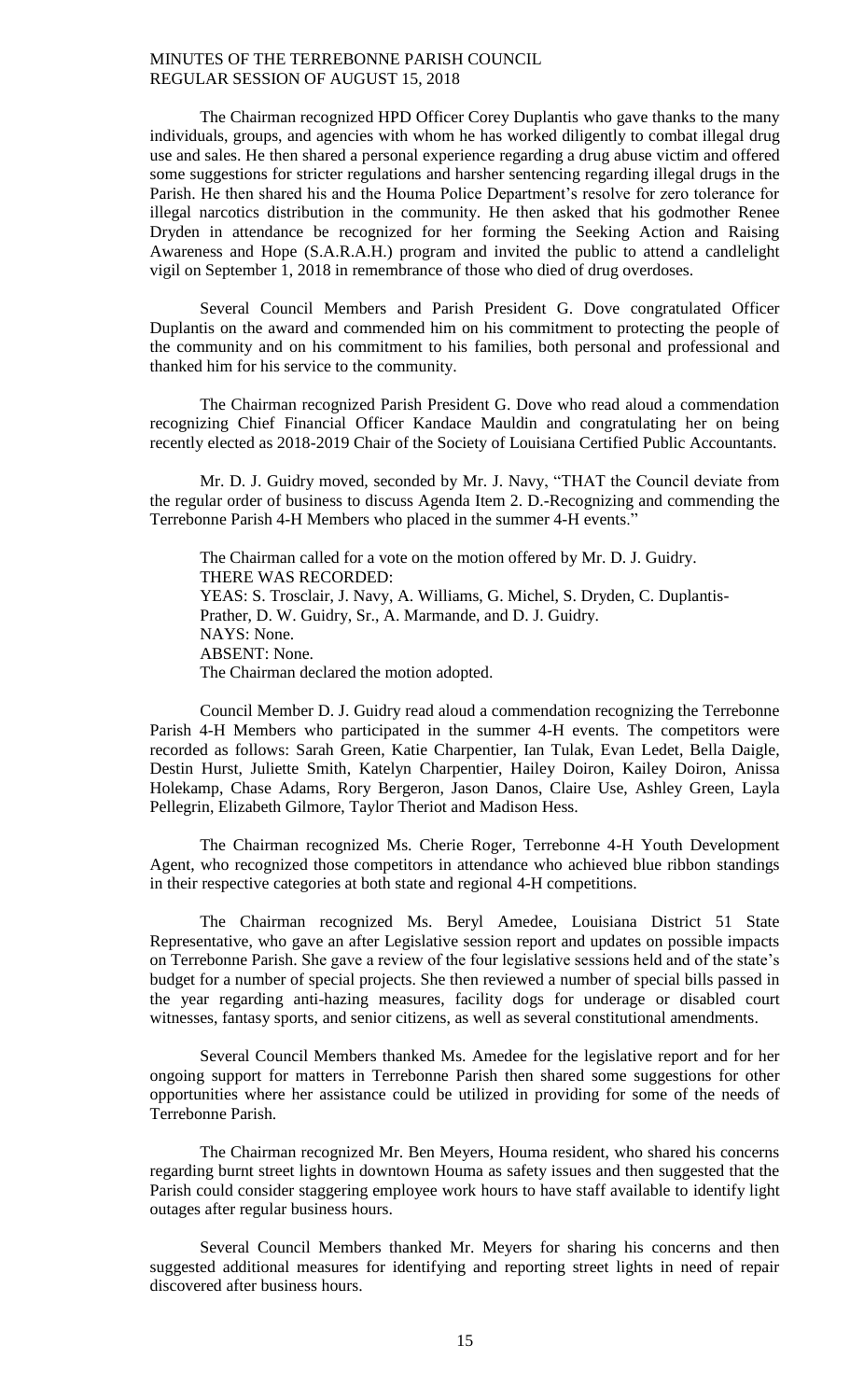Ms. C. Duplantis-Prather moved, seconded by Mr. D. W. Guidry, Sr., "THAT the Council accept the minutes of the Terrebonne Parish Sales and Use Tax Advisory Board meeting dated July 25, 2018, accept the 2017 Financial Audit Report, declare certain items from the Sales & Use Tax Department as surplus and dispose of same, and include the employees of the Sales and Use Tax Department in the 2% cost of living allowance as proposed by the Parish President for all employees of Terrebonne Parish Consolidated Government, effective July 1, 2018."

The Chairman called for a vote on the motion offered by Ms. C. Duplantis-Prather. THERE WAS RECORDED: YEAS: S. Trosclair, J. Navy, A. Williams, G. Michel, S. Dryden, C. Duplantis-Prather, D. W. Guidry, Sr., A. Marmande, and D. J. Guidry. NAYS: None. ABSENT: None. The Chairman declared the motion adopted.

The Chairman called for a report on the Budget and Finance Committee meeting held on August 13, 2018, whereupon the Committee Chairwoman, noting ratification of minutes calls public hearings on August 29, 2018, rendered the following:

### **BUDGET & FINANCE COMMITTEE**

# **AUGUST 13, 2018**

The Chairwoman, Arlanda Williams, called the Budget & Finance Committee meeting to order at 5:30 p.m. in the Terrebonne Parish Council Meeting Room with an Invocation offered by Committee Member J. Navy and the Pledge of Allegiance led by Committee Member D. J. Guidry. Upon roll call, Committee Members recorded as present were: S. Trosclair, J. Navy, A. Williams, G. Michel, S. Dryden, C. Duplantis-Prather, D. W. Guidry, Sr., A, Marmande and D. J. Guidry. A quorum was declared present.

| OFFERED BY:      | MS. C. DUPLANTIS-PRATHER |
|------------------|--------------------------|
| <b>SECONDED:</b> | MR. D. J. GUIDRY         |

## **RESOLUTION NO. 18- 289**

**WHEREAS,** Terrebonne Parish Consolidated Government has been in Partnership with the LSU Cooperative Extension Service, and

**WHEREAS**, The LSU Cooperative Extension Service is desirous of continuing the Partnership through June 30, 2021.

**NOW THEREFORE BE IT RESOLVED** by the Terrebonne Parish Council, on behalf of the Terrebonne Parish Consolidated Government, that Parish President Gordon E. Dove, is and shall be hereby authorized to execute a Cooperative Agreement with LSU AgCenter, Cooperative Extension Service of Terrebonne Parish, to provide Cooperative Extension services for Parish residents, in accordance with the agreement attached hereto.

### **THERE WAS RECORDED:**

YEAS: S. Trosclair, J. Navy, A. Williams, G. Michel, S. Dryden, C. Duplantis-Prather, D. W. Guidry, Sr., A. Marmande, and D. J. Guidry. NAYS: None. ABSTAINING: None. ABSENT: None. The Chairwoman declared the resolution adopted on this the 13th day of August 2018.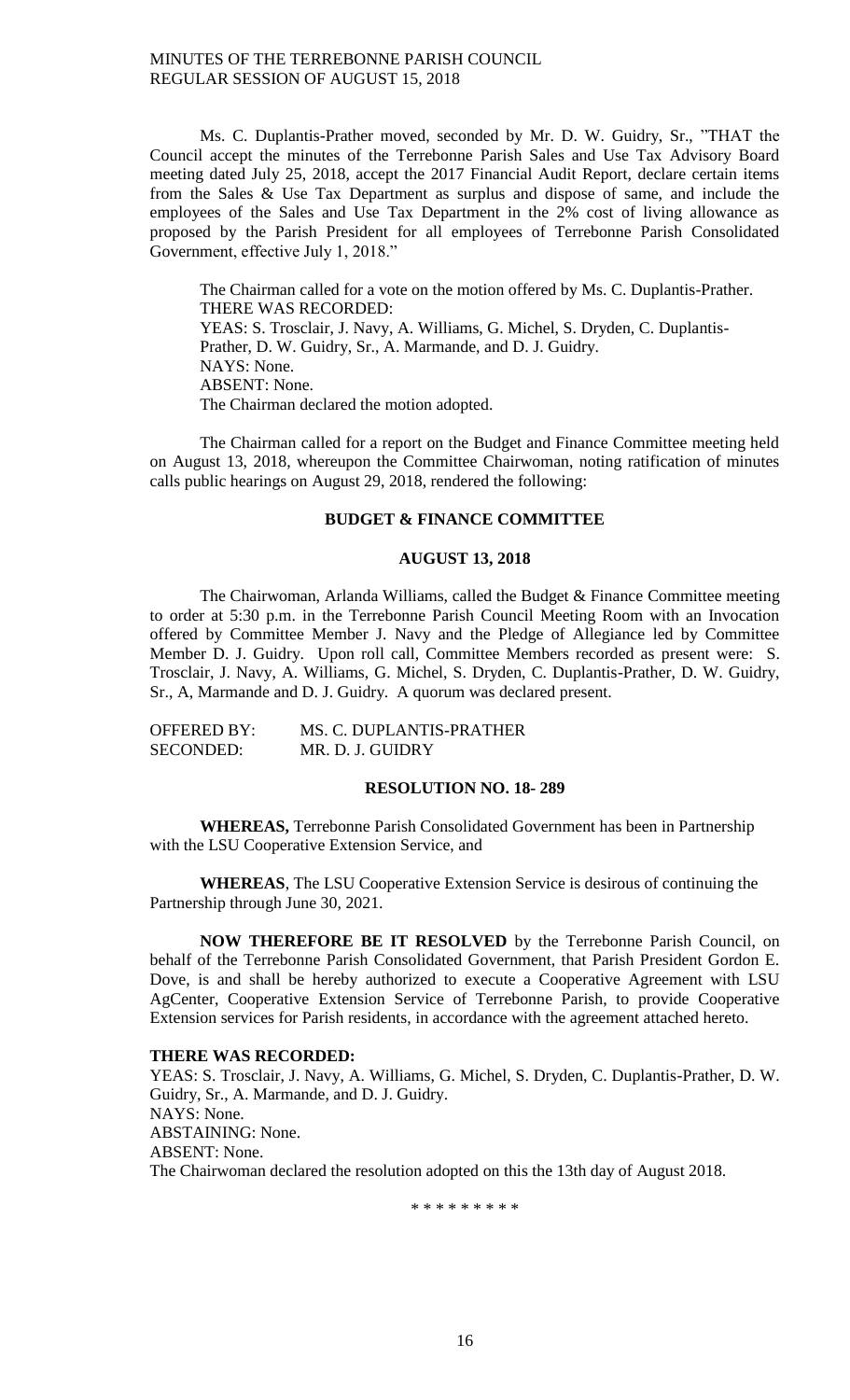## COOPERATIVE ENDEAVOR AGREEMENT TO SUPPPORT AND ADMINSITER LOUISIANA COOPERATIVE UNITS OFF CAMPUS BETWEEN LSU AGCENTER AND TERREBONNE PARISH CONSOLIDATED GOVERNMENT

This agreement is entered into on the dates set forth herein by and between:

**TERREBONNE PARISH CONSOLIDATED GOVERNMENT ("TPCG"),** a political subdivision of the State of Louisiana, herein represented by Gordon Dove, President of Terrebonne Parish Consolidated Government, by virtue of Resolution No. \_\_\_\_\_\_\_, and whose mailing address for purposes herein is P.O. Box 2768, Houma LA 70361; and

**LSU AGCENTER, a \_\_\_\_\_\_\_\_\_\_\_\_\_\_\_\_\_\_\_,** herein represented by Dr, Bill Richardson, LSU Vice President for Agriculture and duly authorized agent of LSU AgCenter by virtue of the attached resolution, whose mailing address for the purposes herein is P.O. Box 627, Houma LA 70361;

**WHEREAS**, Article VII, Section 14 (c) of the Louisiana Constitution provides that "For a public purpose, the state and its political subdivisions or political corporations may engage in cooperative endeavors with each other, with the United States or its agencies, or with any public or private association, corporation or individual; and

**WHEREAS,** LSU AgCenter wishes to provide needs based, focused educational programs in four general areas: 1) Agriculture and Natural Resources, 2) 4-H Youth Development, 3) Family and Consumer Sciences, and 4) Community Economic Development; and

**WHEREAS,** LSU AgCenter wishes to enter into a cooperative endeavor agreement with the TPCG in order to provide such services in the parish of Terrebonne; and

**WHEREAS**, TPCG believes it is in the public interest to provide such services in furtherance of recreational and cultural opportunities within Terrebonne Parish and in accordance with the terms set out herein; and

**NOW THEREFORE,** in consideration of the mutual covenants herein contained, the Terrebonne Parish Consolidated Government and LSU AgCenter, each represented by the undersigned, duly authorized to act herein, agree to the following:

### **Background**

The background of this Agreement is as follows:

The process of developing a well-educated citizenry involves use of formal and informal approaches by dedicated professionals. Congress in 1914 signified the national interest in assuring that informal educational opportunities needed to emanate from the knowledge generating process of the Land Grant college system by passing the Smith-Lever Act. This Act created the Cooperative Extension Service system that links Land Grant campus faculty to those seeking information in off campus locales. This is achieved via a partnership of the United States Department of Agriculture, the Louisiana State University AgCenter and local government. Police Juries, Commissions and School Boards are the critical third partner for effectively identifying developing and delivering Cooperative Extension programs. Educational needs and delivery mechanisms clearly have dynamic aspects that challenge the federal, state, and local partners to work effectively in order to meet community needs. This Cooperative Agreement between the LSU AgCenter and local government acknowledges the value to clientele of all partners having a uniform understanding for programming support.

## **Partnership Philosophy**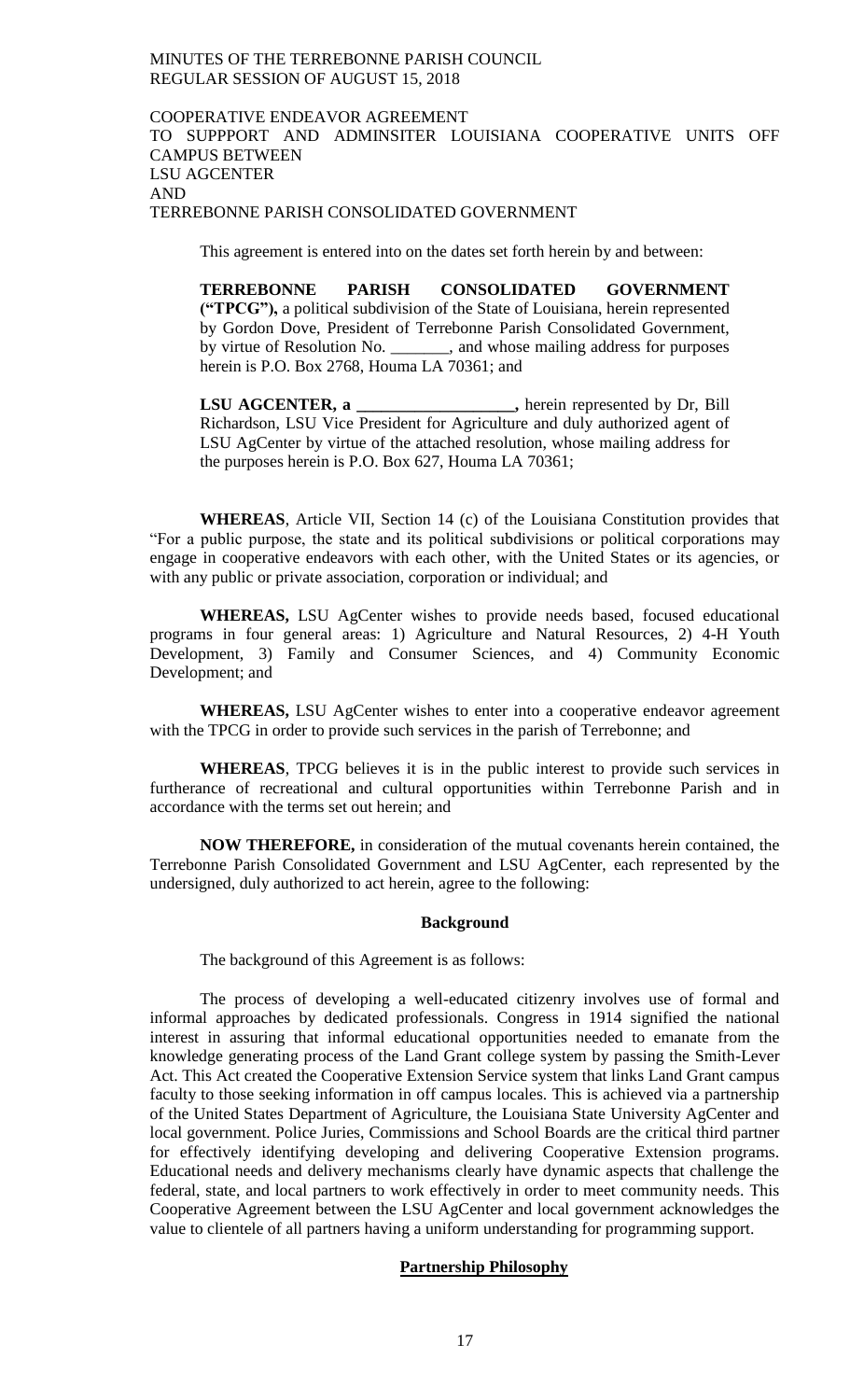TPCG and LSU AgCenter find the following:

- The long standing presence of Louisiana Cooperative Extension Services (LCES) faculty in the parish has established invaluable ties to the local clientele and government.
- That educational programming offered is most valued when developed in concert with local needs as expressed through the advisory committee process.
- That LSU AgCenter faculty on campus are an essential supplement to the technical capabilities of local LCES faculty.
- LCES faculty are to attain, at a minimum, a master's degree and to receive additional technical training opportunities in order to provide local clientele with enhanced information and educational programs.
- LCES faculty in parish offices may develop and deliver a specialized programming of importance to surrounding parishes.
- Federal, state and local financial support is necessary to meet the needs of the community as identified by local advisory committees.

# **LSU AgCenter Duties and Responsibilities**

The LSU AgCenter shall be responsible for the following:

- 1. The LSU AgCenter working the LCES format will deliver needs based, focused programs in four general categories: 1) Agriculture and Natural Resources, 2) 4-H Youth Development, 3) Family and Consumer Sciences, and 4) Community Economic Development.
- 2. Competent faculty and support personnel will be recruited and placed in parish offices on LSU AgCenter appointments by following LSU AgCenter Human Resources Office Procedures.
- 3. Faculty is to be afforded training and professional improvement opportunities to assure the parish has the best technical resources available.
- 4. Faculty and unclassified staff in parish offices will be supervised and evaluated by the appropriate unit leader pursuant to the LSU AgCenter's employee policies.
- 5. LSU AgCenter shall provide parish governmental units with oral and written reports from the parish AgCenter faculty on a mutually agreed to schedule but as least annually.
- 6. LSU AgCenter shall consult with parish government units as to the number of faculty to be located in the parish.
- 7. Faculty in the parish will adhere to the policy Statements and Presidential Memoranda issued by the LSU Campus and AgCenter.
- 8. LSU AgCenter shall evaluate the need for specialized office and program delivery equipment above that provided by the parish.
- 9. LSU AgCenter shall establish mutually beneficial billing procedures for collection of financial support for faculty and staff from parish governmental units.

# **TPCG Duties and Responsibilities**

The TPCG shall be responsible for the following:

1. To provide suitable office space, furnishings and support facilities to LCES faculty.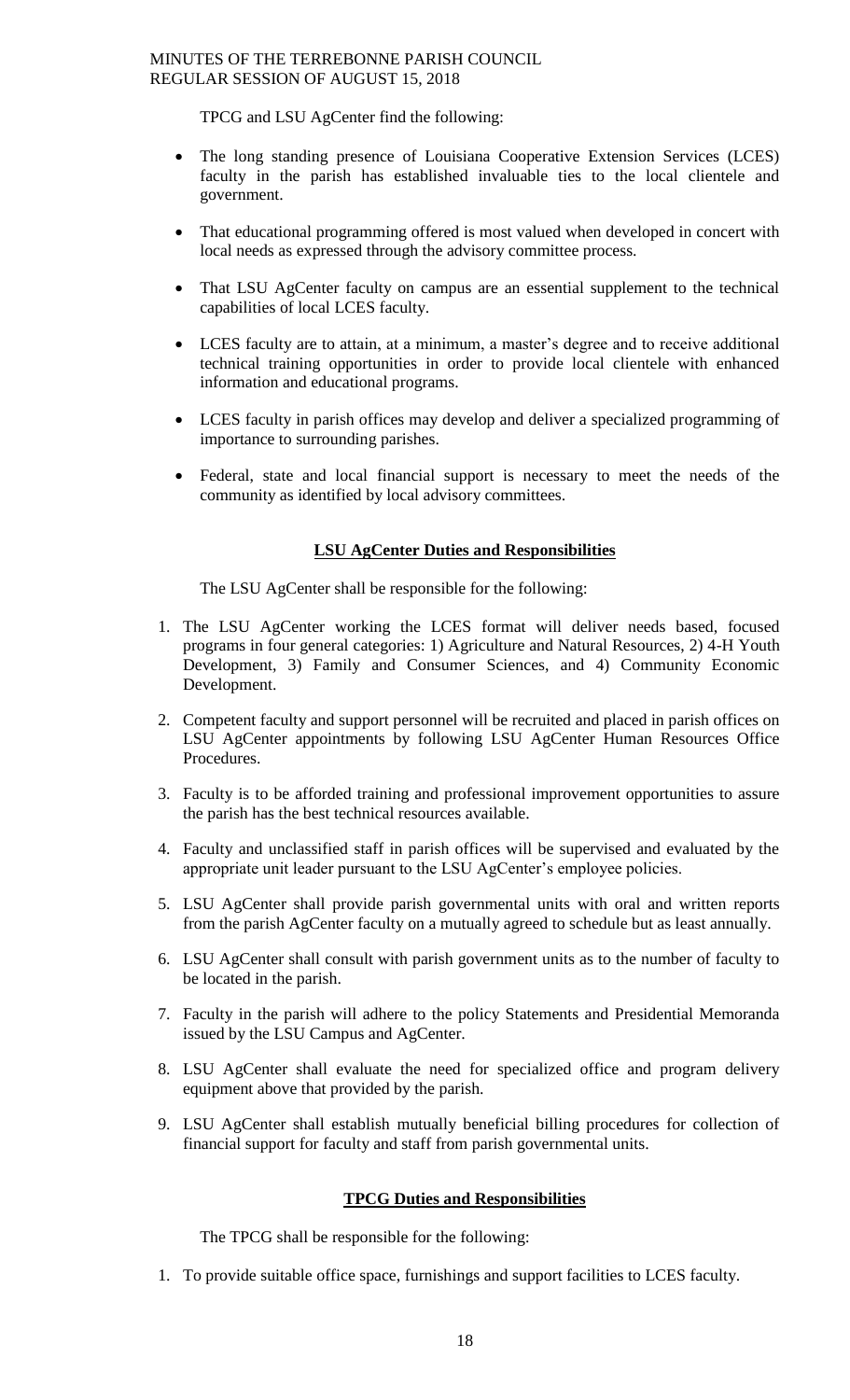- 2. To provide operating services support such as utilities, communication and technology charges, custodial services and office supplies.
- 3. To provide the higher of: (2)FY2018 funds level for (b) a minimum of twenty (20) percent salary support and associated fringe benefits for local faculty member and prorate classified local staff affiliated with the LSU AgCenter.
- 4. That pay raises on the basis of merit and promotions as determined by procedures identified in AgCenter Policy States will be shared on the basis of the parish's percentage of annual salary support.
- 5. That with reference to faculty vacancies due to resignation, retirement or new positions the LSU AgCenter's Office of Human Resources Management policies will be followed in the search for candidates. The LCES parish chair will assure that parish government officials are well informed during the process.

### *Insurance*

LSU AgCenter shall procure and maintain for the duration of this agreement insurance against claims for injuries to persons or damages to property which may arise from or in connection with the performance of the terms of this agreement by LSU AgCenter, its agents representatives, employees or drivers as set out in Addendum A attached hereto and incorporated herein.

## *Indemnification*

LSU AgCenter agrees to defend, indemnify, save and hold harmless the Terrebonne Parish Consolidated Government, all parish departments, agencies, boards, and commissions, its officers, agents, servants, employees, and agents, including volunteers (hereinafter referred to as "TPCG"), from and against any and all claims, demands, expenses for personal injury (including death), property damage or other harm for which recovery of damages is sought, suffered by any person or persons, which may occur or in any way grow out of any act or omission of LSU AgCenter its agents, servants, employees, or assigns, and any and all costs, expenses and/or attorneys' fees incurred by TPCG as a result of any such claim, demands, and/or causes of action; except that the indemnity provided in this agreement shall not apply to any liability resulting from the sole negligence of TPCG, and in the event of joint and concurrent negligence of both LSU AgCenter and TPCG, responsibility and indemnity, if any, shall be apportioned comparatively in accordance with the laws of the State of Louisiana, without, however, waiving any governmental immunity available to the TPCG under Louisiana law and without waiving any defenses of the parties hereto; and,

LSU AgCenter further agrees to investigate, handle, respond to, provide defense for and defend any such claim, demand or suit, at its sole expense, even if it (the claim, etc.) is groundless, false, or fraudulent; this indemnification shall not apply to any strict liability of the TPCG.

### *Termination*

This Agreement shall be terminated under any or all of the following conditions:

- a. By written mutual agreement and consent of the parties hereto.
- b. By LSU AgCenter or TPCG as a consequence of the failure of the other party to comply with the terms and conditions of this Agreement in a satisfactory manner, proper allowance being made for circumstances beyond the control of the parties.
- c. By thirty (30) days written notice by LSU AgCenter or TPCG.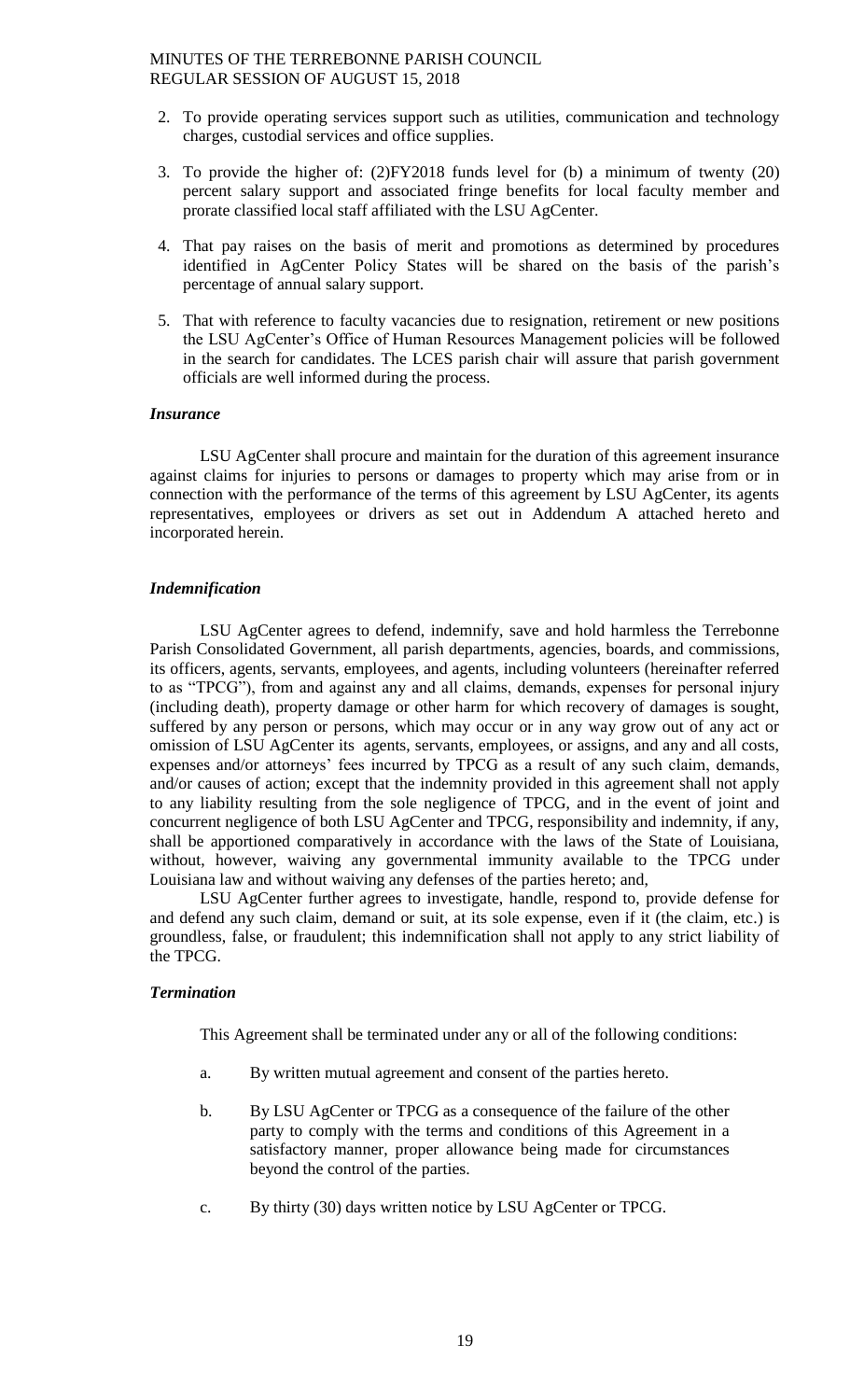## *No Waiver*

The failure of TPCG or LSU AgCenter to enforce any of the terms of this Agreement or to provide any of the supporting documentation in any particular instance shall not constitute a waiver of, or preclude the subsequent enforcement of, any or all of the terms or conditions of this Agreement. LSU AgCenter shall be liable for all funds it receives from TPCG in accordance with the terms and conditions of this Agreement.

## *Non-appropriation*

Notwithstanding any provisions herein, in the event sufficient funds for the performance of this Agreement are not appropriated by the governing authority of the TPCG in any fiscal year covered by this contract, this agreement may be terminated by the TPCG giving notice to LSU AgCenter of such facts and the Parish's intention to terminate its financial obligation.

## *Compliance with Laws*

The parties hereto and their employees, contractors and agents shall comply with all applicable federal, state and local laws and ordinances in carrying out the provisions of this agreement.

## *Choice of Law*

This agreement shall be governed by Louisiana law and the provisions of this agreement shall be enforced and brought in the Thirty-second Judicial District Court, Terrebonne Parish, Louisiana.

## *Legal Construction*

In case any one or more of the provisions contained in this agreement shall for any reason be held to be invalid, illegal, or unenforceable in any respect, such invalidity, illegality, or unenforceability shall not affect any other provisions thereof and this agreement shall be considered as if such invalid, illegal, or unenforceable provision had never been contained in this agreement.

### *Amendment*

No amendment to this agreement shall be effective unless it is in writing, signed by the duly authorized representatives of both parties.

### *Implementation*

This Agreement is entered into in order to assure continued informal educational programming from the LSU AgCenter. It shall be in effect for three (3) years for the period of July 18, 2018 to June 30, 2021.

**THUS DONE AND SIGNED**, after due reading of the whole at Houma, Terrebonne Parish, Louisiana, this \_\_\_\_\_\_\_ day of \_\_\_\_\_\_\_\_\_\_\_\_\_\_\_\_\_\_, 2018.

# **WITNESSES: TERREBONNE PARISH CONSOLIDATED GOVERNMENT:**

 $BY:$ 

**Gordon Dove**

**PARISH PRESIDENT**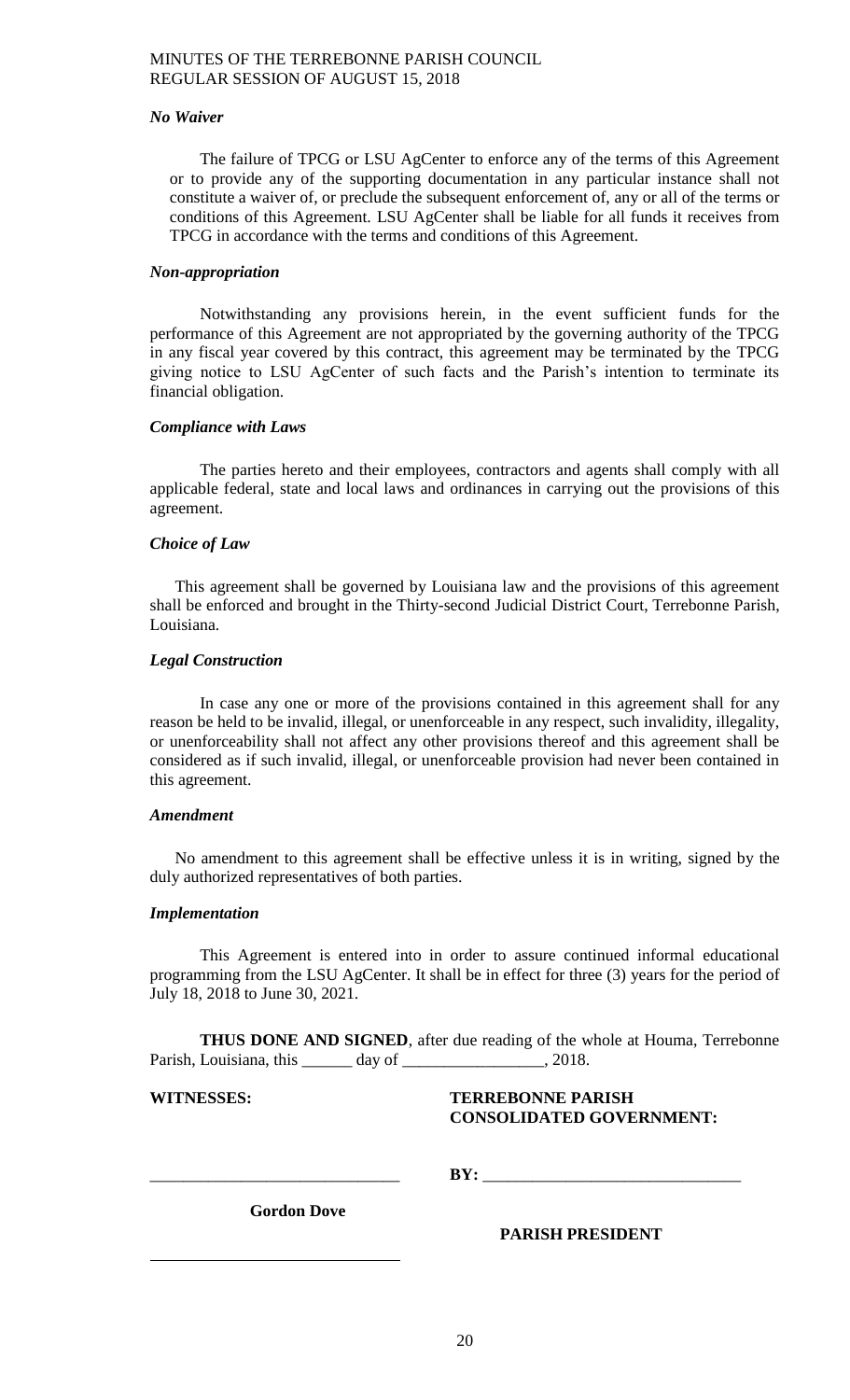**THUS DONE AND SIGNED**, after due reading of the whole at Houma, Terrebonne

Parish, Louisiana, this \_\_\_\_\_\_ day of \_\_\_\_\_\_\_\_\_\_\_\_\_\_\_\_\_, 2018.

**WITNESSES: LSU AGCENTER:**

\_\_\_\_\_\_\_\_\_\_\_\_\_\_\_\_\_\_\_\_\_\_\_\_\_\_\_\_\_\_ **BY**:\_\_\_\_\_\_\_\_\_\_\_\_\_\_\_\_\_\_\_\_\_\_\_\_\_\_\_\_\_\_\_\_ **Dr. Bill Richardson LSU Vice President for Agriculture**

# **ADDENDUM 1**

Insurance

The LSU AgCenter shall procure and maintain for the duration of this agreement insurance against claims for injuries to persons or damages to property which may arise from or in connection with the performance of the terms of this agreement by the parties, its agents representatives, employees or drivers.

A. Minimum Limits of Insurance:

All parties shall maintain limits no less than:

- 1. General Liability: \$1,000,000 combined single limit per occurrence for bodily injury, personal injury and property damage.
- 2. Automobile Liability: \$5,000,000 combined single limit per accident, for bodily injury and property damage.
- **3.** Worker's Compensation Insurance to the meet the applicable statutory requirements and Employers' Liability insurance with limits of not less than \$1,000,000 and shall include:
	- **a.** Alternate Employer Endorsement
	- **b.** Voluntary Compensation Endorsement
- B. Other Insurance Provisions

The policies are to contain, or be endorsed to contain, the following provisions:

- 1. a. Each receiving party is to be added as "additional insured" as respects liability arising out of activities performed by or on behalf of the insuring party; products and completed operations of the insuring party, vehicles owned, occupied or used by the insuring party. It is understood that the business auto policy under "Who is insured" automatically provides liability coverage in favor of each party named as an "additional insured."
	- b. Any failure to comply with reporting provisions of the policy shall not affect coverage provided to each receiving party.
	- c. The receiving party's insurance shall apply separately to each insured against whom claim is made or suit is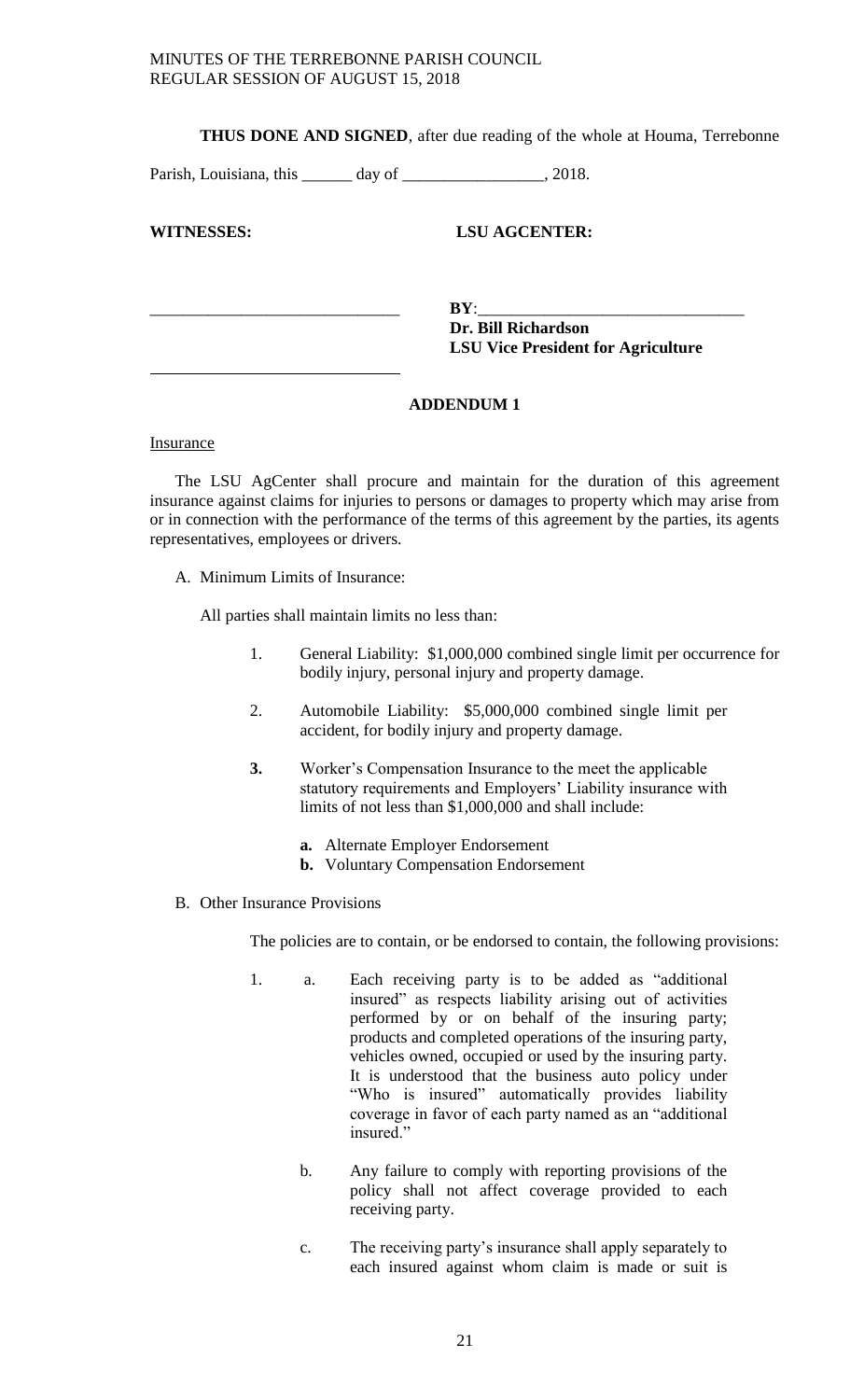brought, except with respect to the limits of the insurer's liability.

- d. All policies of insurance shall, where applicable, favor all receiving parties with a waiver of subrogation.
- 2. Workers' Compensation and Employers Liability Coverage

The insuring party's and the insurer shall agree to waive all rights of subrogation against each "additional insured" party, its officers, officials, employees and volunteers for losses arising from work performed by the insuring party for each "additional insured" party.

# 3. All Coverages

- **a.** Each insurance policy required by this article shall be endorsed to state that coverage shall not be suspended, voided, cancelled by any party, or reduced in coverage or in limits except after thirty (30) days prior written notice by certified mail, return receipt requested, has been given to each party listed as "additional insured."
- **b.** All policies above endorsed to be primary coverage to any other coverage.
- **c.** Coverages should be endorsed to cover proper "territory" of operations.
- B. Acceptability of Insurers

**C.**

Insurance is to be placed with insurers authorized in Louisiana, with a Best's rating of no less than A-V1.

D. Verification of Coverage

The parties to this agreement shall furnish to each other party certificates of insurance effecting coverage required by this article. The certificates for each insurance policy are to be signed by a person authorized by that insurer to bind coverage on its behalf. The certificates are to be received and approved by the receiving party before work commences. Each party reserves the right to require complete, certified copies of all required policies, at any time.

The Committee Chairwoman announced that Agenda Item No. 2 -Presentation of 2017 Audited Comprehensive Annual Financial Report from Bourgeois Bennett, LLC has been pulled from tonight's agenda, per Administration.

Mr. D. W. Guidry, Sr. moved, seconded by Mr. G. Michel, "THAT, the Budget and Finance Committee approve the request from the Terrebonne Parish School Board District to waive the rental fees (with the exception of fees for set-up services) for the use of the Houma-Terrebonne Civic Center for the 2019 high school graduation ceremonies:

May 15, 2019 Bayou Cane Adult Education May 20, 2019 Ellender Memorial High School May 21, 2019 H. L. Bourgeois High School May 22, 2019 South Terrebonne High School May 23, 2019 Terrebonne High School."

The Chairwoman called for the vote on the motion offered by Mr. D. W. Guidry, Sr. THERE WAS RECORDED: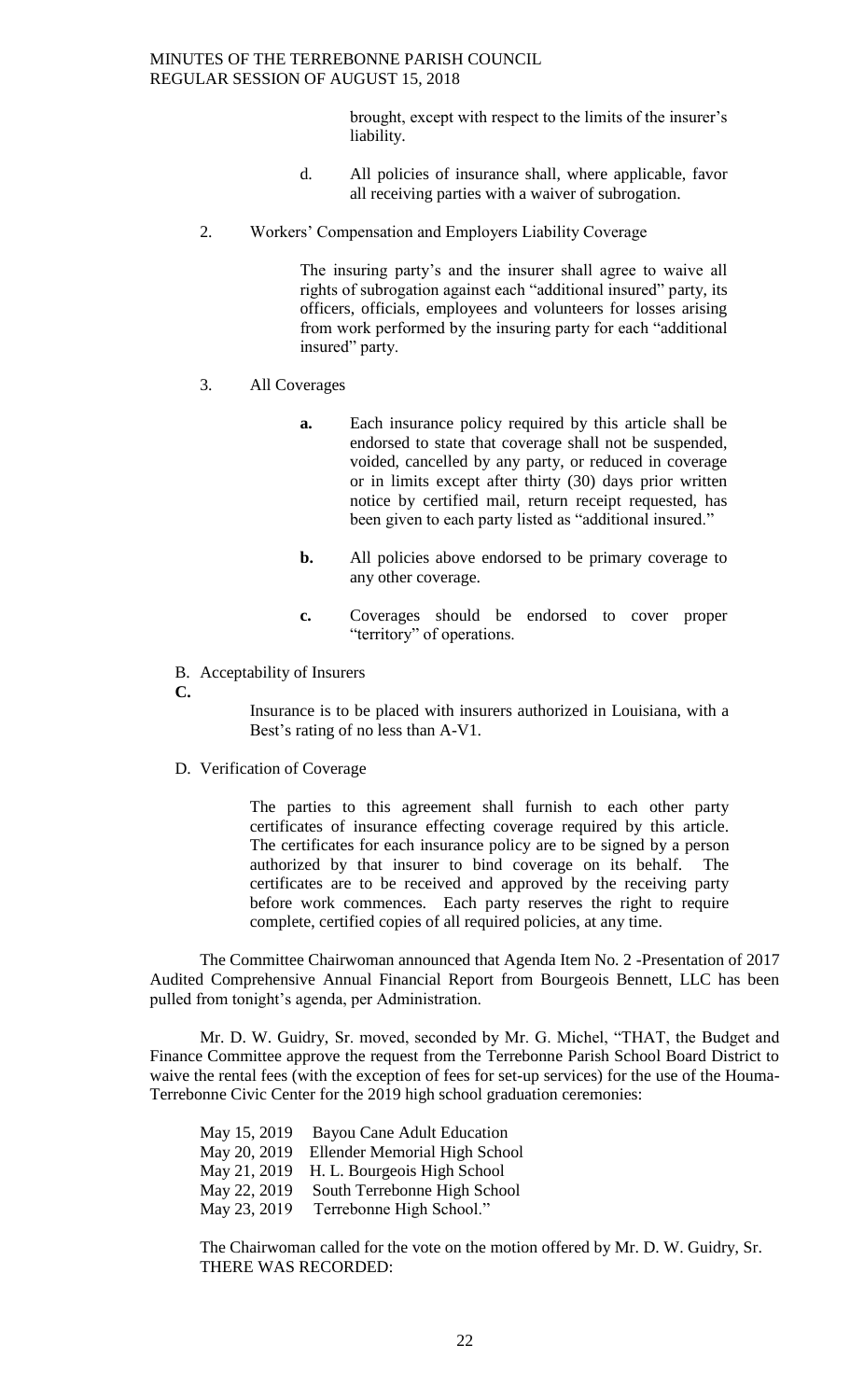> YEAS: S. Trosclair, J. Navy, A. Williams, G. Michel, S. Dryden, C. Duplantis-Prather, D. W. Guidry, Sr., A. Marmande and D. J. Guidry. NAYS: None. ABSENT: None. The Chairwoman declared the motion adopted.

OFFERED BY: MR. J. NAVY SECONDED BY: MR. D. J. GUIDRY

### **RESOLUTION NO. 18-290**

A RESOLUTION IN ACCORDANCE WITH SECTION 21-90 OF THE TERREBONNE PARISH CODE OF ORDINANCES TO APPROVE MONETARY SPENDING FOR A PROJECT, CONTRACT OR PURCHASE WHICH LOUISIANA LAW REQUIRES BE LET FOR BID OR AWARDED THROUGH A REQUEST FOR PROPOSALS PROCESS, AS PROPOSED BY TERREBONNE PARISH RECREATION DISTRICT NO. 11 FOR APPROVAL OF 20 BENCHES, 10 BIKE RACKS AND UP TO 5 LOADS OF WOOD FIBER FOR VARIOUS PARKS.

**WHEREAS,** Section 21-90 of the Terrebonne Parish Code of Ordinances requires each recreation district within Terrebonne Parish to obtain Terrebonne Parish Council approval by resolution for "any monetary spending which Louisiana law requires be let out for bid or be awarded through a request for proposals process";

**WHEREAS**, on August 6, 2018, in accordance with Section 21-90, Terrebonne Parish Recreation District Number 11 submitted its request for this Council's approval for the project, contract, or purchase as further described in the attachments to this resolution;

**WHEREAS**, The Board of the said District advises that the project, contract, or purchase, as proposed, is one which Louisiana law requires be let out for bid or be awarded through a request for proposals process, and, therefore, requests approval via resolution by the Terrebonne Parish Council prior to any action by the District Board; and

**WHEREAS**, the Terrebonne Parish Council finds the project, contract, or purchase, as proposed and attached hereto, to be acceptable; and

**NOW THEREFORE, BE IT RESOLVED** that the Terrebonne Parish Council approves the project, contract, or purchase as proposed by and for Terrebonne Parish Recreation District No. 11, and directs the District Board to comply with all local, state, and federal laws and regulations when managing the said project, contract, or purchase.

# **THERE WAS RECORDED:**

YEAS: S. Trosclair, J. Navy, A. Williams, G. Michel, S. Dryden, C. Duplantis-Prather, D. W. Guidry, Sr., A. Marmande, and D. J. Guidry. NAYS: None. ABSTAINING: None. ABSENT: None. The Chairwoman declared the resolution adopted on this the 13th day of August 2018.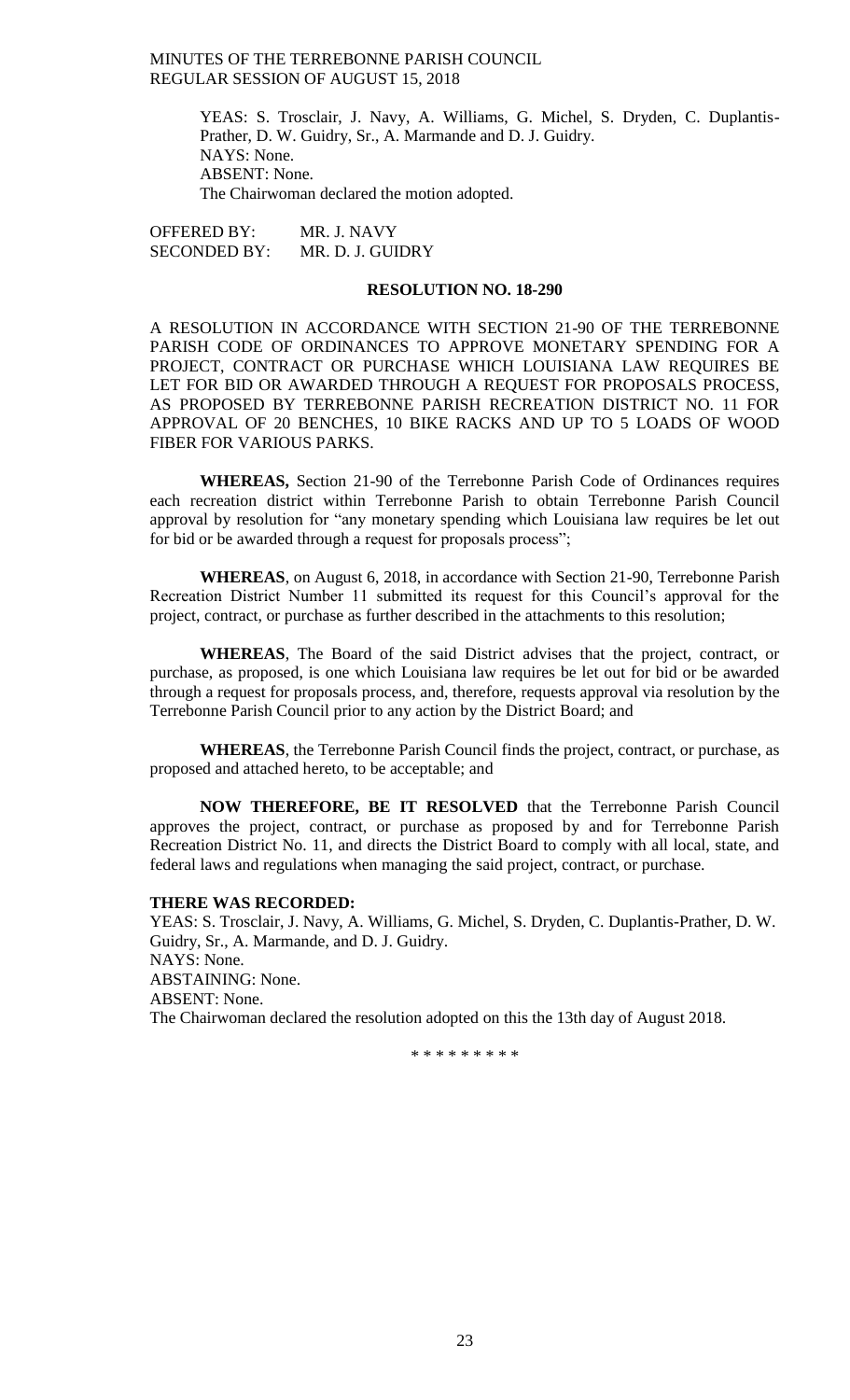OFFERED BY: MR. J. NAVY SECONDED BY: MR. S. TROSCLAIR

### **RESOLUTION NO. 18-291**

A RESOLUTION IN ACCORDANCE WITH SECTION 21-90 OF THE TERREBONNE PARISH CODE OF ORDINANCES TO APPROVE MONETARY SPENDING FOR A PROJECT, CONTRACT OR PURCHASE WHICH LOUISIANA LAW REQUIRES BE LET FOR BID OR AWARDED THROUGH A REQUEST FOR PROPOSALS PROCESS, AS PROPOSED BY TERREBONNE PARISH RECREATION DISTRICT NO. 11 FOR APPROVAL OF PLAYGROUND EQUIPMENT AT AUTHEMENT PARK.

**WHEREAS**, Section 21-90 of the Terrebonne Parish Code of Ordinances requires each recreation district within Terrebonne Parish to obtain Terrebonne Parish Council approval by resolution for "any monetary spending which Louisiana law requires be let out for bid or be awarded through a request for proposals process";

**WHEREAS**, on August 6, 2018, in accordance with Section 21-90, Terrebonne Parish Recreation District Number 11 submitted its request for this Council's approval for the project, contract, or purchase as further described in the attachments to this resolution;

**WHEREAS**, The Board of the said District advises that the project, contract, or purchase, as proposed, is one which Louisiana law requires be let out for bid or be awarded through a request for proposals process, and, therefore, requests approval via resolution by the Terrebonne Parish Council prior to any action by the District Board; and

**WHEREAS**, the Terrebonne Parish Council finds the project, contract, or purchase, as proposed and attached hereto, to be acceptable; and

**NOW THEREFORE, BE IT RESOLVED** that the Terrebonne Parish Council approves the project, contract, or purchase as proposed by and for Terrebonne Parish Recreation District No. 11, and directs the District Board to comply with all local, state, and federal laws and regulations when managing the said project, contract, or purchase.

### **THERE WAS RECORDED:**

YEAS: S. Trosclair, J. Navy, A. Williams, G. Michel, S. Dryden, C. Duplantis-Prather, D. W. Guidry, Sr., A. Marmande, and D. J. Guidry. NAYS: None. ABSTAINING: None. ABSENT: None. The Chairwoman declared the resolution adopted on this the 13th day of August 2018.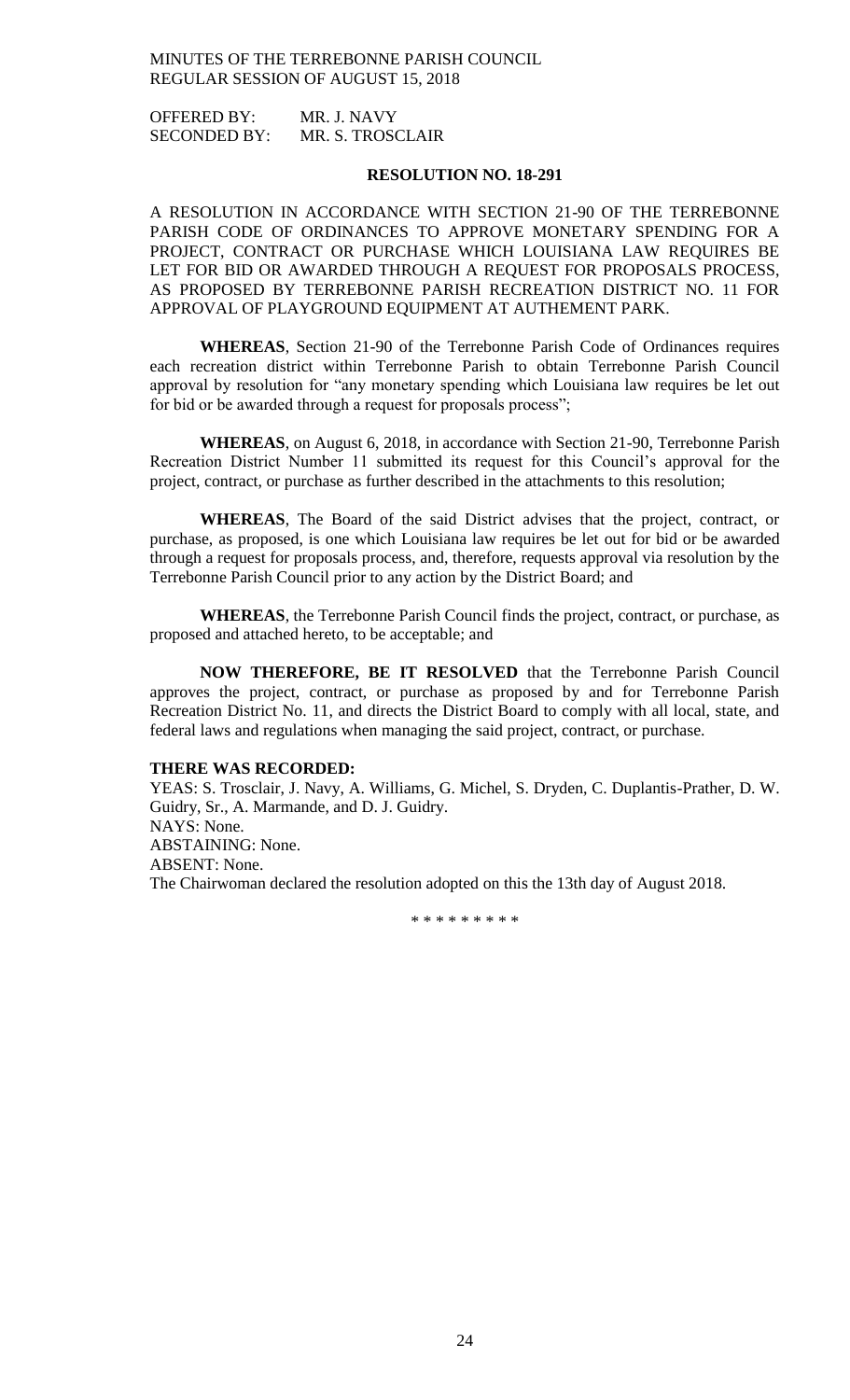OFFERED BY: MR. J. NAVY SECONDED BY: MR. S. DRYDEN

### **RESOLUTION NO. 18-292**

A RESOLUTION IN ACCORDANCE WITH SECTION 21-90 OF THE TERREBONNE PARISH CODE OF ORDINANCES TO APPROVE MONETARY SPENDING FOR A PROJECT, CONTRACT OR PURCHASE WHICH LOUISIANA LAW REQUIRES BE LET FOR BID OR AWARDED THROUGH A REQUEST FOR PROPOSALS PROCESS, AS PROPOSED BY TERREBONNE PARISH RECREATION DISTRICT NO. 11 FOR APPROVAL OF PLAYGROUND EQUIPMENT AND SWING SETS AT MECHANICVILLE.

**WHEREAS**, Section 21-90 of the Terrebonne Parish Code of Ordinances requires each recreation district within Terrebonne Parish to obtain Terrebonne Parish Council approval by resolution for "any monetary spending . . . which Louisiana law requires be let out for bid or be awarded through a request for proposals process";

**WHEREAS**, on August 6, 2018, in accordance with Section 21-90, Terrebonne Parish Recreation District Number 11 submitted its request for this Council's approval for the project, contract, or purchase as further described in the attachments to this resolution;

**WHEREAS**, The Board of the said District advises that the project, contract, or purchase, as proposed, is one which Louisiana law requires be let out for bid or be awarded through a request for proposals process, and, therefore, requests approval via resolution by the Terrebonne Parish Council prior to any action by the District Board; and

**WHEREAS**, the Terrebonne Parish Council finds the project, contract, or purchase, as proposed and attached hereto, to be acceptable; and

**NOW THEREFORE, BE IT RESOLVED** that the Terrebonne Parish Council approves the project, contract, or purchase as proposed by and for Terrebonne Parish Recreation District No. 11, and directs the District Board to comply with all local, state, and federal laws and regulations when managing the said project, contract, or purchase.

THERE WAS RECORDED:

### **THERE WAS RECORDED:**

YEAS: S. Trosclair, J. Navy, A. Williams, G. Michel, S. Dryden, C. Duplantis-Prather, D. W. Guidry, Sr., A. Marmande, and D. J. Guidry. NAYS: None. ABSTAINING: None. ABSENT: None. The Chairwoman declared the resolution adopted on this the 13th day of August 2018.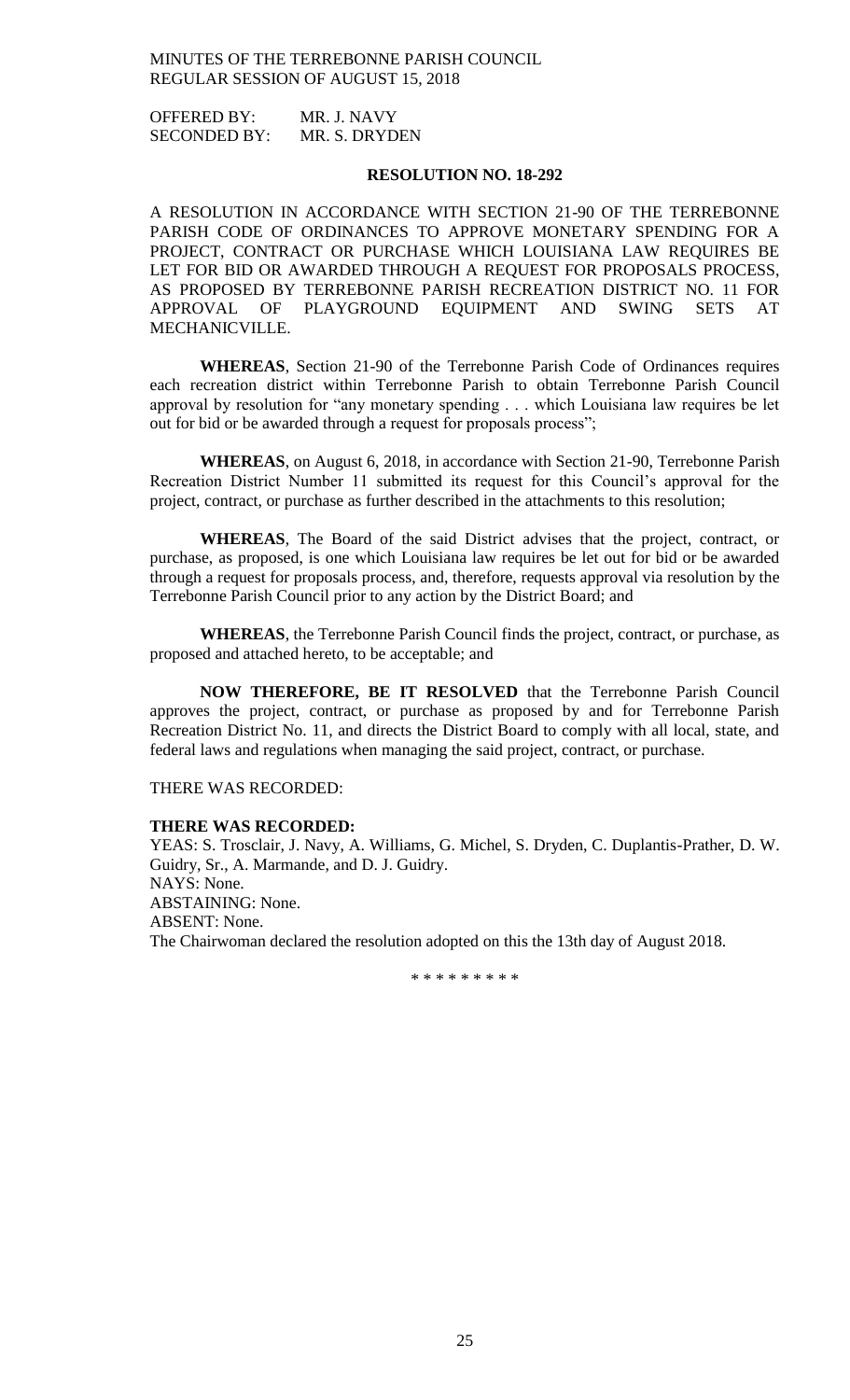OFFERED BY: MS. C. DUPLANTIS-PRATHER SECONDED BY: MR. D. J. GUIDRY

### **RESOLUTION NO. 18-293**

A RESOLUTION IN ACCORDANCE WITH SECTION 21-90 OF THE TERREBONNE PARISH CODE OF ORDINANCES TO APPROVE MONETARY SPENDING FOR A PROJECT, CONTRACT OR PURCHASE WHICH LOUISIANA LAW REQUIRES BE LET FOR BID OR AWARDED THROUGH A REQUEST FOR PROPOSALS PROCESS, AS PROPOSED BY TERREBONNE PARISH RECREATION DISTRICT NO. 11 FOR APPROVAL OF FENCING AT WEST HOUMA BASKETBALL COURT.

**WHEREAS,** Section 21-90 of the Terrebonne Parish Code of Ordinances requires each recreation district within Terrebonne Parish to obtain Terrebonne Parish Council approval by resolution for "any monetary spending . . . which Louisiana law requires be let out for bid or be awarded through a request for proposals process";

**WHEREAS,** on August 6, 2018, in accordance with Section 21-90, Terrebonne Parish Recreation District Number 11 submitted its request for this Council's approval for the project, contract, or purchase as further described in the attachments to this resolution;

**WHEREAS**, The Board of the said District advises that the project, contract, or purchase, as proposed, is one which Louisiana law requires be let out for bid or be awarded through a request for proposals process, and, therefore, requests approval via resolution by the Terrebonne Parish Council prior to any action by the District Board; and

**WHEREAS**, the Terrebonne Parish Council finds the project, contract, or purchase, as proposed and attached hereto, to be acceptable; and

**NOW THEREFORE, BE IT RESOLVED** that the Terrebonne Parish Council approves the project, contract, or purchase as proposed by and for Terrebonne Parish Recreation District No. 11, and directs the District Board to comply with all local, state, and federal laws and regulations when managing the said project, contract, or purchase.

### **THERE WAS RECORDED:**

YEAS: S. Trosclair, J. Navy, A. Williams, G. Michel, S. Dryden, C. Duplantis-Prather, D. W. Guidry, Sr., A. Marmande, and D. J. Guidry. NAYS: None. ABSTAINING: None. ABSENT: None. The Chairwoman declared the resolution adopted on this the 13th day of August 2018.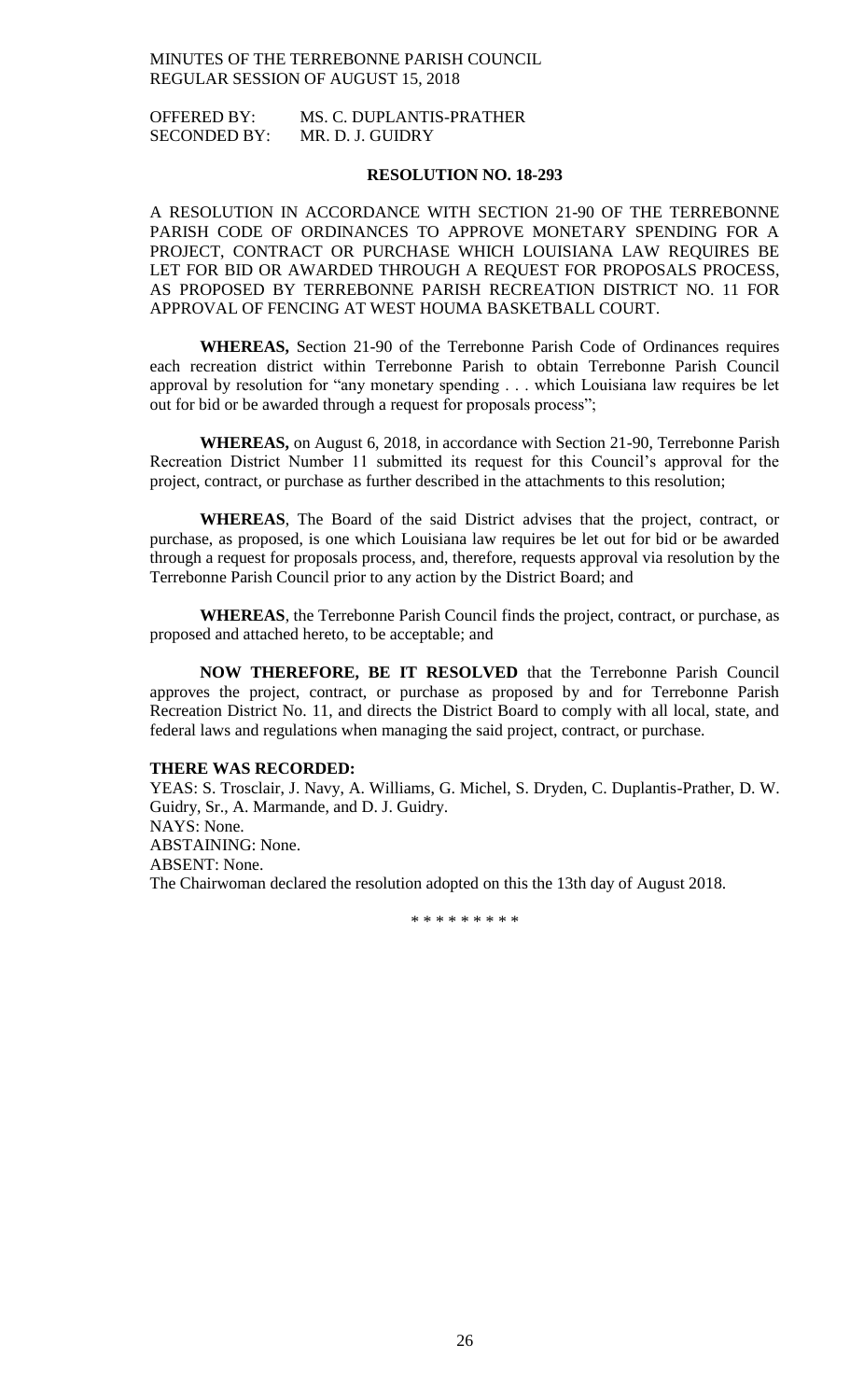Ms. C. Duplantis-Prather moved, seconded by Mr. D. W. Guidry, Sr. and Mr. S. Dryden, "THAT, the Budget & Finance Committee introduce an ordinance to declare as surplus (2) tax properties located at 113 Amos Court and 7139 Park Avenue adjudicated to the Terrebonne Parish Consolidated Government and to acquire authorization to dispose of said property in accordance with LA R.S. 47:2196; and calling a public hearing on said matters on Wednesday, August 29, 2018 at 6:30 p.m."

The Chairwoman called for the vote on the motion offered by Ms. C. Duplantis-Prather. THERE WAS RECORDED: YEAS: S. Trosclair, J. Navy, A. Williams, G. Michel, S. Dryden, C. Duplantis-Prather, D. W. Guidry, Sr., A. Marmande and D. J. Guidry. NAYS: None. ABSENT: None. The Chairwoman declared the motion adopted.

Ms. C. Duplantis-Prather moved, seconded by Mr. G. Michel, "THAT, the Budget & Finance Committee introduce an ordinance to declare an excavator from Drainage Department as surplus and authorizing said item to be disposed of by any legally approved method; and call a public hearing on said mater on Wednesday, August 29, 2018."

The Chairwoman called for the vote on the motion offered by Ms. C. Duplantis-Prather.

THERE WAS RECORDED:

YEAS: S. Trosclair, J. Navy, A. Williams, G. Michel, S. Dryden, C. Duplantis-Prather, D. W. Guidry, Sr., A. Marmande and D. J. Guidry. NAYS: None. ABSENT: None. The Chairwoman declared the motion adopted.

Mr. D. J. Guidry moved, seconded by Mr. G. Michel, "THAT, the Budget & Finance Committee introduce an ordinance to amend the 2018 Adopted Operating Budget, Budgeted Positions and the 5-Year Capital Outlay Budget of the Terrebonne Parish Consolidated Government for the following items and to provide for related matters:

- I. Houma Police Department Wind Hardening, \$84,212
- II. Houma Downtown Development Corporation, \$338
- III. Houma Police Department, \$160,000
- IV. St. Louis Canal Drainage Improvement Project,(\$48,279)
- V. St. Louis Canal Drainage Improvement Project, \$48,279

and call a public hearing on said matter on Wednesday, August 29, 2018 at 6:30 p.m."

The Chairwoman called for the vote on the motion offered by Mr. D. J. Guidry. THERE WAS RECORDED: YEAS: S. Trosclair, J. Navy, A. Williams, G. Michel, S. Dryden, C. Duplantis-Prather D. W. Guidry, Sr., A. Marmande, and D. J. Guidry. NAYS: None. ABSENT: None. The Chairwoman declared the motion adopted.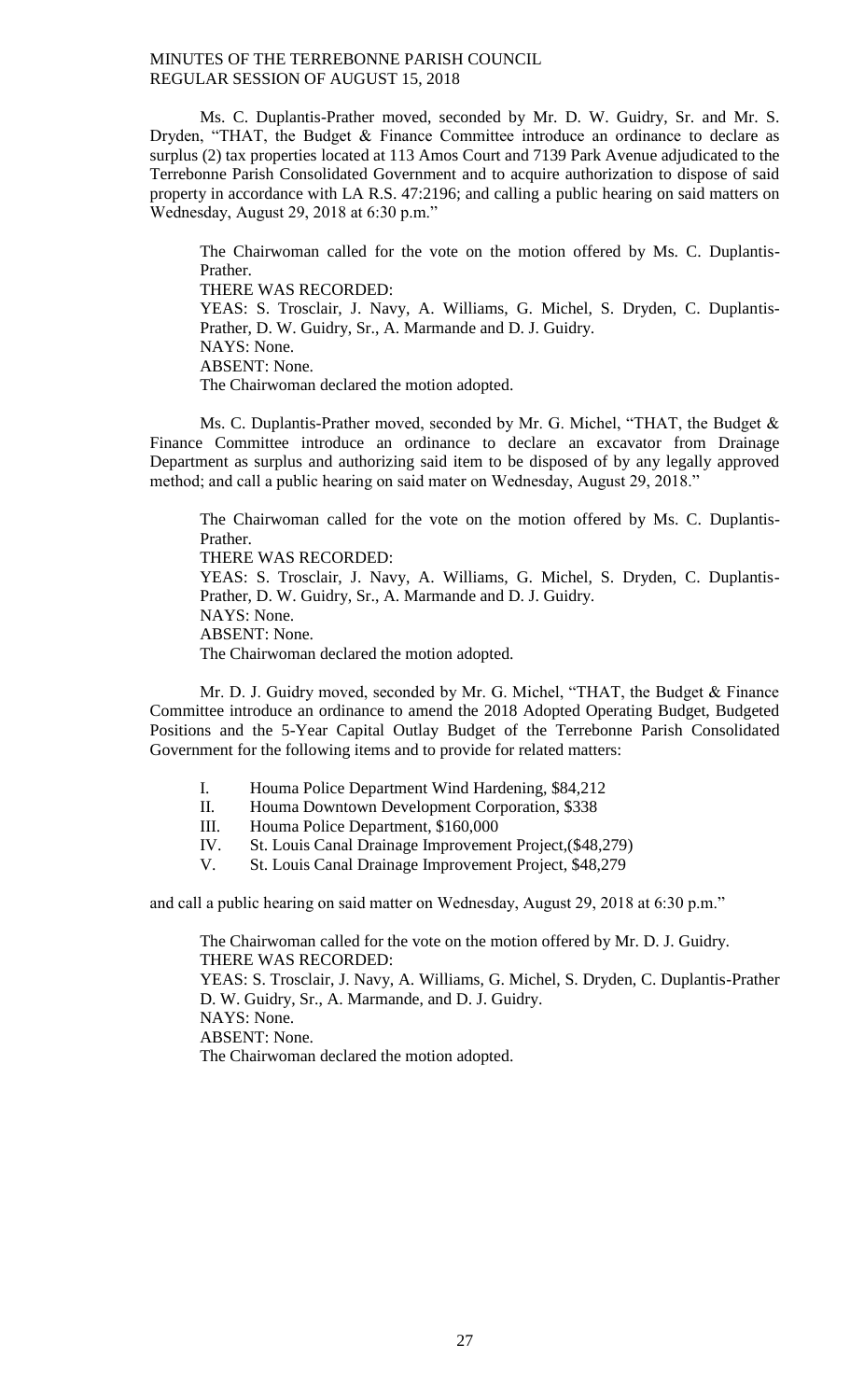# OFFERED BY: MS. C. DUPLANTIS-PRATHER SECONDED BY: MR. D. W. GUIDRY, SR.

### **RESOLUTION NO. 18-294**

**WHEREAS**, on July 31, 2018 bids were received by the Terrebonne Parish Consolidated Government for Bid 18-DRA-47 Purchase of 6 New Hydraulically Driven Axial Flow Stationary Emergency Pumping Equipment Packages for the Forced Drainage Division of the Public Works Department, and

**WHEREAS,** after careful review by the Purchasing Division, Carl Ledet, Forced Drainage Superintendent, and David Rome, Public Works Director, it has been determined that the sole bid of Associated Pump & Supply should be accepted for Item #1 at a unit price of One Hundred Ninety-Five Thousand, One Hundred Seventy-Five Dollars (\$195,175.00), Item #2 at a unit price of One Hundred Fifty-Four Thousand Dollars (\$154,000.00) and Item #3 at a unit price of Eighty-Nine Thousand, Four Hundred Dollars (\$89,400.00) and to include the potential for the TPCG to utilize Option #1 for labor at Eighty-Five Dollars (\$85.00) per hour, and

**WHEREAS,** The TPCG reserves the right to increase or decrease quantities at its sole discretion within a twelve (12) month period.

**WHEREAS,** Parish Administration has concurred with the recommendation that the bid of Associated Pump & Supply be accepted at the aforementioned unit prices for Bid 18-DRA-47 Purchase of Six (6) New Hydraulically Driven Axial Flow Stationary Emergency Pumping Equipment Packages as per the attached documents, and

**NOW, THEREFORE BE IT RESOLVED** by the Terrebonne Parish Council (Budget & Finance Committee), on behalf of the Terrebonne Parish Consolidated Government that the recommendation of Parish Administration be approved for the purchase of pumping equipment packages as per attached documents.

### **THERE WAS RECORDED:**

YEAS: S. Trosclair, J. Navy, A. Williams, G. Michel, S. Dryden, C. Duplantis-Prather, D. W. Guidry, Sr., A. Marmande, and D. J. Guidry. NAYS: None. ABSTAINING: None. ABSENT: None. The Chairwoman declared the resolution adopted on this the 13th day of August 2018.

\* \* \* \* \* \* \* \* \*

Mr. G. Michel moved, seconded by Ms. C. Duplantis-Prather, "THAT, the Budget & Finance Committee approve the co-sponsorship request from Maria Immacolata Catholic School for the Maria Immacolata Catholic School Gala at the Municipal Auditorium on October 5, 2018."

The Chairwoman called for the vote on the motion offered by Mr. G. Michel. THERE WAS RECORDED: YEAS: S. Trosclair, J. Navy, A. Williams, G. Michel, S. Dryden, C. Duplantis-Prather, D. W. Guidry, Sr., A. Marmande and D. J. Guidry. NAYS: None. ABSENT: None. The Chairwoman declared the motion adopted.

Mr. G. Michel moved, seconded by Mr. A. Marmande, "THAT, there being no further business to come before the Budget & Finance Committee, the meeting be adjourned."

The Chairwoman called for the vote on the motion offered by Mr. G. Michel. THERE WAS RECORDED: YEAS: S. Trosclair, J. Navy, A. Williams, G. Michel, S. Dryden, C. Duplantis-Prather, D. W. Guidry, Sr., A. Marmande and D. J. Guidry.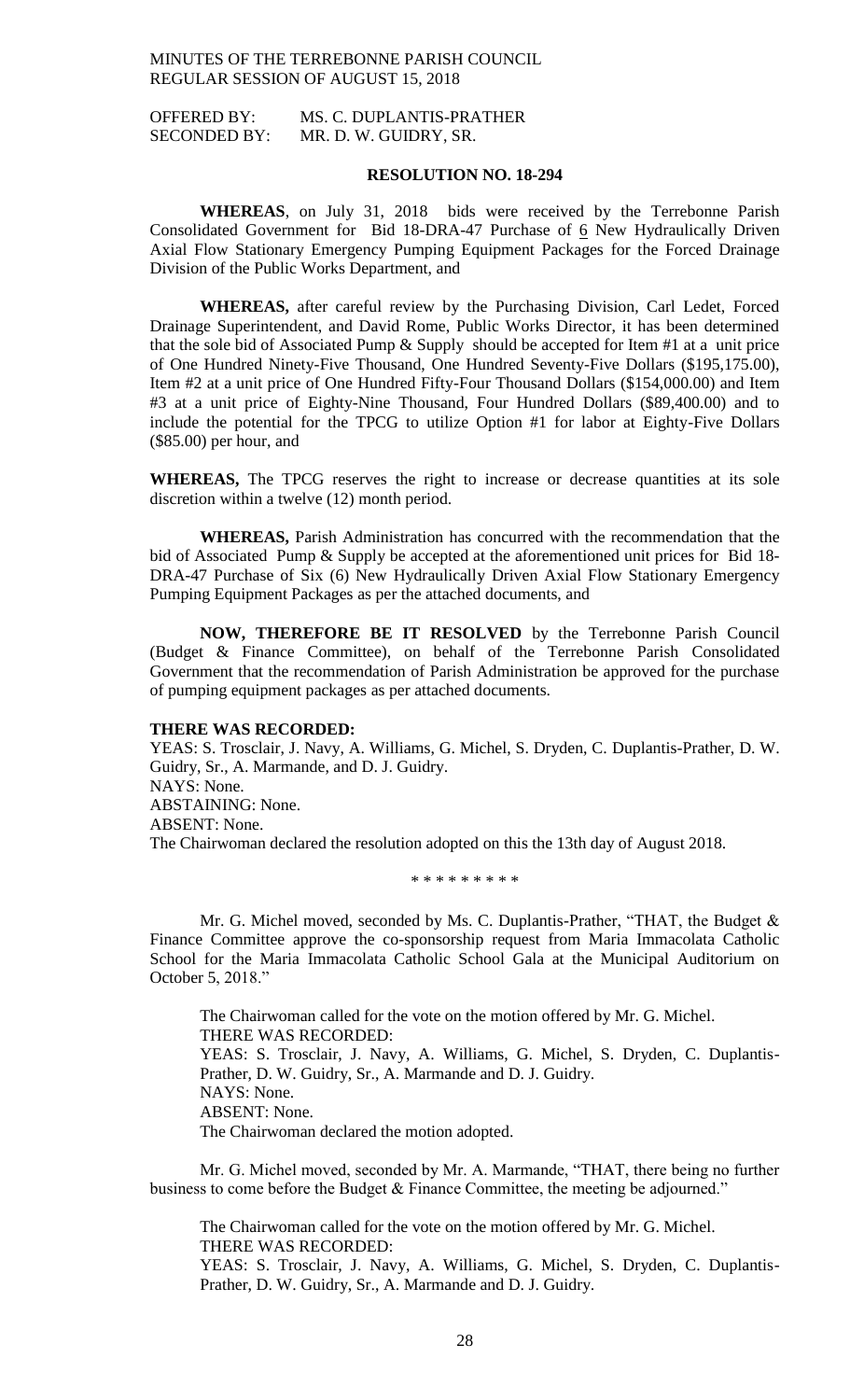NAYS: None.

ABSENT: None.

The Chairwoman declared the motion adopted and the meeting was adjourned at 5:36 p.m.

Arlanda J. Williams, Chairwoman

Tammy E. Triggs, Minute Clerk

Ms. A. Williams moved, seconded by Mr. D. W. Guidry, Sr., "THAT the Council accept and ratify the minutes of the Budget and Finance Committee meeting held on August 13, 2018."

The Chairman called for a vote on the motion offered by Ms. A. Williams. THERE WAS RECORDED: YEAS: S. Trosclair, J. Navy, A. Williams, G. Michel, S. Dryden, C. Duplantis-Prather, D. W. Guidry, Sr., A. Marmande, and D. J. Guidry. NAYS: None. ABSENT: None. The Chairman declared the motion adopted.

The Chairman called for a report on the Public Services Committee meeting held on August 13, 2018, whereupon the Committee Chairman, noting ratification of minutes calls public hearings on August 29, 2018, rendered the following:

# **PUBLIC SERVICES COMMITTEE**

### **AUGUST 13, 2018**

The Chairman, Alidore "Al" Marmande, called the Public Services Committee meeting to order at 5:37 p.m. in the Terrebonne Parish Council Meeting Room with an Invocation offered by Committee Member S. Dryden and the Pledge of Allegiance led by Committee Member S. Trosclair. Upon roll call, Committee Members recorded as present were: S. Trosclair, J. Navy, A. Williams, G. Michel, S. Dryden, C. Duplantis-Prather, D. W. Guidry, Sr., A. Marmande and D. J. Guidry. A quorum was declared present.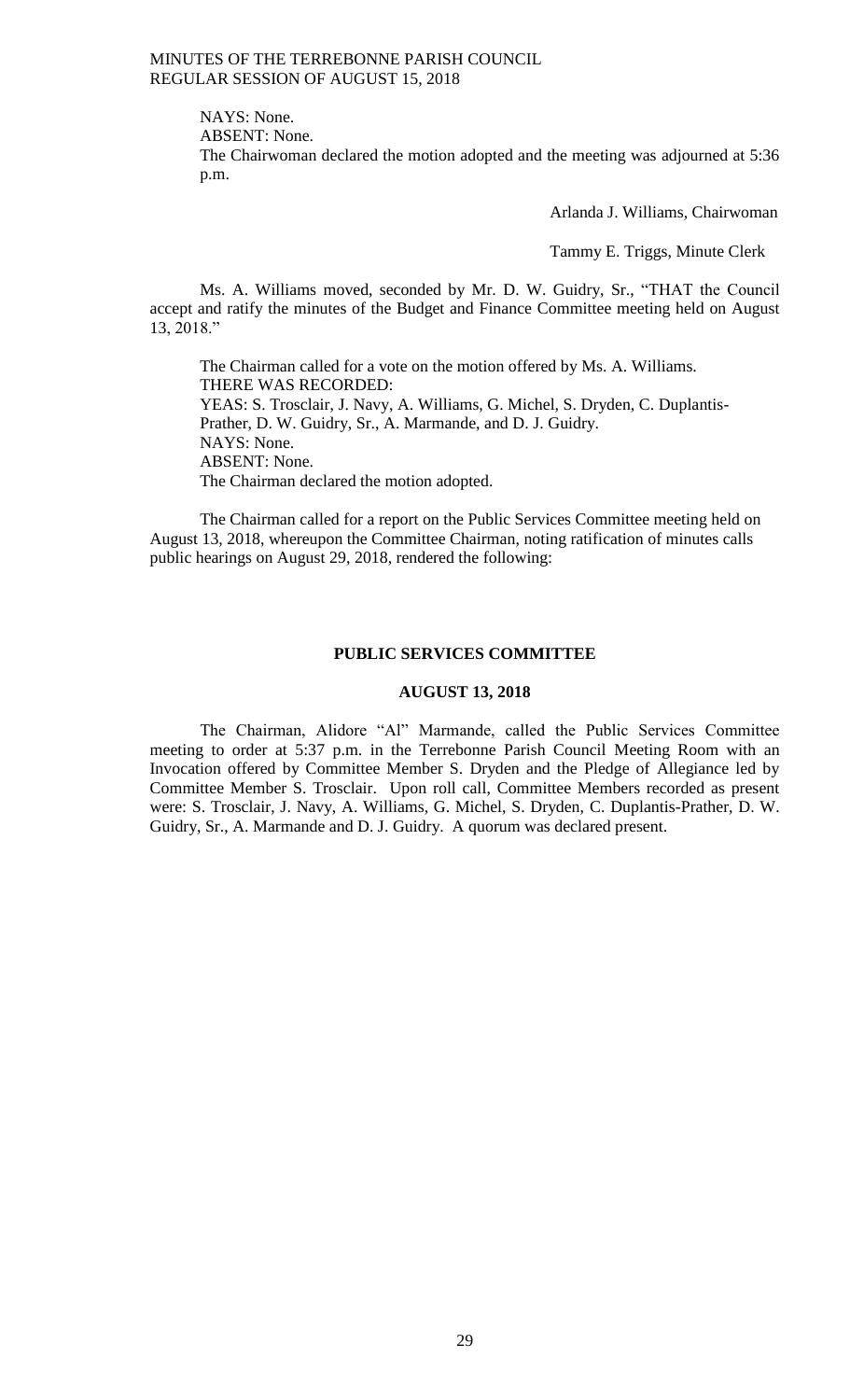OFFERED BY: MS. C. DUPLANTIS-PRATHER SECONDED BY: MR. D. W. GUIDRY, SR.

### **RESOLUTION NO. 18-295**

A RESOLUTION AUTHORIZING PROFESSIONAL ENGINEERING SERVICES FOR THE SPECIFICATIONS AND PROCUREMENT OF CIRCUIT BREAKERS AND TRANSFORMER REPLACEMENT CIRCUIT BREAKERS AND TRANSFORMER REPLACEMENT PROGRAM

**WHEREAS,** J.J. Bergeron & Company, Inc. will provide professional engineering services for the software development and procurement specifications for the circuit breakers and transformer, and

**WHEREAS,** J.J. Bergeron & Company, Inc. has offered a fee schedule for services, and

**NOW THEREFORE BE IT RESOLVED**, by the Terrebonne Parish Council, on behalf of Terrebonne Parish Consolidated Government, that the professional engineering services from J.J. Bergeron & Company, Inc. be, and is hereby, approved, and

**BE IT FURTHER RESOLVED,** that the Parish President and all other appropriate parties be, and they are hereby, authorized to execute any and all contract documents associated therewith.

### **THERE WAS RECORDED:**

YEAS: S. Trosclair, J. Navy, A. Williams, G. Michel, S. Dryden, C. Duplantis-Prather, D. W. Guidry, Sr., A. Marmande, and D. J. Guidry. NAYS: None. ABSTAINING: None. ABSENT: None. The Chairman declared the resolution adopted on this the 13rd day of August 2018.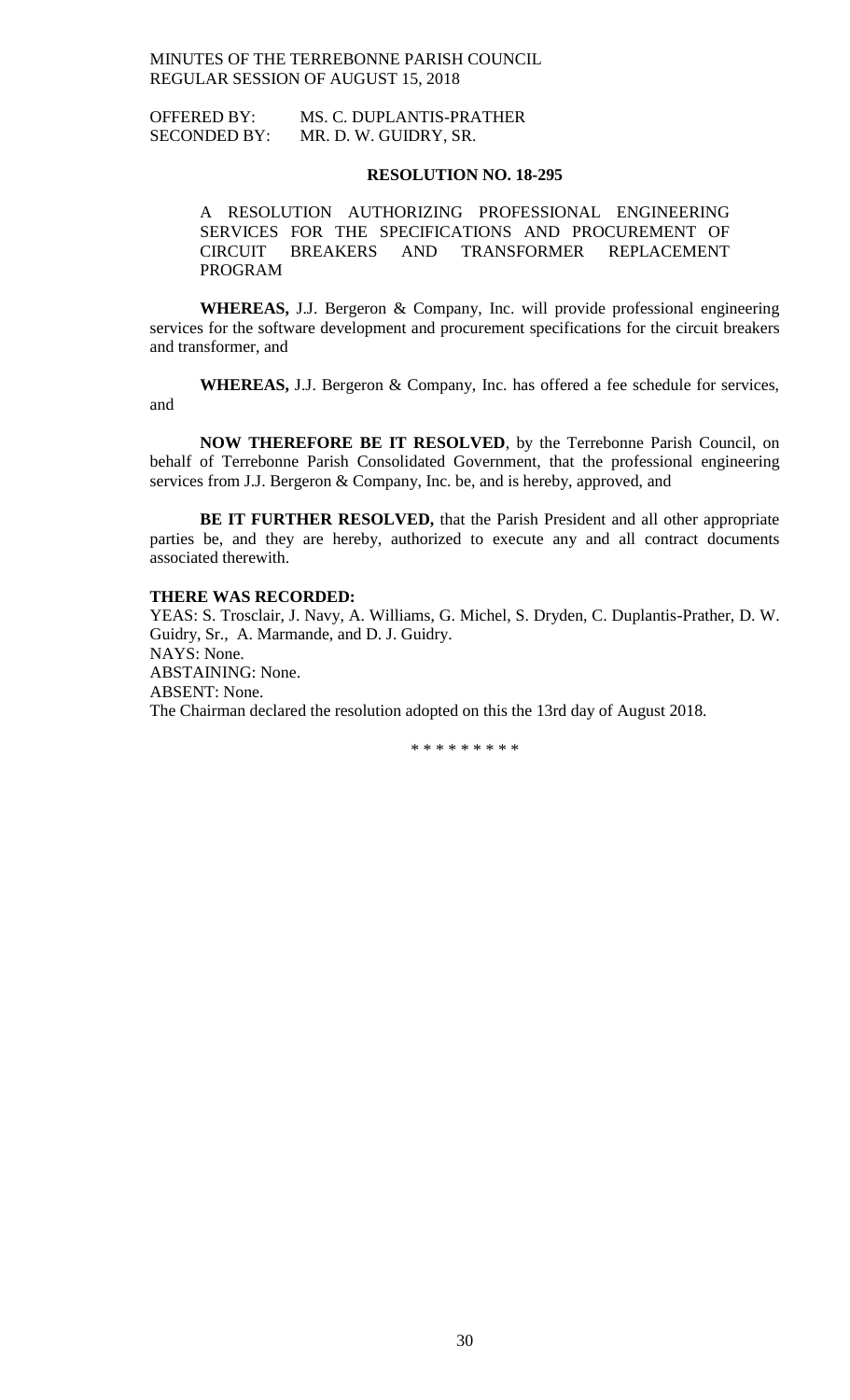OFFERED BY: MS. C. DUPLANTIS-PRATHER SECONDED BY: MR. D. J. GUIDRY

## **RESOLUTION NO. 18-296**

A RESOLUTION RATIFYING THE APPOINTMENT OF DAVID A. WAITZ ENGINEERING AND SURVEYING, INC. TO PROVIDE PROFESSIONAL ENGINEERING SERVICES RELATIVE TO THE REPLACEMENT OF EXISTING CAST IRON GAS LINES, PROJECT KNOWN AS CAST IRON GAS LINE IMPROVEMENTS, ST. LOUIS & MCKINLEY AREA, PHASE XX.

**WHEREAS,** David A. Waitz Engineering and Surveying, Inc. will provide professional engineering services relative to the replacement of existing cast iron gas lines, and

**NOW THEREFORE BE IT RESOLVED**, by the Terrebonne Parish Council, on behalf of Terrebonne Parish Consolidated Government, that the appointment of David A. Waitz Engineering and Surveying, Inc. to provide professional engineering and land surveying services, be and is hereby approved, and

**BE IT FURTHER RESOLVED,** that the Parish President and all other appropriate parties be, and they are hereby, authorized to execute any and all contract documents associated therewith.

### **THERE WAS RECORDED:**

YEAS: S. Trosclair, J. Navy, A. Williams, G. Michel, S. Dryden, C. Duplantis-Prather, D. W. Guidry, Sr., A. Marmande, and D. J. Guidry. NAYS: None. ABSTAINING: None. ABSENT: None. The Chairman declared the resolution adopted on this the 13rd day of August 2018.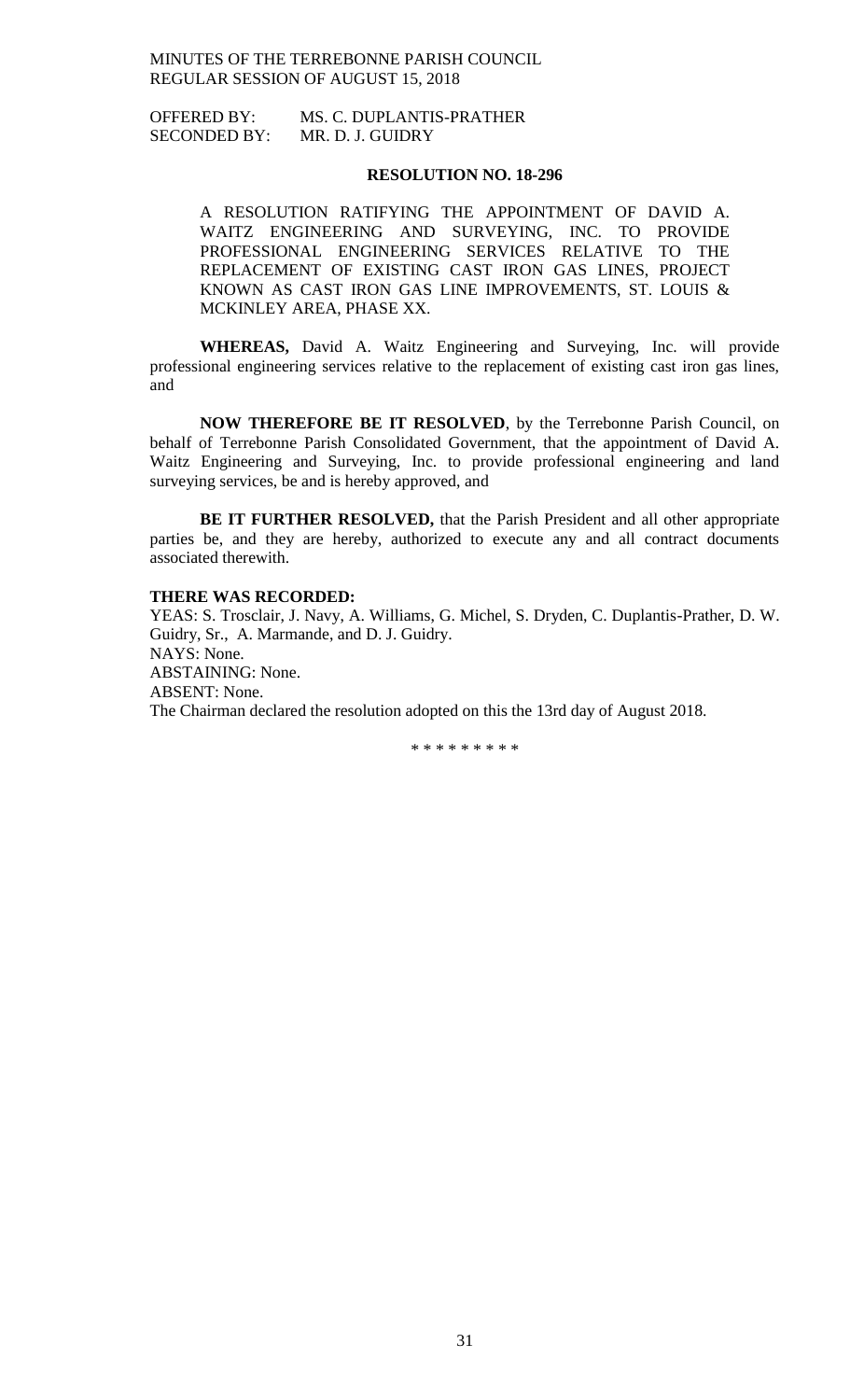| <b>OFFERED BY:</b>  | MR. D. W. GUIDRY, SR.    |
|---------------------|--------------------------|
| <b>SECONDED BY:</b> | MS. C. DUPLANTIS-PRATHER |

### **RESOLUTION NO. 18-297**

A RESOLUTION RATIFYING THE APPOINTMENT OF THE FIRM OF MILFORD & ASSOCIATES, INC. TO PROVIDE PROFESSIONAL SERVICES FOR THE POLK STREET BRIDGE REPLACEMENT PROJECT; AND AUTHORIZING EXECUTION OF AN AGREEMENT FOR THESE SERVICES.

**WHEREAS**, the Terrebonne Parish Consolidated Government is desirous of appointing a firm to provide professional services for the project entitled Polk Street Bridge Replacement Project, and

**WHEREAS**, the structure and substructure have deteriorated, and

**WHEREAS**, Terrebonne Parish Consolidated Government is desirous of replacing this bridge, and

**WHEREAS**, the firm of Milford & Associates, Inc. has been selected by Terrebonne Parish President Gordon E. Dove to provide the professional services relative to said project, and

**NOW, THEREFORE BE IT RESOLVED** that the Terrebonne Parish Council does hereby ratify the appointment of the firm of Milford & Associates, Inc. by Terrebonne Parish President Gordon E. Dove for professional services for the Polk Street Bridge Replacement Project, and

**BE IT FURTHER RESOLVED** that the Terrebonne Parish Council, on behalf of the Terrebonne Parish Consolidated Government, does hereby authorize the execution of an agreement with the firm of Milford & Associates, Inc. by Terrebonne Parish President Gordon E. Dove.

### **THERE WAS RECORDED:**

YEAS: S. Trosclair, J. Navy, A. Williams, G. Michel, S. Dryden, C. Duplantis-Prather, D. W. Guidry, Sr., A. Marmande, and D. J. Guidry. NAYS: None. ABSTAINING: None.

ABSENT: None.

The Chairman declared the resolution adopted on this the 13rd day of August 2018.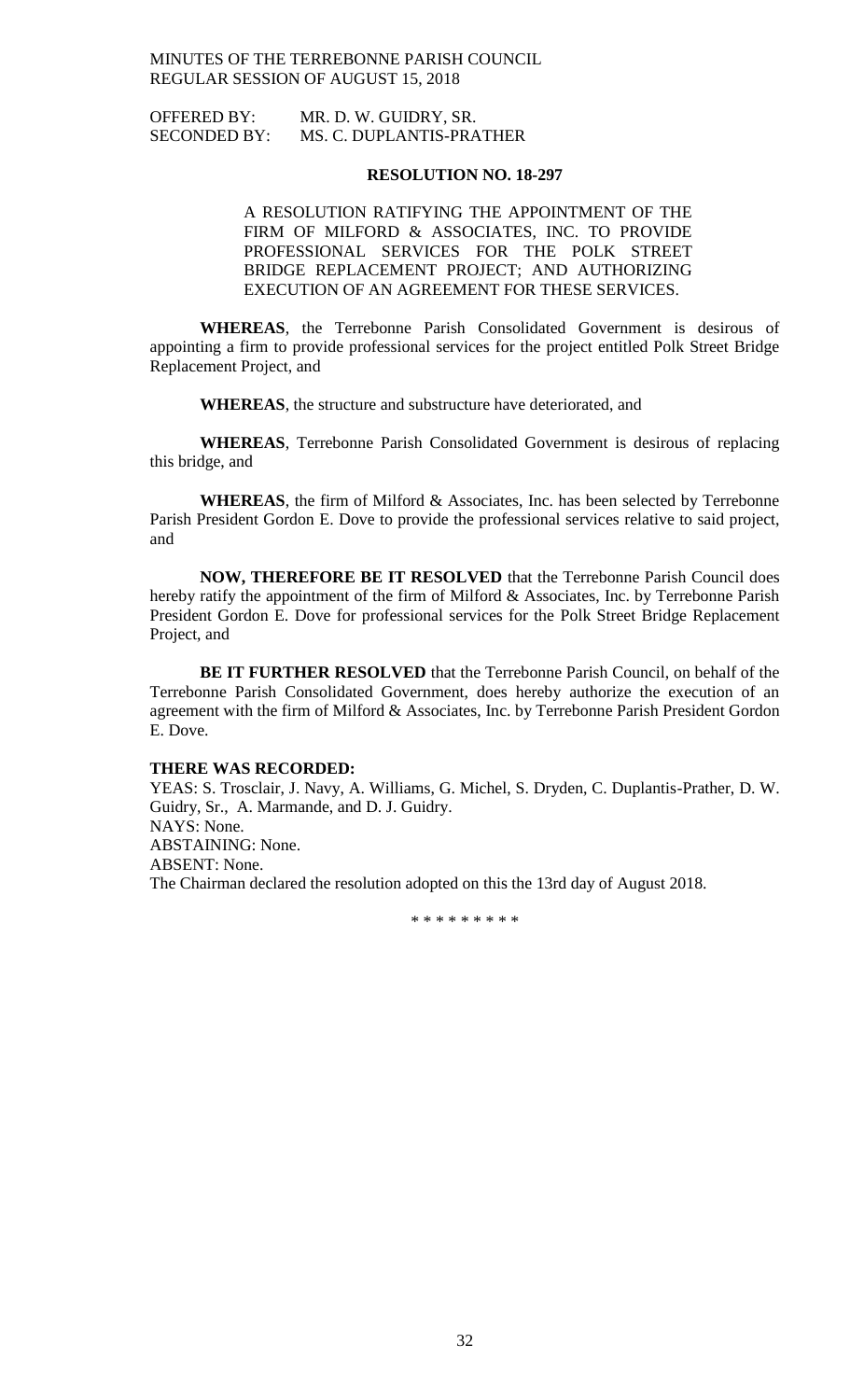OFFERED BY: MR. D. J. GUIDRY SECONDED BY: MR. J. NAVY

### **RESOLUTION NO. 18-298**

A resolution ratifying the appointment of the firm of T. Baker Smith, LLC to provide professional services for the Industrial Boulevard Bridge Replacement; and authorizing execution of an agreement for these services.

**WHEREAS**, the Terrebonne Parish Consolidated Government is desirous of appointing a firm to provide professional services for the project entitled Industrial Boulevard Bridge Replacement, and

**WHEREAS**, the structure and substructure have deteriorated, and

**WHEREAS**, Terrebonne Parish Consolidated Government is desirous of replacing this bridge, and

**WHEREAS**, the firm of T. Baker Smith, LLC has been selected by Terrebonne Parish President Gordon E. Dove to provide the professional services relative to said project, and

**NOW, THEREFORE BE IT RESOLVED** that the Terrebonne Parish Council does hereby ratify the appointment of the firm of T. Baker Smith, LLC by Terrebonne Parish President Gordon E. Dove for professional services for the Industrial Boulevard Bridge Replacement, and

**BE IT FURTHER RESOLVED** that the Terrebonne Parish Council, on behalf of the Terrebonne Parish Consolidated Government, does hereby authorize the execution of an agreement with the firm of T. Baker Smith, LLC by Terrebonne Parish President Gordon E. Dove.

### **THERE WAS RECORDED:**

YEAS: S. Trosclair, J. Navy, A. Williams, G. Michel, S. Dryden, C. Duplantis-Prather, D. W. Guidry, Sr., A. Marmande, and D. J. Guidry. NAYS: None. ABSTAINING: None. ABSENT: None. The Chairman declared the resolution adopted on this the 13rd day of August 2018.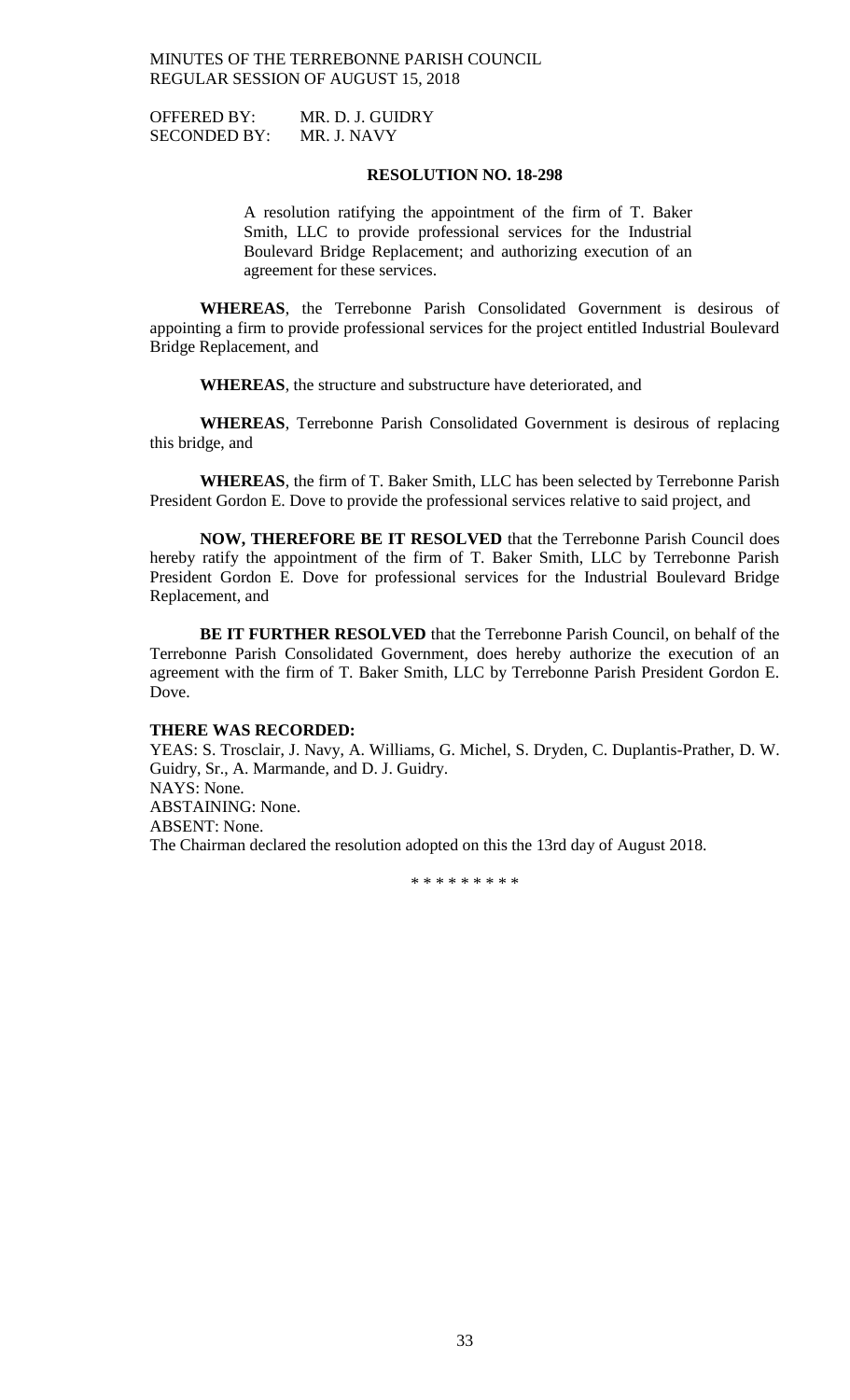Committee Member J. Navy asked that Agenda Item No. 5 - Discussion and possible action relative to enforcement of the "No Through Truck Zone" along Friendswood Drive, Westwood Drive, and Olympe Drive in Village East Subdivision – be placed on the agenda because he has received numerous calls from residents in this area regarding increased traffic. He explained that with the increase in traffic the streets are being damaged as well as the power lines. Mr. Navy requested more police presence and enforcement to deter and/or decrease the amount of traffic in this residential area.

Ms. Bobbie Girouard, a resident of 124 Westwood Drive, explained that there are signs on the streets deterring trucks in the front of their street but an additional sign is needed on East Park because trucks are still using this area; noting that "No Left Turn" signs are needed in the area as well.

Public Works Director D. Rome explained that the parish is bound by the regulations of the MUTCD (Municipal Uniform Traffic Code Devices) as it pertains to traffic devices and research would have to be done to determine what measures would be suitable for this area. Mr. Rome suggested that weigh limit signs, preferably 10 tons, be posted to reduce the number of trucks traveling in this residential area; stating that commercial businesses may be negatively affected if restrictions are placed in this area. He also suggested that a designated truck route be put in place to alert truck drivers to an alternative route which traveling in this area.

Planning and Zoning Direction C. Pulaski explained that Lowland Construction has applied to "hard surface" Browning Court from Industrial Avenue A to the Intracoastal which would deter some of the truck traffic in this residential area.

Mr. J. Navy moved, seconded by Mr. S. Trosclair, "THAT, the Public Services Committee request Administration to research the area of Friendswood Drive, Westwood Drive and Olympe Drive (Village East Subdivision) to determine what type of traffic devices could be used to deter truck traffic in a residential neighborhood."

The Chairman called for the vote on the motion offered by Mr. J. Navy. THERE WAS RECORDED: YEAS: S. Trosclair, J. Navy, A. Williams, G. Michel, S. Dryden, C. Duplantis-Prather, D. W. Guidry, Sr., A. Marmande and D. J. Guidry. NAYS: None. ABSENT: None. The Chairman declared the motion adopted.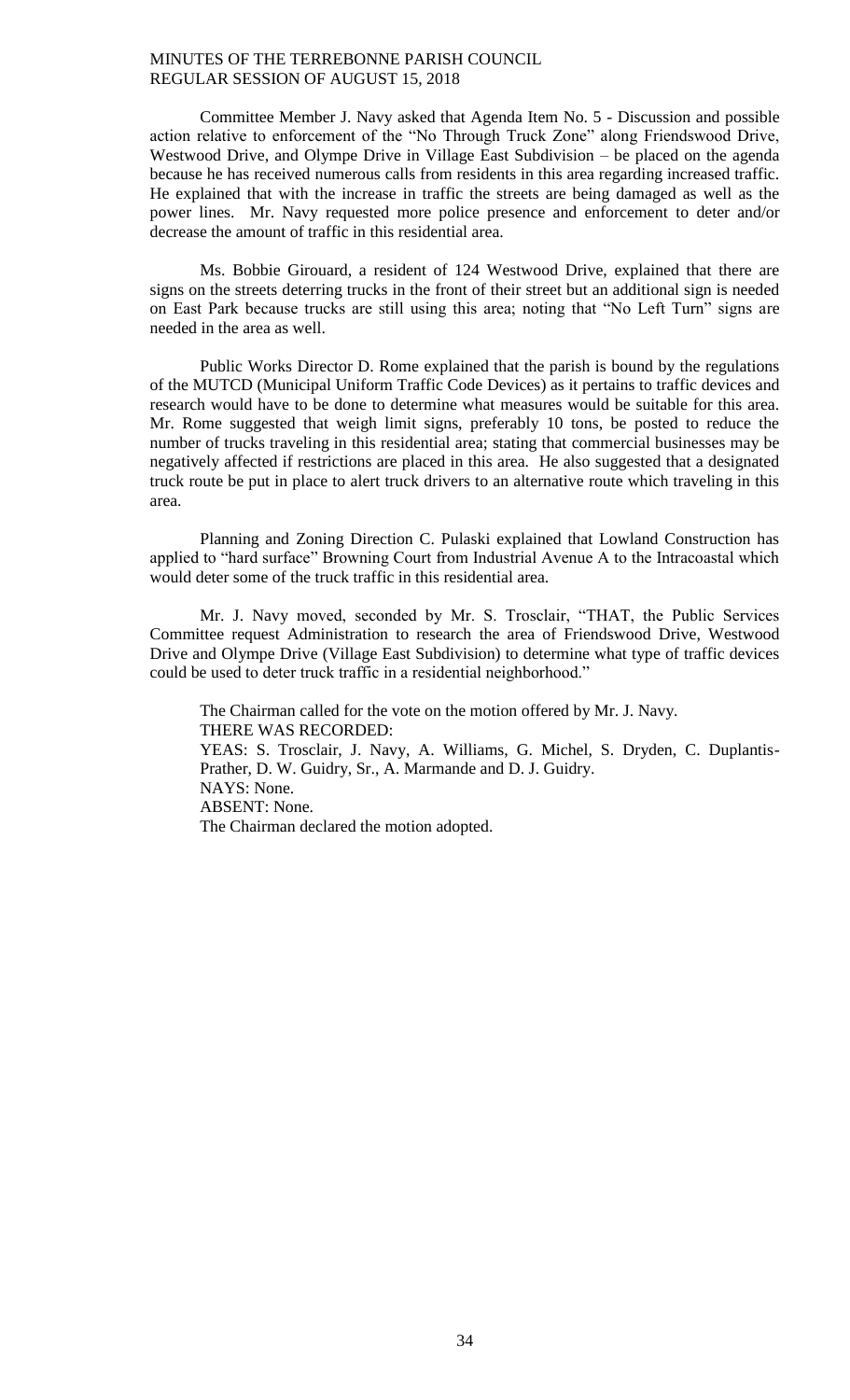OFFERED BY: MR. D. J. GUIDRY SECONDED BY: MS. A. WILLIAMS

### **RESOLUTION NO. 18-299**

A RESOLUTION AUTHORIZING THE PARISH PRESIDENT TO SIGN AND SUBMIT AN AMENDMENT TO THE TERREBONNE PARISH GUSTAV/IKE DISASTER RECOVERY PLAN BUDGET TO THE STATE OF LOUISIANA AND HUD TO COMPLY WITH THE COMMUNITY DEVELOPMENT BLOCK GRANT DISASTER RECOVERY PROGRAM.

**WHEREAS**, the Terrebonne Parish Consolidated Government has been awarded Community Development Block Grant (CDBG) funding as a result of the damage caused by Hurricanes Gustav and Ike; and

**WHEREAS,** DPW Administration Building (Generator Enhancements) Project is in need of additional funds for additional work needed to connect the classroom, administration, and drainage buildings to the existing generator; and

**WHEREAS,** Suzie Canal Levee Project constructions bids came in under budget; and

**WHEREAS,** funds from Suzie Canal Levee Project will be transferred to cover the shortfall for the DPW Administration Building (Generator Enhancements) Project; and

**WHEREAS,** through the proper public approval process the funds can be reallocated from one project to another as reflected in Attachment A; and

**NOW, THEREFORE, BE IT RESOLVED** by the Terrebonne Parish Council, on behalf of the Terrebonne Parish Consolidated Government, that that the Parish President, Gordon E. Dove, is authorized to sign, submit and implement the recommended amendment to the Terrebonne Parish Gustav/Ike Disaster Recovery Plan regarding the projects in Attachment A.

### **THERE WAS RECORDED:**

YEAS: S. Trosclair, J. Navy, A. Williams, G. Michel, S. Dryden, C. Duplantis-Prather, D. W. Guidry, Sr., A. Marmande, and D. J. Guidry. NAYS: None. ABSTAINING: None. ABSENT: None. The Chairman declared the resolution adopted on this the 13rd day of August 2018.

\* \* \* \* \* \* \* \* \*

### **ATTACHMENT A**

Terrebonne Parish Consolidated Government

**CDBG** Disaster Recovery Program

Gustav/Ike Disaster Recovery Plan

Proposed Plan Amendment \_ Specific Infrastructure and Housing Projects

|                |                       |                    |                |               |  |                         | Increase/          |                         |                        |
|----------------|-----------------------|--------------------|----------------|---------------|--|-------------------------|--------------------|-------------------------|------------------------|
| $\overline{+}$ | <b>Project Number</b> | Title              | Category       | <b>Status</b> |  | <b>Original Funding</b> | <b>Reduction</b>   | <b>Resulting Status</b> | <b>Total Committed</b> |
|                | 55PARA3303            | Suzie Canal Levee  | Infrastructure | Priority      |  | $6,606,440.00$ \$       | (20.000.00)        | Priority                | 6,586,440.00           |
|                |                       | DPW Administration |                |               |  |                         |                    |                         |                        |
|                | 55PARA3308            | Building           | Infrastructure | Priority      |  | $6.145.345.14$ \$       | 20,000,00 Priority |                         | 6.165.345.14           |
|                |                       |                    |                |               |  | \$12,751,785.14         |                    |                         | \$12,751,785.14        |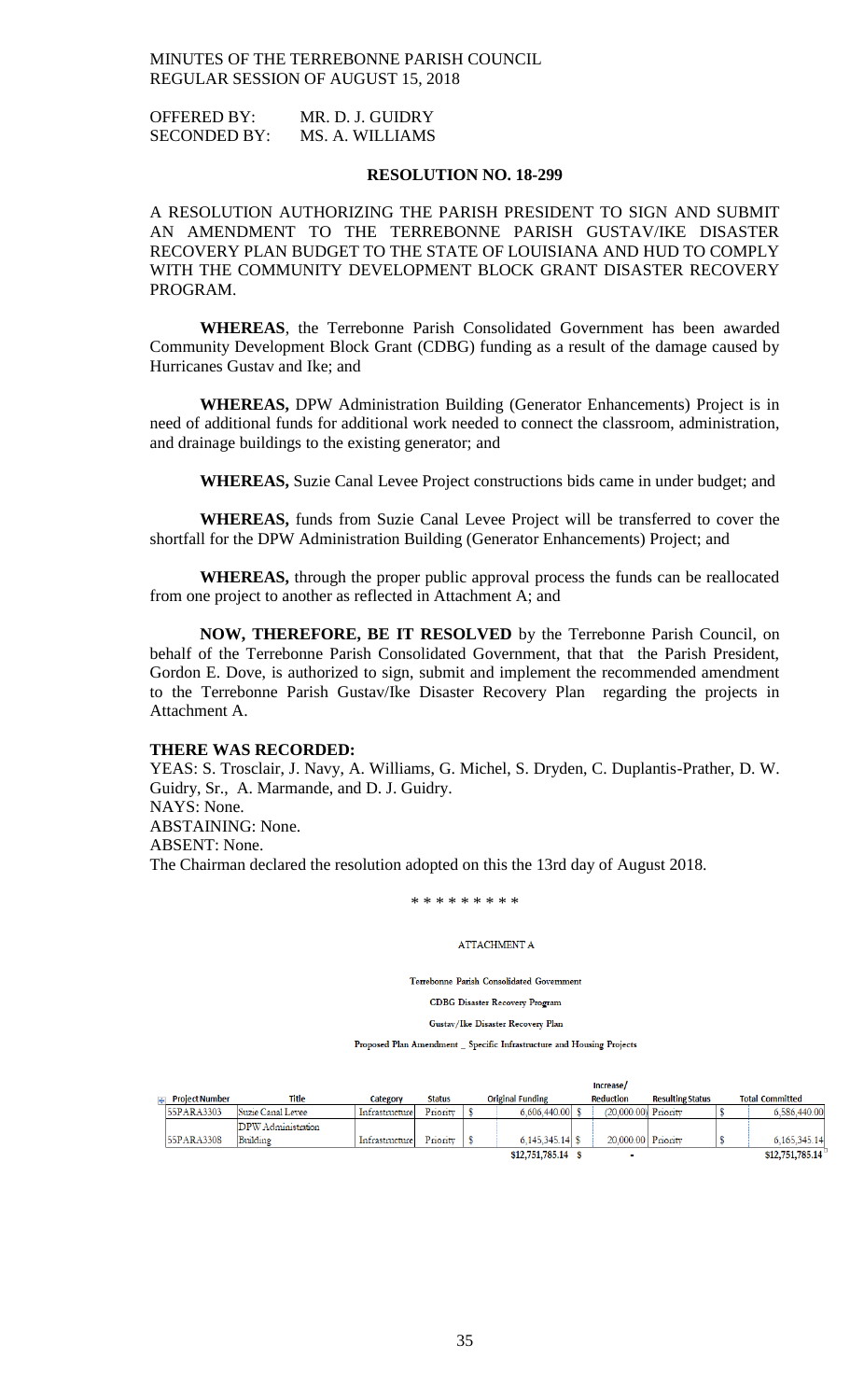OFFERED BY: MR. D. J. GUIDRY SECONDED BY: MR. S. TROSCLAIR

### **RESOLUTION NO. 18-300**

A RESOLUTION PROVIDING APPROVAL OF AMENDMENT NO. 3 TO THE ENGINEERING AGREEMENT FOR PARISH PROJECT NO. 16-LOCK-61, PETIT CAILLOU LOCK STRUCTURE PROJECT, TERREBONNE PARISH, LOUISIANA.

**WHEREAS**, the Terrebonne Parish Consolidated Government did enter into an original engineering agreement with GIS Engineering, LLC dated October 14, 2016, recordation number 1518736, for the Petit Caillou Lock Structure Project identified as Parish Project 16-LOCK-61, and

**WHEREAS**, the Engineering Agreement between OWNER and ENGINEER provides for certain limitations for Basic Services and specific Additional Services, and

**WHEREAS,** TPCG is desirous of constructing the Petit Caillou Lock Structure Project, and

**WHEREAS**, GIS requested an amendment to their existing contract to provide services to oversee and inspect the construction of the project, and

**WHEREAS**, the TPCG is desirous of having these services continued so that there is a need for additional funds to be added to the contract, and

**WHEREAS**, this above work will increase the overall contract by \$756,987.50, and

**NOW, THEREFORE BE IT RESOLVED** that the Terrebonne Parish Council, on behalf of the Terrebonne Parish Consolidated Government, does hereby approve this Amendment No. 3 to the Engineering Agreement for an increase of \$756,987.50, and authorizes Parish President Gordon E. Dove to execute this Amendment No. 3 to the Engineering Agreement for the Petit Caillou Lock Structure Project Parish Project No. 16- LOCK-61, with GIS Engineering, LLC, and

**BE IT FURTHER RESOLVED** that a certified copy of the resolution be forwarded to the Engineer, GIS Engineering, LLC.

### **THERE WAS RECORDED:**

YEAS: S. Trosclair, J. Navy, A. Williams, G. Michel, S. Dryden, C. Duplantis-Prather, D. W. Guidry, Sr., A. Marmande, and D. J. Guidry. NAYS: None. ABSTAINING: None. ABSENT: None. The Chairman declared the resolution adopted on this the 13rd day of August 2018.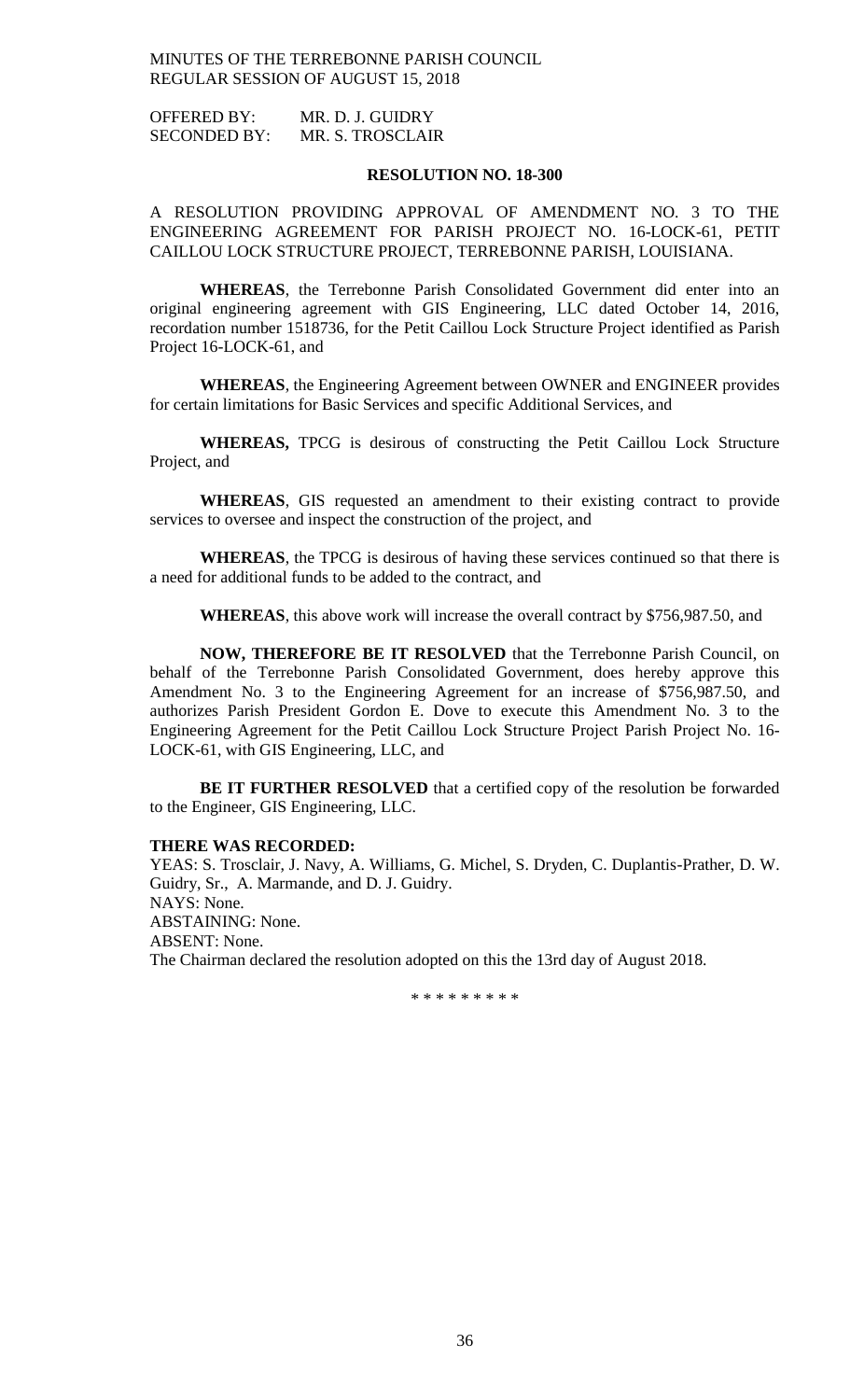OFFERED BY: MS. C. DUPLANTIS-PRATHER SECONDED BY: MR. D. W. GUIDRY, SR.

### **RESOLUTION NO. 18-301**

A RESOLUTION PROVIDING APPROVAL OF AMENDMENT NO. 2 TO THE ENGINEERING AGREEMENT FOR PARISH PROJECT NO. 11-BLDG-25, WIND HARDENING – TPCG GOVERNMENT TOWERS PROJECT, TERREBONNE PARISH, LOUISIANA.

**WHEREAS**, the Terrebonne Parish Consolidated Government did enter into an original engineering agreement with Duplantis Design Group, PC, dated January 6, 2012, recordation number 1389707, for the Wind Hardening – TPCG Government Towers Project identified as Parish Project 11-BLDG-25, and

**WHEREAS**, the Engineering Agreement between OWNER and ENGINEER provides for certain limitations for Basic Services and specific Additional Services, and

**WHEREAS,** it was discovered two (2) additional exterior doors needed to be replaced, and

**WHEREAS,** the Parish is desirous of replacing the additional doors in order to hardened the entire building as required by FEMA, and

**WHEREAS,** DDG submitted an amendment for construction administration services to oversee the installation of the additional doors, and

**WHEREAS**, this above work will increase the basic services section of the contract by \$7,500.00.

**NOW, THEREFORE BE IT RESOLVED** that the Terrebonne Parish Council, on behalf of the Terrebonne Parish Consolidated Government, does hereby approve this Amendment No. 2 to the Engineering Agreement and authorizes Parish President Gordon E. Dove to execute this Amendment No. 2 to the Engineering Agreement for the Wind Hardening – TPCG Government Towers Project Parish Project No. 11-BLDG-25, with Duplantis Design Group, PC, and

**BE IT FURTHER RESOLVED** that a certified copy of the resolution be forwarded to the Engineer, Duplantis Design Group, PC.

### **THERE WAS RECORDED:**

YEAS: S. Trosclair, J. Navy, A. Williams, G. Michel, S. Dryden, C. Duplantis-Prather, D. W. Guidry, Sr., A. Marmande, and D. J. Guidry. NAYS: None. ABSTAINING: None. ABSENT: None. The Chairman declared the resolution adopted on this the 13rd day of August 2018.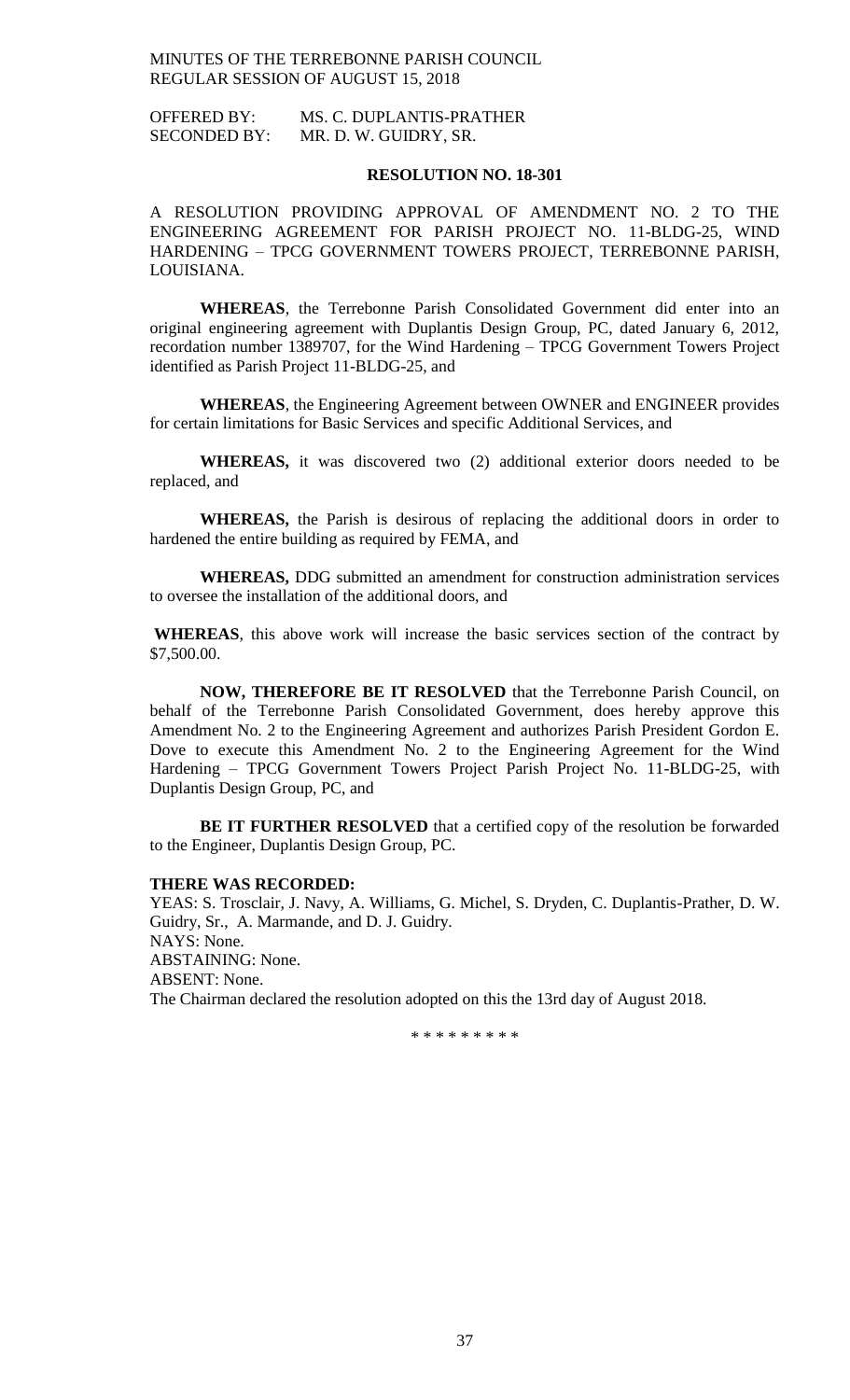Mr. S. Dryden moved, seconded by Mr. S. Trosclair, "THAT, the Public Services Committee introduce an ordinance that will establish a 'No Parking Zone' on the south side of Horseshoe Rd. off Main Project Rd. for 1,200 feet and call a public hearing on August 29, 2018 at 6:30 p.m."

The Chairman called for the vote on the motion offered by Mr. S. Dryden. THERE WAS RECORDED: YEAS: S. Trosclair, J. Navy, A. Williams, G. Michel, S. Dryden, C. Duplantis-Prather, D. W. Guidry, Sr., A. Marmande and D. J. Guidry. NAYS: None. ABSENT: None. The Chairman declared the motion adopted.

Committee Member J. Navy asked that Agenda Item No. 10 - Discussion and possible action regarding security cameras in community parks - be placed on the agenda so that LGAP funding can be applied for to place cameras in community parks for safety purposes. He explained that the Community Action Agency and Terrebonne Parish Recovery Planner Jennifer Gerbasi are writing grants to apply for funding to place cameras in public parks. Mr. Navy also stated that Representative Tanner McGee is helping with this measure and supporting the idea of security cameras in public parks.

Parish Attorney J. Hebert stated that he is going to research to see if there are any ordinances pertaining to security cameras in public parks; stating that if there is not one, he can draft one for Council approval.

Mr. J. Navy moved, seconded by Mr. D. J. Guidry, "THAT, the Public Services Committee support Administration in applying for LGAP funding to place security cameras in public parks."

The Chairman called for the vote on the motion offered by Mr. J. Navy. THERE WAS RECORDED: YEAS: S. Trosclair, J. Navy, A. Williams, G. Michel, S. Dryden, C. Duplantis-Prather, D. W. Guidry, Sr., A. Marmande and D. J. Guidry. NAYS: None. ABSENT: None. The Chairman declared the motion adopted.

Committee Member J. Navy requested the Legal Department look into drafting an ordinance pertaining to the placing security cameras in public parks.

| <b>OFFERED BY:</b>  | MS. C. DUPLANTIS-PRATHER |
|---------------------|--------------------------|
| <b>SECONDED BY:</b> | MR. S. TROSCLAIR         |

### **RESOLUTION NO. 18-302**

## A RESOLUTION IN SUPPORT OF THE COTEAU FIRE PREVENTION BUREAU AND RELEASING THE STATE FIRE MARSHAL AS REQUIRED BY LA R.S. 40:1563 C. (6)

**WHEREAS**, LA RS 40:1563 sets out the duties of the state fire marshal with respect to the protection of life and property from the hazards of fire; and

**WHEREAS**, LA RS 40:1563, further provides for the creation of a local fire prevention bureau and sets out the responsibilities that a locally created fire prevention bureau may handle and the manner of creation of the Bureau; and

**WHEREAS**, Coteau Fire Protection District's Board of Commissioners has created a fire prevention bureau within the jurisdiction of the Coteau Fire Protection District by resolution and has introduced an ordinance before the Terrebonne Parish Council to codify its bureau rights and responsibilities as required by statute; and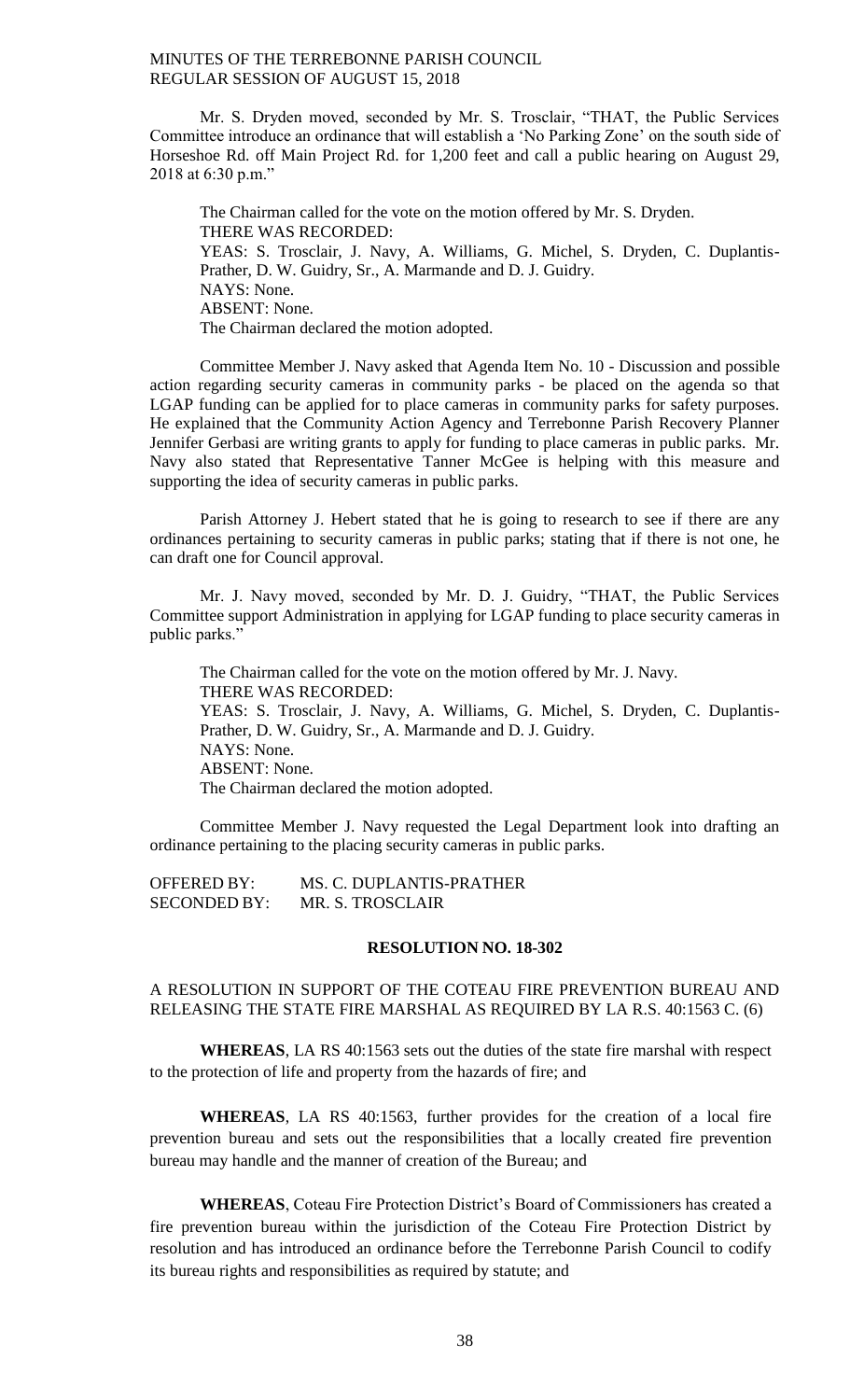**WHEREAS**, state law requires that the local governing authority must, by specific resolution accompanying the ordinance creating the bureau, assume the responsibility for and release the State Fire Marshal from responsibility or liability for those inspections performed by the local bureau within the jurisdiction of the local governing authority; and

**WHEREAS**, the Coteau Fire Protection District has, in light of this statutory requirement, agreed to execute the attached indemnity agreement and to provide TPCG with a certificate of insurance in the amount of \$1,0000.00/\$8,000,000.00 naming TPCG as additional insured to offset liability created by the release of the State Fire Marshal upon creation of the fire protection bureau; and

**WHEREAS**, subject to the condition that Coteau Fire Protection District maintain its insurance coverage in favor of Terrebonne Parish Consolidated Government and that Coteau Fire Protection District provides the attached indemnity agreement to TPCG, Terrebonne Parish Council on behalf of the Terrebonne Parish Consolidated Government resolves as follows:

**NOW THEREFORE, BE IT RESOLVED** by the Terrebonne Parish Council on behalf of the Terrebonne Parish Consolidated Government that upon submission of an indemnity agreement in a format acceptable to the parish attorney and a certificate of general liability insurance in the amount of \$1,000,000.00/\$8,000,000.00 naming TPCG as additional insured, the Terrebonne Parish Consolidated Government releases the state fire marshal from responsibility or liability for those inspections performed by the Coteau Fire Prevention Bureau, or the consequences thereof within Terrebonne Parish.

## **THERE WAS RECORDED:**

YEAS: S. Trosclair, J. Navy, A. Williams, G. Michel, S. Dryden, C. Duplantis-Prather, D. W. Guidry, Sr., A. Marmande, and D. J. Guidry. NAYS: None. ABSTAINING: None. ABSENT: None. The Chairman declared the resolution adopted on this the 13rd day of August 2018.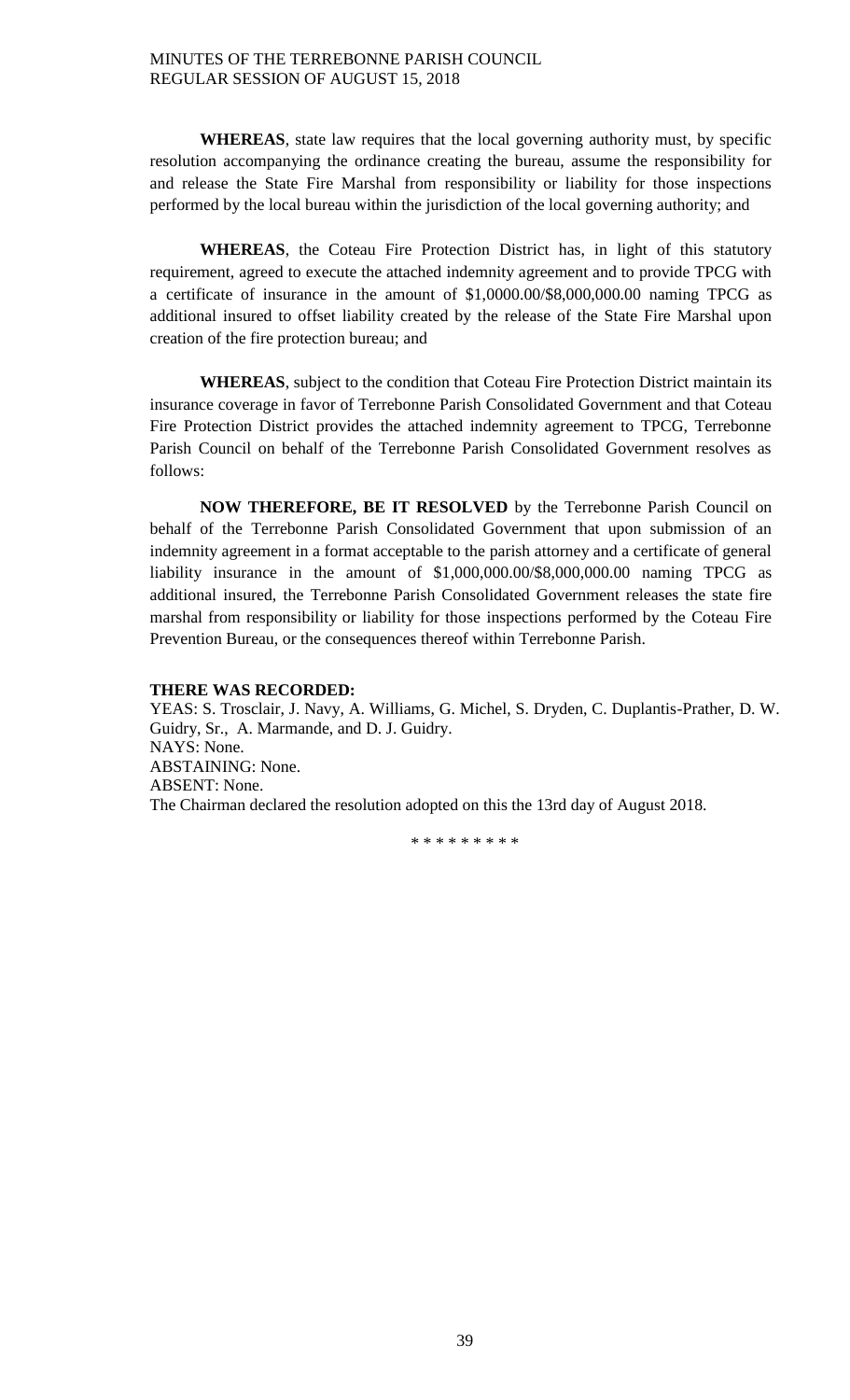Mr. S. Trosclair moved, seconded by Ms. C. Duplantis-Prather, "THAT, the Public Services Committee introduce an ordinance that will create the Coteau Fire Prevention Bureau as a Certified Fire Prevention Agency and defining the intent, purpose and organization of said Bureau, providing for related matters and call a public hearing on Wednesday, August 29, 2018 at 6:30 p.m."

The Chairman called for the vote on the motion offered by Mr. S. Trosclair. THERE WAS RECORDED: YEAS: J. Navy, A. Williams, G. Michel, S. Dryden, C. Duplantis-Prather, D. W. Guidry, Sr., A. Marmande, D. J. Guidry and S. Trosclair. NAYS: None. ABSENT: None. The Chairman declared the motion adopted.

Mr. G. Michel moved, seconded by Mr. D. W. Guidry, Sr., "THAT, there being no further business to come before the Public Services Committee, the meeting be adjourned."

The Chairman called for the vote on the motion offered by Mr. G. Michel. THERE WAS RECORDED:

YEAS: S. Trosclair, J. Navy, A. Williams, G. Michel, S. Dryden, C. Duplantis-Prather, D. W. Guidry, Sr., A. Marmande and D. J. Guidry. NAYS: None. ABSENT: None.

The Chairman declared the motion adopted and the meeting was adjourned at 5:57

p.m.

# Alidore Marmande, Chairman

Tammy E. Triggs, Minute Clerk

Mr. A. Marmande moved, seconded by Mr. S. Dryden, "THAT the Council accept and ratify the minutes of the Public Services Committee meeting held on August 13, 2018."

The Chairman called for a vote on the motion offered by Mr. A. Marmande. THERE WAS RECORDED: YEAS: S. Trosclair, J. Navy, A. Williams, G. Michel, S. Dryden, C. Duplantis-Prather, D. W. Guidry, Sr., A. Marmande, and D. J. Guidry. NAYS: None. ABSENT: None. The Chairman declared the motion adopted.

The Chairman called for a report on the Community Development and Planning Committee meeting held on August 13, 2018, whereupon the Committee Chairman, noting ratification of minutes calls public hearings on August 29, 2018, rendered the following:

### **COMMUNITY DEVELOPMENT & PLANNING COMMITTEE**

### **AUGUST 13, 2018**

The Chairman, Dirk J. Guidry, called the Community Development & Planning Committee meeting to order at 5:58 p.m. in the Terrebonne Parish Council Meeting Room with an Invocation offered by Committee Member C. Duplantis-Prather and the Pledge of Allegiance led by Committee Member G. Michel. Upon roll call, Committee Members recorded as present were: S. Trosclair, J. Navy, A. Williams, G. Michel, S. Dryden, C. Duplantis-Prather, D. W. Guidry, Sr., A. Marmande and D. J. Guidry. A quorum was declared present.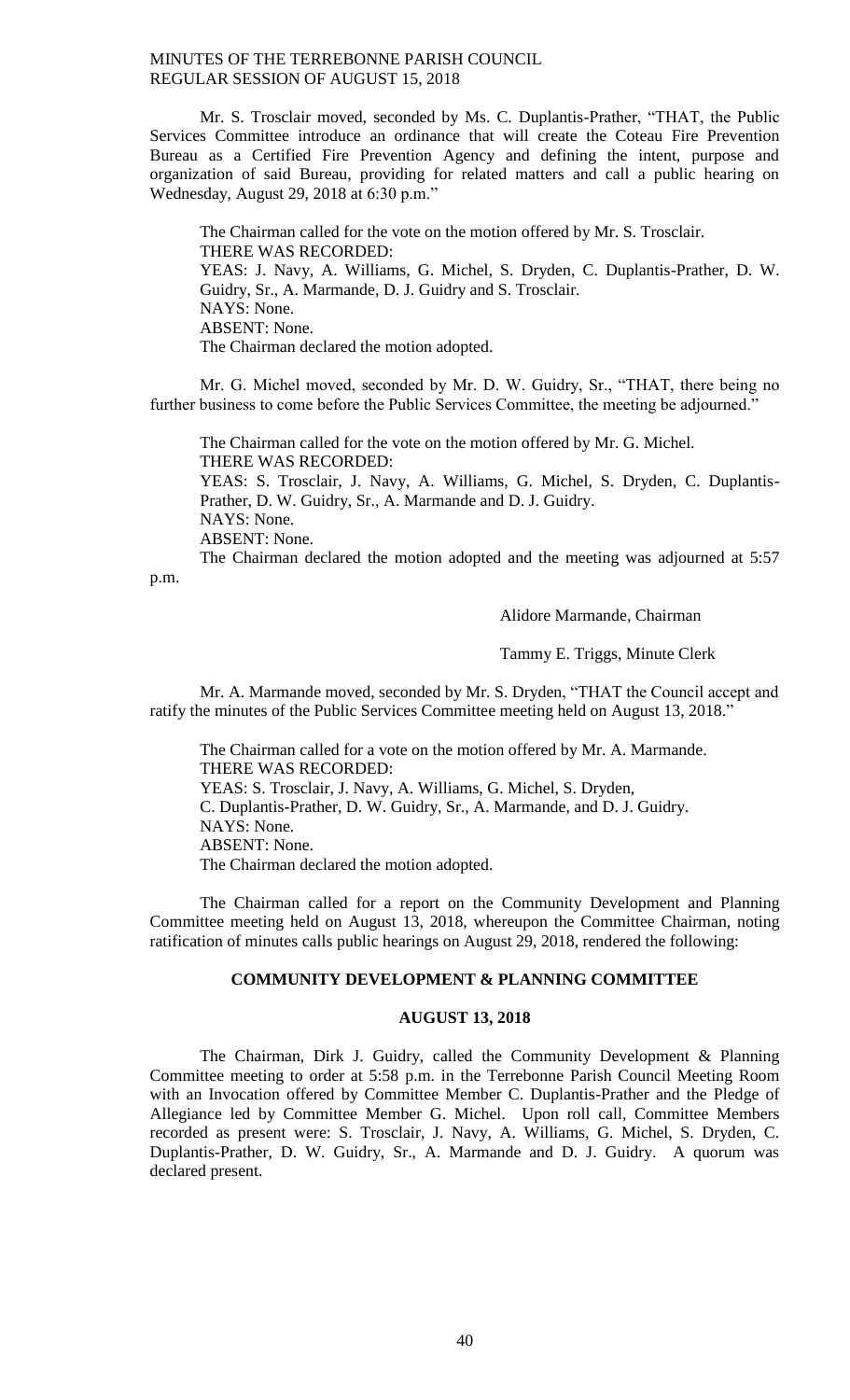OFFERED BY: MS. A. WILLIAMS SECONDED BY: MR. S.TROSCLAIR

## **RESOLUTION NO. 18-303**

RESOLUTION AUTHORIZING THE PARISH PRESIDENT TO SIGN THE INTERGOVERNMENTAL LEASE AGREEMENT BETWEEN TERREBONNE RECREATION DISTRICT #8, AND TERREBONNE PARISH HEAD START, A PROGRAM IN THE DEPARTMENT OF HOUSING AND HUMAN SERVICES WITHIN TERREBONNE PARISH CONSOLIDATED GOVERNMENT.

**WHEREAS**, Louisiana Revised Statute 33:1324 provides any parish or political subdivision of the state may make agreements among themselves to engage jointly in the construction or improvement of any public project or improvement provided that at least one of the participants to the agreement is authorized by law to complete the undertaking; and

**WHEREAS**, Article VII, Section 14(B) authorizes political subdivisions to use public funds for, among other things, "programs of social welfare for the aid and support of the needy"; and

**WHEREAS**, Terrebonne Parish Consolidated Government, through its Head Start program, receives funding for providing preschool services to low-income families; and

**WHEREAS**, the purpose of the contemplated lease is to further effectuate the power and duty of government, namely that power and duty to promote and provide its designated Head Start obligation for the citizens of the parish; and

**WHEREAS**, this lease will accomplish the intended purpose in that it will be used to advance the Head Start program by the establishment of classroom space in Terrebonne Parish; and

**NOW THEREFORE, BE IT RESOLVED** by the Terrebonne Parish Council on behalf of Terrebonne Parish Consolidated Government that:

The Parish President, Gordon E. Dove, is hereby authorized to renew and execute an intergovernmental agreement for and on behalf of the Terrebonne Parish Consolidated Government' Head Start Program with Terrebonne Parish Recreation District No. 8, containing substantially the same terms as those set out in the attached agreement, subject to approval by legal counsel for TPCG, and any other legal documents.

### **THERE WAS RECORDED:**

YEAS: S. Trosclair, J. Navy, A. Williams, G. Michel, S. Dryden, C. Duplantis-Prather, D. W. Guidry, Sr., A. Marmande, and D. J. Guidry. NAYS: None. ABSTAINING: None. ABSENT: None. The Chairwoman declared the resolution adopted on this the 13th day of August 2018.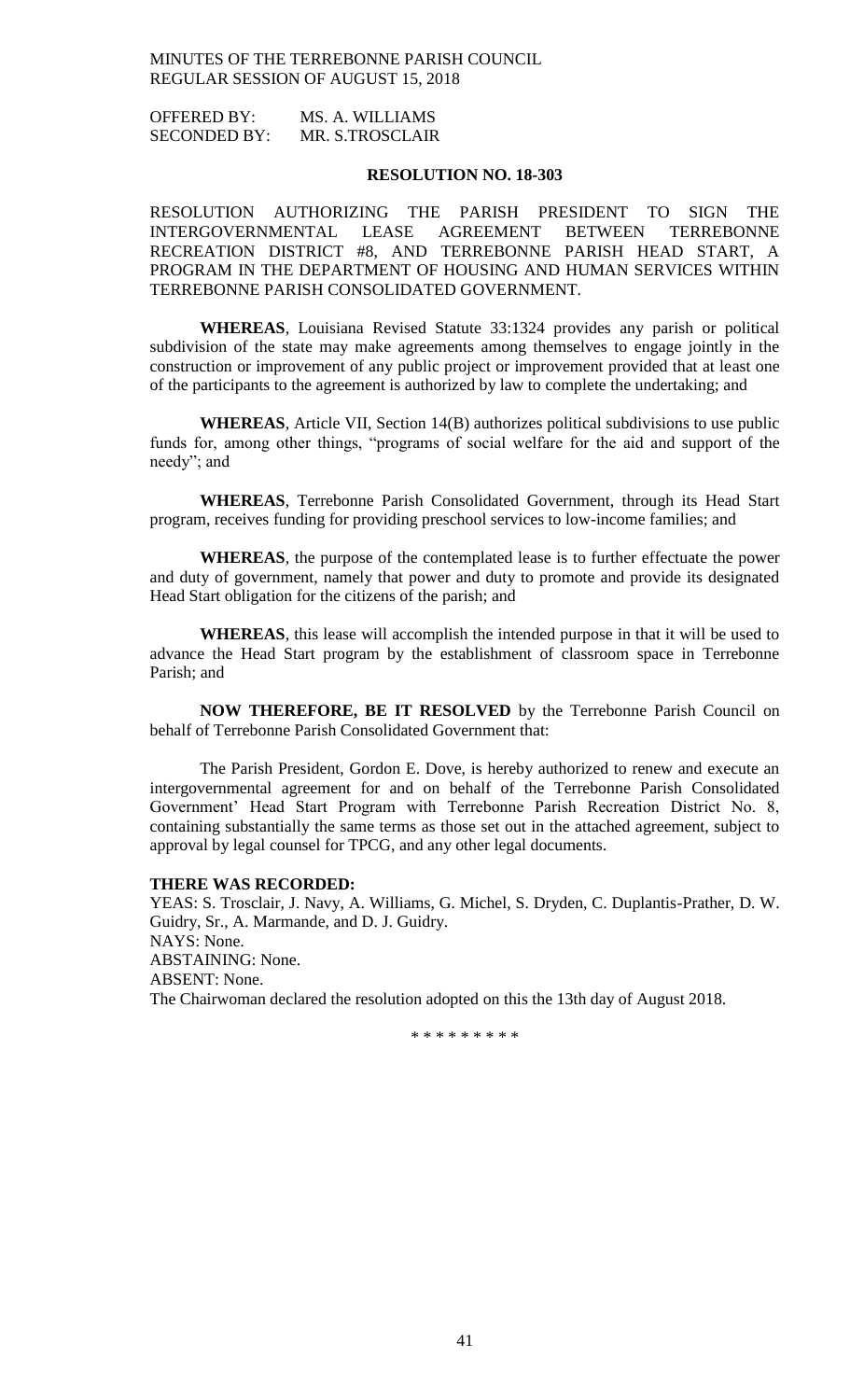OFFERED BY: MR. A. MARMANDE SECONDED BY: MR. D. W. GUIDRY, SR.

### **RESOLUTION NO. 18-304**

A RESOLUTION GIVING NOTICE OF INTENT TO ADOPT AN ORDINANCE TO DEDICATE AND ACCEPT THE MAINTENANCE/OPERATION OF THE STREET(S), DRAINAGE SERVITUDES, UTILITIES, AND RIGHTS-OF-WAY FOR THE EXTENSION OF "ROME WOODARD STREET"; AND TO INCORPORATE INTO THE ENHANCED 911 EMERGENCY RESPONSE SYSTEM FOR THE PURPOSE OF PROVIDING A BETTER MEANS OF LOCATING ADDRESSES.

**THEREFORE, BE IT RESOLVED** by the Terrebonne Parish Council (Community Development and Planning Committee), on behalf of the Terrebonne Parish Consolidated Government, that Notice of Intent is given for adopting an ordinance to dedicate and accept the maintenance/operation of the street(s), drainage servitudes, utilities, and rights-of-way for the extension of "Rome Woodard Street"; and to incorporate into the Enhanced 911 Emergency Response System for the purpose of providing a better means of locating addresses.

**BE IT FURTHER RESOLVED** that a public hearing on said ordinance be called for Wednesday, August 29, 2018 at 6:30 p.m.

### **THERE WAS RECORDED:**

YEAS: S. Trosclair, J. Navy, A. Williams, G. Michel, S. Dryden, C. Duplantis-Prather, D. W. Guidry, Sr., A. Marmande, and D. J. Guidry. NAYS: None. ABSTAINING: None. ABSENT: None. The Chairwoman declared the resolution adopted on this the 13th day of August 2018.

\* \* \* \* \* \* \* \* \*

| <b>OFFERED BY:</b>  | MR. D. W. GUIDRY, SR. |
|---------------------|-----------------------|
| <b>SECONDED BY:</b> | MS. A. WILLIAMS       |

### **RESOLUTION NO. 18-305**

A RESOLUTION GIVING NOTICE OF INTENT TO ADOPT AN ORDINANCE TO DEDICATE AND ACCEPT THE MAINTENANCE/OPERATION OF THE STREET(S), DRAINAGE SERVITUDES, GAS, AND RIGHTS-OF-WAY FOR "CAMERON ISLES BUSINESS PARK UNIT 1;" ENERGIZE AND ACCEPT THE STREET LIGHTS AND TO INCORPORATE "CENTURION LANE" INTO THE ENHANCED 911 EMERGENCY RESPONSE SYSTEM FOR THE PURPOSE OF PROVIDING A BETTER MEANS OF LOCATING ADDRESSES.

**THEREFORE, BE IT RESOLVED** by the Terrebonne Parish Council (Community Development and Planning Committee), on behalf of the Terrebonne Parish Consolidated Government, that Notice of Intent is given for adopting an ordinance to dedicate and accept the maintenance/operation of the street(s), drainage servitudes, gas, and rights-of-way for "Cameron Isles Business Park Unit 1;" energize and accept the street lights; and to incorporate "Centurion Lane" into the Enhanced 911 Emergency Response System for the purpose of providing a better means of locating addresses.

**BE IT FURTHER RESOLVED** that a public hearing on said ordinance be called for Wednesday, August 29, 2018 at 6:30 p.m.

### **THERE WAS RECORDED:**

YEAS: S. Trosclair, J. Navy, A. Williams, G. Michel, S. Dryden, C. Duplantis-Prather, D. W. Guidry, Sr., A. Marmande, and D. J. Guidry. NAYS: None.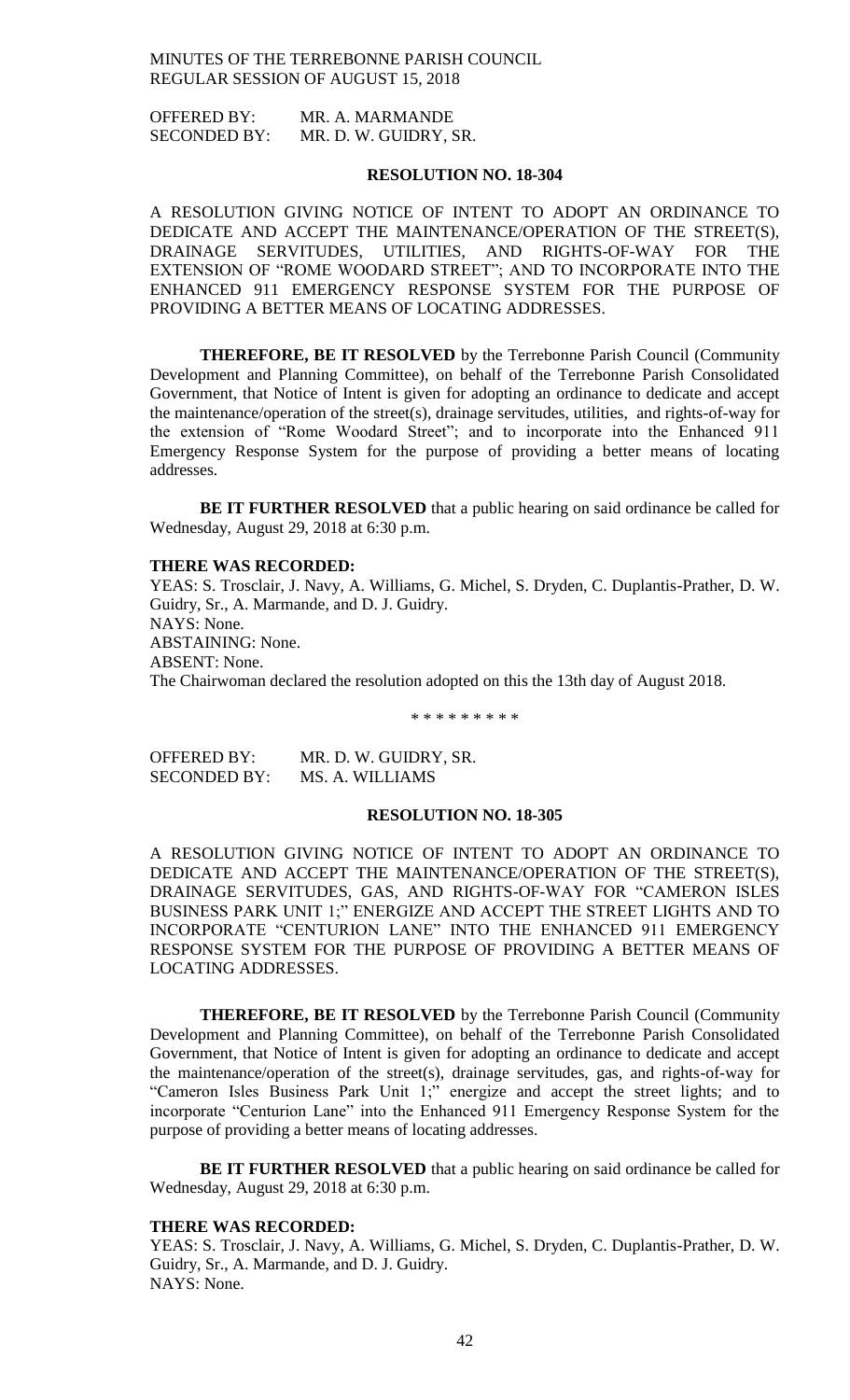ABSTAINING: None. ABSENT: None. The Chairwoman declared the resolution adopted on this the 13th day of August 2018.

\* \* \* \* \* \* \* \* \*

OFFERED BY: MR. S. TROSCLAIR SECONDED BY: MR. S. DRYDEN

### **RESOLUTION NO. 18-306**

A RESOLUTION OBLIGATING THE NECESSARY FUNDING UNDER THE TERREBONNE PARISH FLOOD MITIGATION ASSISTANCE GRANT PROGRAM PROJECT NO. FMA-PJ-LA-2015-005 TO COMPLETE THE STRUCTURE ELEVATION OF 7491 EDGEWATER DRIVE, CHAUVIN, LA 70344

**WHEREAS**, the Terrebonne Parish Consolidated Government has been formally notified by FEMA and the Governor's Office of Homeland Security and Preparedness that the Flood Mitigation Assistance Grant Program, Project No. FMA-PJ-LA-2015-005, that the Parish is authorized to proceed with the mitigation of the following property:

**Address:** 7491 Edgewater Drive Chauvin, LA 70344;

**Owned by:** David Konur;

**WHEREAS**, under the administrative guidance of Solutient, the required "elevation packet" has been prepared and executed by the Solutient Corporation recommending elevation through the FMA program.

**NOW, THEREFORE, BE IT RESOLVED**, by the Terrebonne Parish Council that the necessary funding under the Terrebonne Parish FEMA funded Flood Mitigation Assistance Program, Project No FMA-PJ-LA-2015-005 be hereby obligated to mitigate 7491 Edgewater Drive, Chauvin, LA 70344

### **THERE WAS RECORDED:**

YEAS: S. Trosclair, J. Navy, A. Williams, G. Michel, S. Dryden, C. Duplantis-Prather, D. W. Guidry, Sr., A. Marmande, and D. J. Guidry. NAYS: None. ABSTAINING: None. ABSENT: None. The Chairwoman declared the resolution adopted on this the 13th day of August 2018.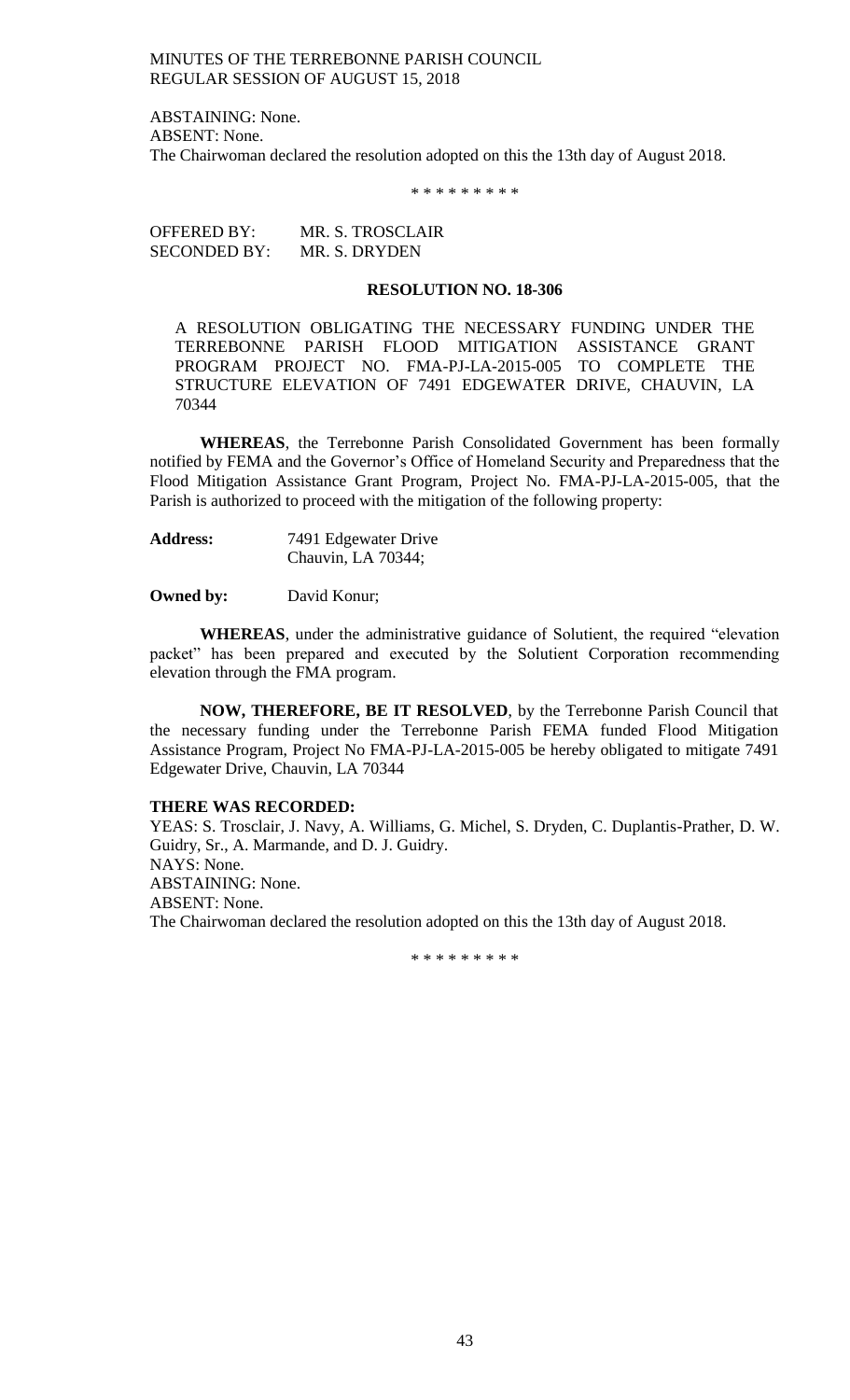OFFERED BY: MR. A. MARMANDE SECONDED BY: MR. S. TROSCLAIR

### **RESOLUTION NO. 18-307**

A RESOLUTION OBLIGATING THE NECESSARY FUNDING UNDER THE TERREBONNE PARISH FLOOD MITIGATION ASSISTANCE GRANT PROGRAM PROJECT NO. FMA-PJ-06-LA-2016-009 TO COMPLETE THE STRUCTURE ELEVATION OF 6109 GRAND CAILLOU ROAD, DULAC, LA 70353

**WHEREAS**, the Terrebonne Parish Consolidated Government has been formally notified by FEMA and the Governor's Office of Homeland Security and Preparedness that the Flood Mitigation Assistance Grant Program, Project No. FMA-PJ-06-LA-2016-009, that the Parish is authorized to proceed with the mitigation of the following property:

Address: 6109 Grand Caillou Road Dulac, La 70353;

Owned by: Ricardo and Melinda Carrere

**WHEREAS**, under the administrative guidance of Aptim staff, the required "elevation packet" has been prepared and executed and All South Consulting Engineers recommends elevation through the FMA program.

**NOW, THEREFORE, BE IT RESOLVED**, by the Terrebonne Parish Council that the necessary funding under the Terrebonne Parish FEMA funded Flood Mitigation Assistance Program, Project No FMA-PJ-06-LA-2016-009 be hereby obligated to mitigate 6109 Grand Caillou, Road Dulac, LA 70353.

### **THERE WAS RECORDED:**

YEAS: S. Trosclair, J. Navy, A. Williams, G. Michel, S. Dryden, C. Duplantis-Prather, D. W. Guidry, Sr., A. Marmande, and D. J. Guidry. NAYS: None. ABSTAINING: None. ABSENT: None. The Chairwoman declared the resolution adopted on this the 13th day of August 2018.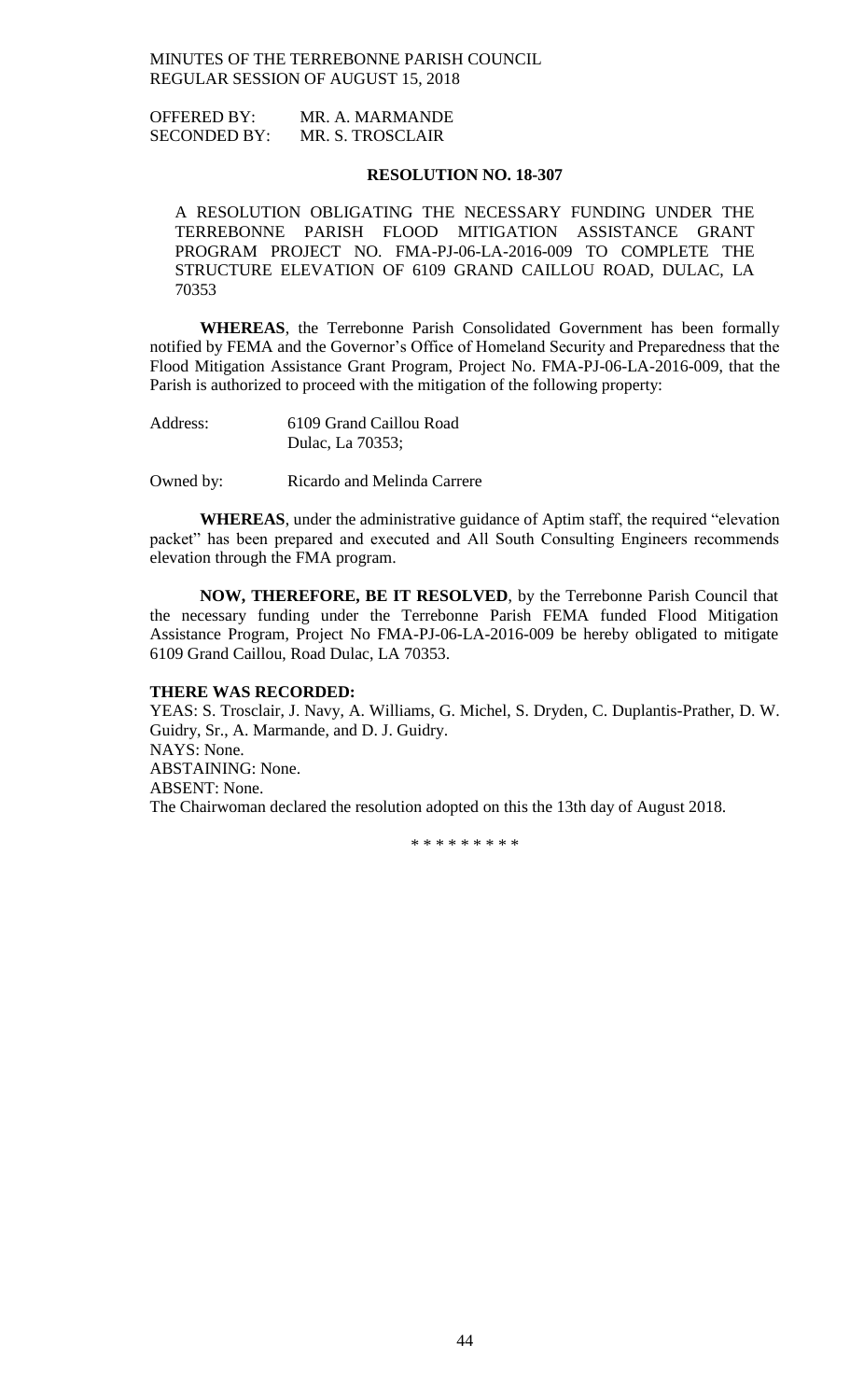OFFERED BY: MR. G.MICHEL SECONDED BY: MS. A. WILLIAMS

### **RESOLUTION NO. 18-308**

## AWARDING BIDS (RE-BIDS) FOR THE SURPLUS SALE OF CDBG BUYOUT PROPERTIES THROUGHOUT THE PARISH DECLARED SOLD TO THE HIGHEST BIDDER BY A LICENSED AUCTIONEER

**WHEREAS**, on March 23, 2016 the Terrebonne Parish Council adopted Ordinance No. 8688 declaring the following properties described in the attachment, each owned by the Terrebonne Parish Consolidated Government, purchased with CDBG funds, as surplus; and

**WHEREAS**, the properties were twice offered for sale previously and were not sold; and

**WHEREAS**, the Parish is required as per the grant requirements to sell or otherwise designate an approved use for the properties within three years of purchase; and

**WHEREAS**, the Parish remains obligated to pay for maintenance of the properties;

**WHEREAS**, on August 11, 2018 bids were received electronically via [www.svngilmore.com](http://www.svngilmore.com/) and live at the Council Chambers at 8026 Main Street, Houma LA 70360 by the Terrebonne Parish Consolidated Government for Surplus Sale of CDBG Buyout Property located at the following addresses legally described in Attachment A, and

**WHEREAS**, after careful review by Parish Administration it has been determined that the bids captured in Attachment A are the highest bids received by the individuals identified, and it is hereby recommended that the bids should be accepted as per the attached table and attached bid forms and pursuant to all the terms and conditions as stated in Ordinance No. 8688; and

**WHEREAS,** the Parish Administration has recommended the acceptance of the aforementioned bids for the Surplus Sale of CDBG Buyout Properties as described in and attached hereto and made a part hereof,

**NOW, THEREFORE BE IT RESOLVED** by Terrebonne Parish Council (Budget and Finance Committee), on behalf of the Terrebonne Parish Consolidated Government, that the recommendation of the Parish Administration is approved and the bids are accepted as per attached bid forms and pursuant to all the terms and conditions as stated in Ordinance No. 8688.

### **THERE WAS RECORDED:**

YEAS: S. Trosclair, J. Navy, A. Williams, G. Michel, S. Dryden, C. Duplantis-Prather, D. W. Guidry, Sr., A. Marmande, and D. J. Guidry. NAYS: None. ABSTAINING: None. ABSENT: None. The Chairwoman declared the resolution adopted on this the 13th day of August 2018.

\* \* \* \* \* \* \* \* \*

Mr. D. W. Guidry, Sr. moved, seconded by Mr. G. Michel, "THAT, there being no further business to come before the Community Development & Planning Committee, the meeting be adjourned."

The Chairman called for the vote on the motion offered by Mr. D. W. Guidry. THERE WAS RECORDED: YEAS: S. Trosclair, J. Navy, A. Williams, G. Michel, S. Dryden, C. Duplantis-Prather, D. W. Guidry, Sr., A. Marmande and D. J. Guidry. NAYS: None. ABSENT: None.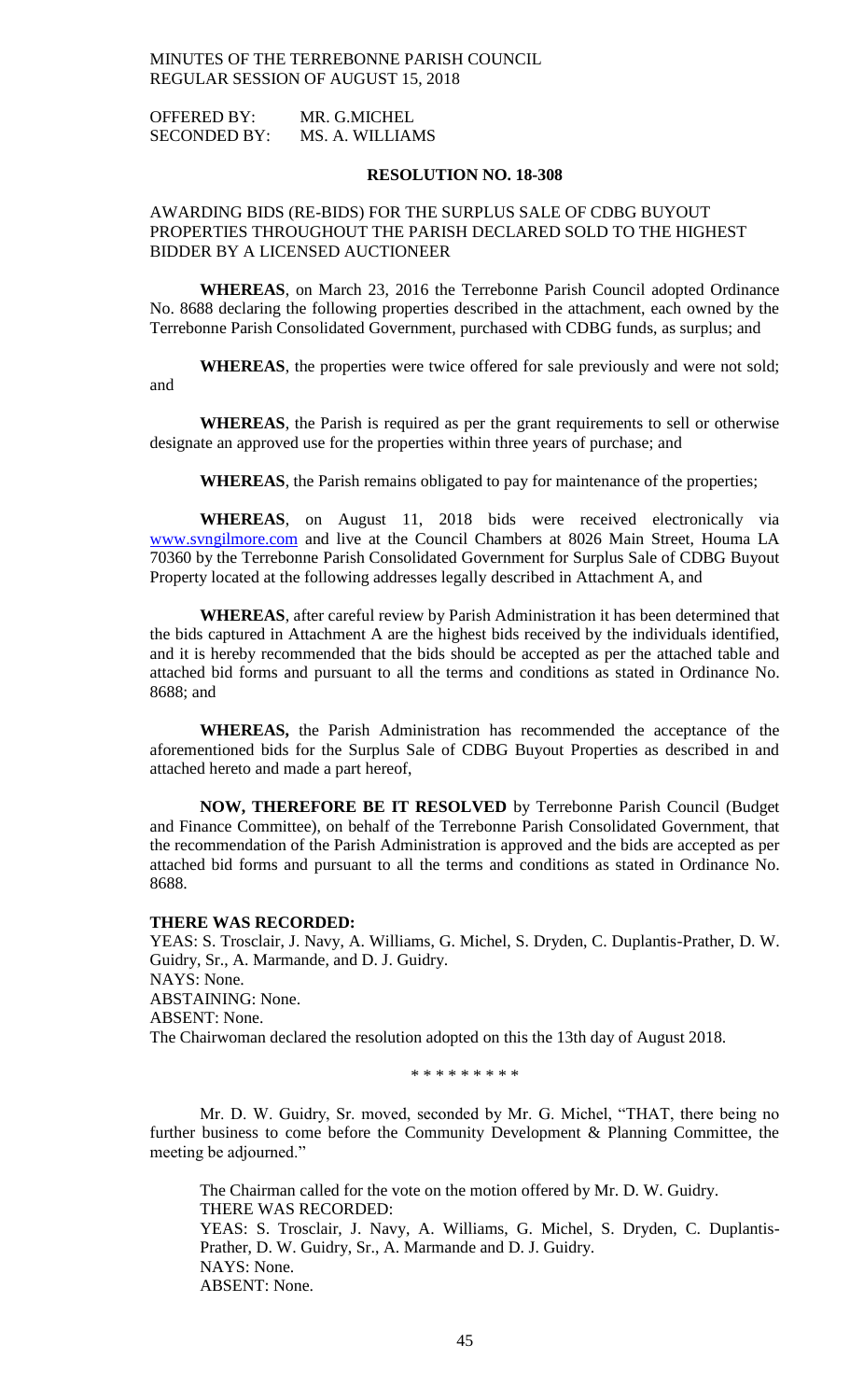m.

The Chairman declared the motion adopted and the meeting was adjourned at 6:02 p.

Dirk J. Guidry, Chairman

Tammy E. Triggs, Minute Clerk

Mr. D. J. Guidry moved, seconded by Mr. D. W. Guidry, Sr., "THAT the Council accept and ratify the minutes of the Community Development and Planning Committee meeting held on August 13, 2018."

The Chairman called for a vote on the motion offered by Mr. D. J. Guidry. THERE WAS RECORDED: YEAS: S. Trosclair, J. Navy, A. Williams, G. Michel, S. Dryden, C. Duplantis-Prather, D. W. Guidry, Sr., A. Marmande, and D. J. Guidry. NAYS: None. ABSENT: None. The Chairman declared the motion adopted.

Mr. D. J. Guidry moved, seconded by Ms. C. Duplantis-Prather, "THAT the Council approve the following street light list:

## **STREET LIGHT LIST 8-15-18**

REMOVED 1 STREET LIGHT LOCATED AT 107 NEAL LANE IN MONTEGUT, ENTERGY; RLD #6; DISTRICT 9; STEVE TROSCLAIR.

INSTALL 1 STREET LIGHT AT 769 EAST WOODLAWN RANCH ROAD; ENTERGY; RLD #7; DISTRICT 8; DIRK GUIDRY.

REPLACE 2 STREET LIGHTS, ONE LOCATED AT 3599 HIGHWAY 316 AND ONE LOCATED AT 3596 HIGHWAY 316 IN GRAY; ENTERGY, RLD #1, DISTRICT 2; ARLANDA WILLIAMS."

The Chairman called for a vote on the motion offered by Mr. D. J. Guidry. THERE WAS RECORDED: YEAS: S. Trosclair, J. Navy, A. Williams, G. Michel, S. Dryden, C. Duplantis-Prather, D. W. Guidry, Sr., A. Marmande, and D. J. Guidry. NAYS: None. ABSENT: None. The Chairman declared the motion adopted.

Ms. C. Duplantis-Prather moved, seconded by Mr. J. Navy, "THAT the Council hold nominations open for two weeks for the one vacancy to fill an unexpired term on the Recreation District No. 3 Board."

The Chairman called for a vote on the motion offered by Ms. C. Duplantis-Prather. THERE WAS RECORDED: YEAS: S. Trosclair, J. Navy, A. Williams, G. Michel, S. Dryden, C. Duplantis-Prather, D. W. Guidry, Sr., A. Marmande, and D. J. Guidry. NAYS: None. ABSENT: None. The Chairman declared the motion adopted.

Ms. A. Williams moved, seconded by Mr. S. Dryden, "THAT the Council hold nominations open for two weeks for the vacant positions on the Terrebonne Parish Youth Advisory Council."

The Chairman called for a vote on the motion offered by Ms. A. Williams. THERE WAS RECORDED: YEAS: S. Trosclair, J. Navy, A. Williams, G. Michel, S. Dryden,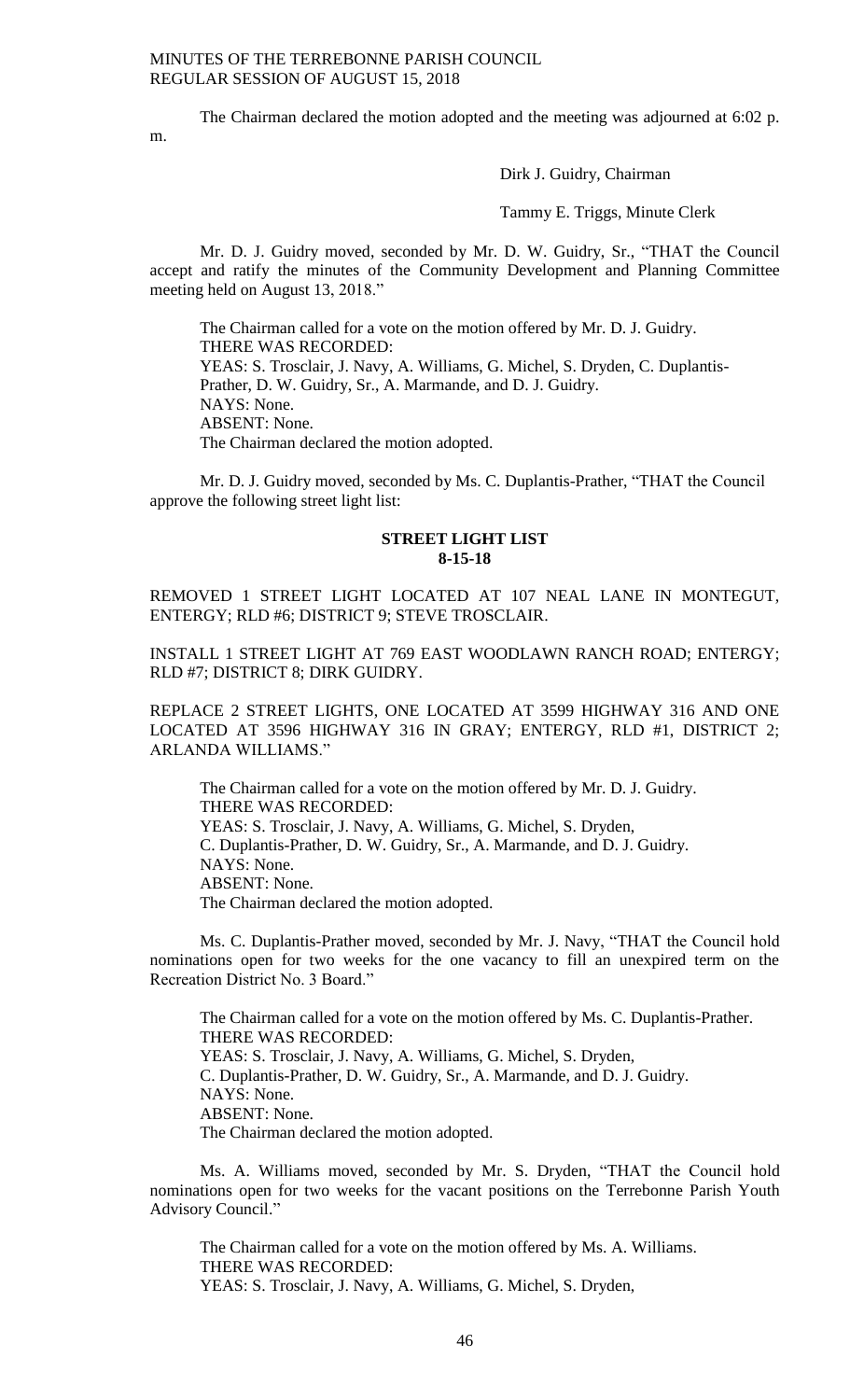C. Duplantis-Prather, D. W. Guidry, Sr., A. Marmande, and D. J. Guidry. NAYS: None. ABSENT: None. The Chairman declared the motion adopted.

Mr. D. J. Guidry moved, seconded by Mr. J. Navy, "THAT the Council hold nominations open for two weeks for the one vacancy nominated by a Veterans' Organization on the Terrebonne Parish Veterans' Memorial District Board."

The Chairman called for a vote on the motion offered by Mr. D. J. Guidry. THERE WAS RECORDED: YEAS: S. Trosclair, J. Navy, A. Williams, G. Michel, S. Dryden, C. Duplantis-Prather, D. W. Guidry, Sr., A. Marmande, and D. J. Guidry. NAYS: None. ABSENT: None. The Chairman declared the motion adopted.

Mr. S. Dryden moved, seconded by Ms. A. Williams, "THAT the Council hold nominations open for two weeks for the one vacancy on the Consolidated Waterworks District No. 1 Board representing Council District No. 4."

The Chairman called for a vote on the motion offered by Mr. S. Dryden. THERE WAS RECORDED: YEAS: S. Trosclair, J. Navy, A. Williams, G. Michel, S. Dryden, C. Duplantis-Prather, D. W. Guidry, Sr., A. Marmande, and D. J. Guidry. NAYS: None. ABSENT: None. The Chairman declared the motion adopted.

Mr. G. Michel moved, seconded by Ms. A. Williams, "THAT the Council open nominations for the one vacancy on the South Central Louisiana Human Services Authority Board, nominate Ms. Peggy Bowers and Dr. Victor Tedesco, close nominations, and that a voice vote of the Council be taken to determine who will fill said Council appointment vacancy."

The Chairman called for a vote on the motion offered by Mr. G. Michel. THERE WAS RECORDED: YEAS: S. Trosclair, J. Navy, A. Williams, G. Michel, S. Dryden, C. Duplantis-Prather, D. W. Guidry, Sr., A. Marmande, and D. J. Guidry. NAYS: None. ABSENT: None. The Chairman declared the motion adopted.

Voting to appoint Ms. Bowers

Voting to appoint Dr. Tedesco S. Trosclair J. Navy A. Williams G. Michel S. Dryden C. Duplantis-Prather D. W. Guidry, Sr. A. Marmande

D. J. Guidry

Minute Clerk K. Hampton recorded the results and they were reported as follows: zero (0) votes for Ms. Bowers and nine (9) votes for Dr. Tedesco.

The Chairman declared that, as per the above voice vote, Dr. Victor Tedesco was appointed to serve on the aforementioned board.